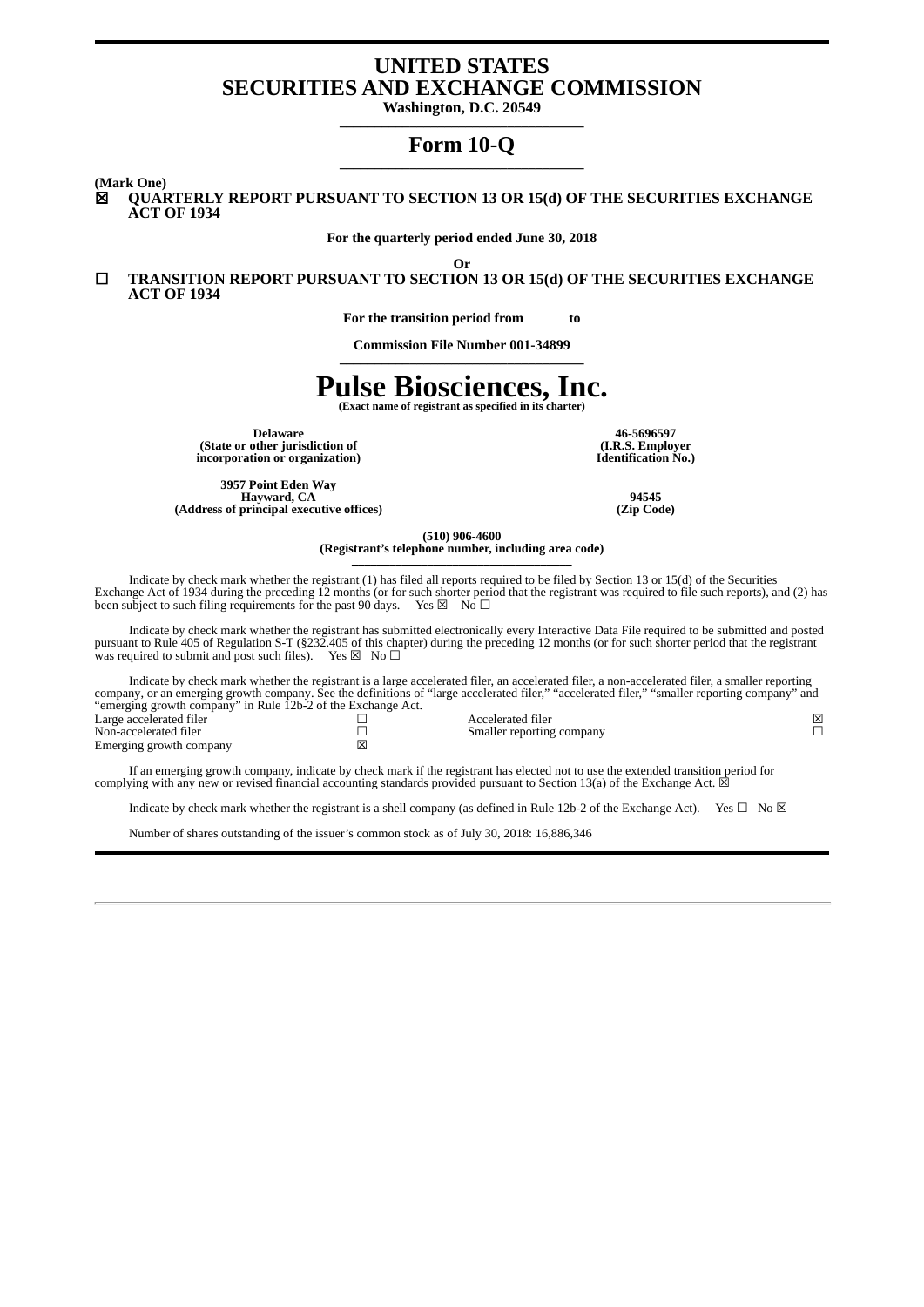# <span id="page-1-0"></span>**TABLE OF CONTENTS**

|                                                                                                                                                  | <b>PAGE</b><br>No. |
|--------------------------------------------------------------------------------------------------------------------------------------------------|--------------------|
| <b>PART I. FINANCIAL INFORMATION</b>                                                                                                             |                    |
| <b>Item 1. Financial Statements (unaudited):</b>                                                                                                 | 3                  |
| Condensed Consolidated Balance Sheets as of June 30, 2018 and December 31, 2017                                                                  | 3                  |
| Condensed Consolidated Statements of Operations and Comprehensive Loss<br>for the Three-Month and Six-Month Periods Ended June 30, 2018 and 2017 | 4                  |
| <b>Condensed Consolidated Statements of Cash Flows</b><br>for the Six-Month Periods Ended June 30, 2018 and 2017                                 | 5                  |
| <b>Notes to Condensed Consolidated Financial Statements</b>                                                                                      | 6                  |
| <u>Item 2. Management's Discussion and Analysis of Financial Condition and Results of Operations</u>                                             | 14                 |
| <b>Item 3. Quantitative and Qualitative Disclosures About Market Risk</b>                                                                        | 20                 |
| Item 4. Controls and Procedures                                                                                                                  | 21                 |
|                                                                                                                                                  |                    |
| <b>PART II. OTHER INFORMATION</b>                                                                                                                |                    |
| Item 1. Legal Proceedings                                                                                                                        | 22                 |
| Item 1A. Risk Factors                                                                                                                            | 22                 |
| Item 2. Unregistered Sales of Equity Securities and Use of Proceeds                                                                              | 48                 |
| <b>Item 3. Default Upon Senior Securities</b>                                                                                                    | 48                 |
| <b>Item 4. Mine Safety Disclosures</b>                                                                                                           | 48                 |
| Item 5. Other Information                                                                                                                        | 48                 |
| Item 6. Exhibits                                                                                                                                 | 49                 |
| <b>Signatures</b>                                                                                                                                | 50                 |
|                                                                                                                                                  |                    |
| 2                                                                                                                                                |                    |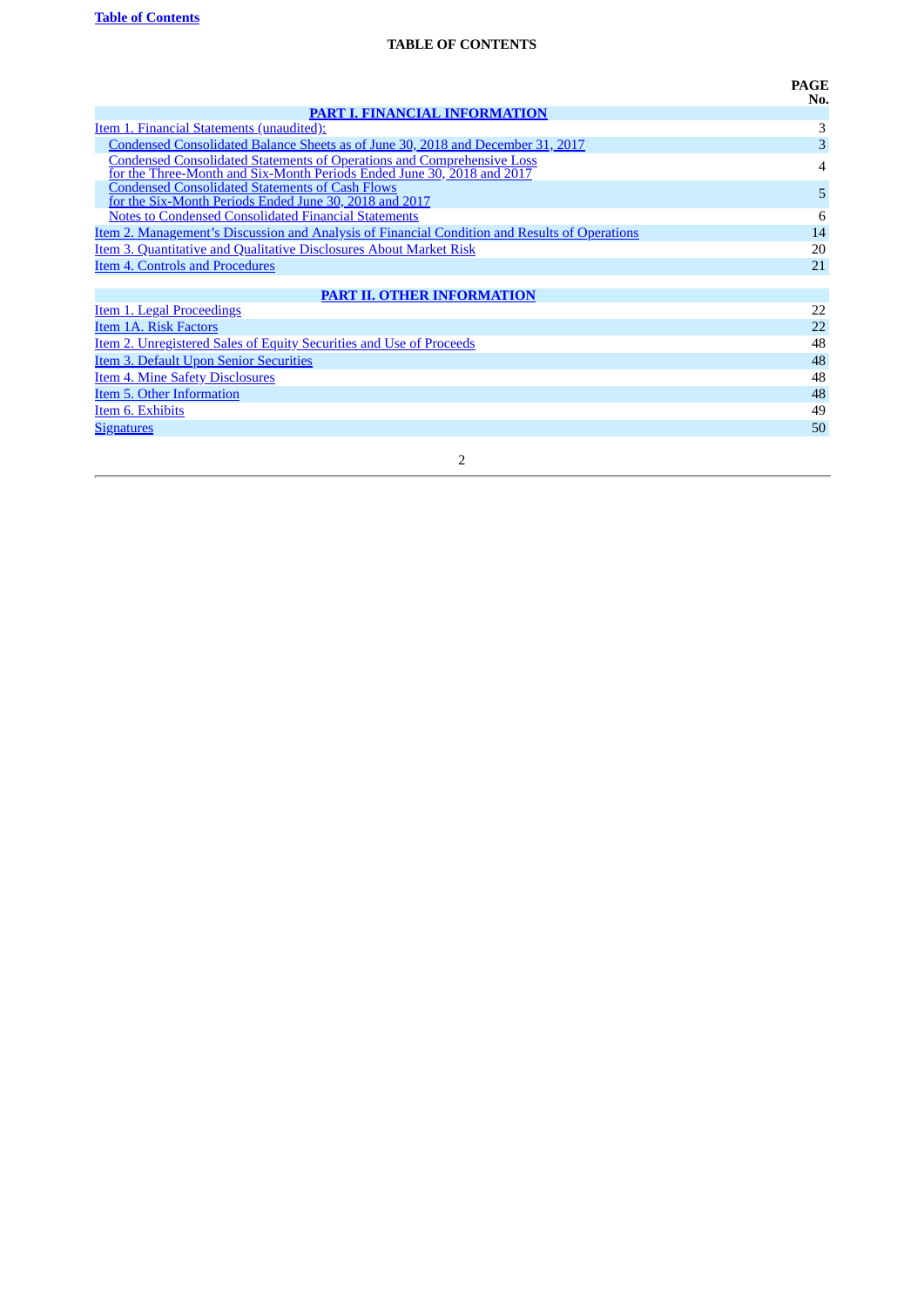# <span id="page-2-0"></span>**PART I. FINANCIAL INFORMATION**

# <span id="page-2-1"></span>**Item 1. Financial Statements**

# <span id="page-2-2"></span>**PULSE BIOSCIENCES, INC.**

#### **Condensed Consolidated Balance Sheets (Unaudited)**

| (in thousands except par value amounts)                                                                                                         | <b>June 30,</b><br>2018 |               | December 31,<br>2017 |
|-------------------------------------------------------------------------------------------------------------------------------------------------|-------------------------|---------------|----------------------|
| <b>ASSETS</b>                                                                                                                                   |                         |               |                      |
| Current assets:                                                                                                                                 |                         |               |                      |
| Cash and cash equivalents                                                                                                                       | \$<br>6,794             | $\mathcal{S}$ | 3,386                |
| <b>Investments</b>                                                                                                                              | 20,705                  |               | 34,683               |
| Prepaid expenses and other current assets                                                                                                       | 1,161                   |               | 412                  |
| Total current assets                                                                                                                            | 28,660                  |               | 38,481               |
| Property and equipment, net                                                                                                                     | 2,432                   |               | 2,570                |
| Intangible assets, net                                                                                                                          | 5,545                   |               | 5,878                |
| Goodwill                                                                                                                                        | 2,791                   |               | 2,791                |
| Other asset                                                                                                                                     | 101                     |               | 101                  |
| <b>Total assets</b>                                                                                                                             | \$<br>39,529            | $\mathbf{\$}$ | 49,821               |
| <b>LIABILITIES AND STOCKHOLDERS' EQUITY</b><br>Current liabilities:                                                                             |                         |               |                      |
| Accounts payable                                                                                                                                | \$<br>1,502             | $\mathbf{\$}$ | 782                  |
| Accrued expenses                                                                                                                                | 1,164                   |               | 1,034                |
| Deferred rent, current                                                                                                                          | 406                     |               | 397                  |
| Total current liabilities                                                                                                                       | 3,072                   |               | 2,213                |
|                                                                                                                                                 |                         |               |                      |
| Deferred rent, less current                                                                                                                     | 1,410                   |               | 1,613                |
| <b>Total liabilities</b>                                                                                                                        | 4,482                   |               | 3,826                |
| Commitments and contingencies (Note 10)                                                                                                         |                         |               |                      |
| Stockholders' equity:                                                                                                                           |                         |               |                      |
| Preferred stock, \$0.001 par value;                                                                                                             |                         |               |                      |
| authorized $-50,000$ shares; no shares issued and outstanding                                                                                   |                         |               |                      |
| Common stock, \$0.001 par value:                                                                                                                |                         |               |                      |
| authorized $-500,000$ shares; issued and outstanding $-16,886$ shares and 16,819 shares at<br>June 30, 2018 and December 31, 2017, respectively | 17                      |               | 17                   |
| Additional paid-in capital                                                                                                                      | 91,034                  |               | 84,202               |
| Accumulated other comprehensive loss                                                                                                            |                         |               | (51)                 |
| Accumulated deficit                                                                                                                             | (56,004)                |               | (38, 173)            |
| Total stockholders' equity                                                                                                                      | 35,047                  |               | 45,995               |
|                                                                                                                                                 | \$<br>39,529            | \$            | 49,821               |
| Total liabilities and stockholders' equity                                                                                                      |                         |               |                      |

See accompanying notes to the condensed consolidated financial statements.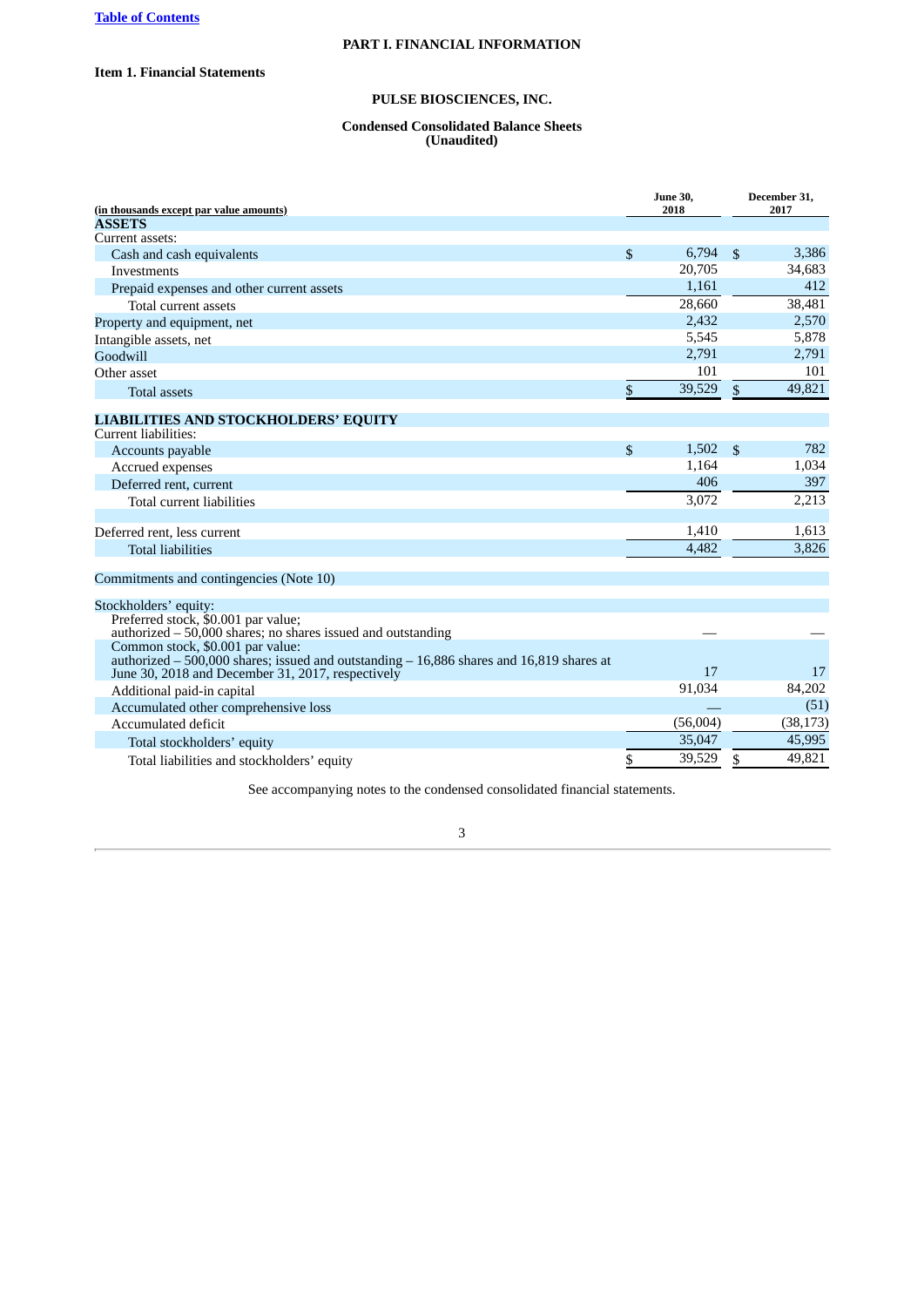# <span id="page-3-0"></span>**PULSE BIOSCIENCES, INC.**

#### **Condensed Consolidated Statements of Operations and Comprehensive Loss (Unaudited)**

|                                                                                          | <b>Three-Month Periods Ended</b><br><b>June 30,</b> |             |    |         | <b>Six-Month Periods Ended</b><br><b>June 30,</b> |               |     |         |  |
|------------------------------------------------------------------------------------------|-----------------------------------------------------|-------------|----|---------|---------------------------------------------------|---------------|-----|---------|--|
| (in thousands, except per share amounts)                                                 |                                                     | 2018        |    | 2017    |                                                   | 2018          |     | 2017    |  |
| Revenue                                                                                  |                                                     |             | \$ |         |                                                   |               | \$. |         |  |
| Operating expenses:                                                                      |                                                     |             |    |         |                                                   |               |     |         |  |
| General and administrative                                                               |                                                     | 5,173       |    | 3,924   |                                                   | 10,555        |     | 5,268   |  |
| Research and development                                                                 |                                                     | 3,960       |    | 2,130   |                                                   | 7,136         |     | 3,857   |  |
| Amortization of intangible assets                                                        |                                                     | 167         |    | 167     |                                                   | 333           |     | 333     |  |
| Total operating expenses                                                                 |                                                     | 9,300       |    | 6,221   |                                                   | 18,024        |     | 9,458   |  |
| Other income:                                                                            |                                                     |             |    |         |                                                   |               |     |         |  |
| Interest income                                                                          |                                                     | 137         |    | 41      |                                                   | 193           |     | 80      |  |
| Total other income                                                                       |                                                     | 137         |    | 41      |                                                   | 193           |     | 80      |  |
| Net loss                                                                                 |                                                     | (9, 163)    |    | (6,180) |                                                   | (17, 831)     |     | (9,378) |  |
| Other comprehensive loss:                                                                |                                                     |             |    |         |                                                   |               |     |         |  |
| Unrealized gain on available-for-sale securities                                         |                                                     | 3           |    | 3       |                                                   | 51            |     |         |  |
| Comprehensive loss                                                                       |                                                     | (9,160)     | -S | (6,177) | \$.                                               | $(17,780)$ \$ |     | (9,377) |  |
| Net loss per share:                                                                      |                                                     |             |    |         |                                                   |               |     |         |  |
| Basic and diluted net loss per share                                                     |                                                     | $(0.54)$ \$ |    | (0.43)  | -\$                                               | $(1.06)$ \$   |     | (0.67)  |  |
| Weighted average shares used to compute net loss per common share<br>— basic and diluted |                                                     | 16,881      |    | 14,233  |                                                   | 16,861        |     | 14,019  |  |

See accompanying notes to the condensed consolidated financial statements.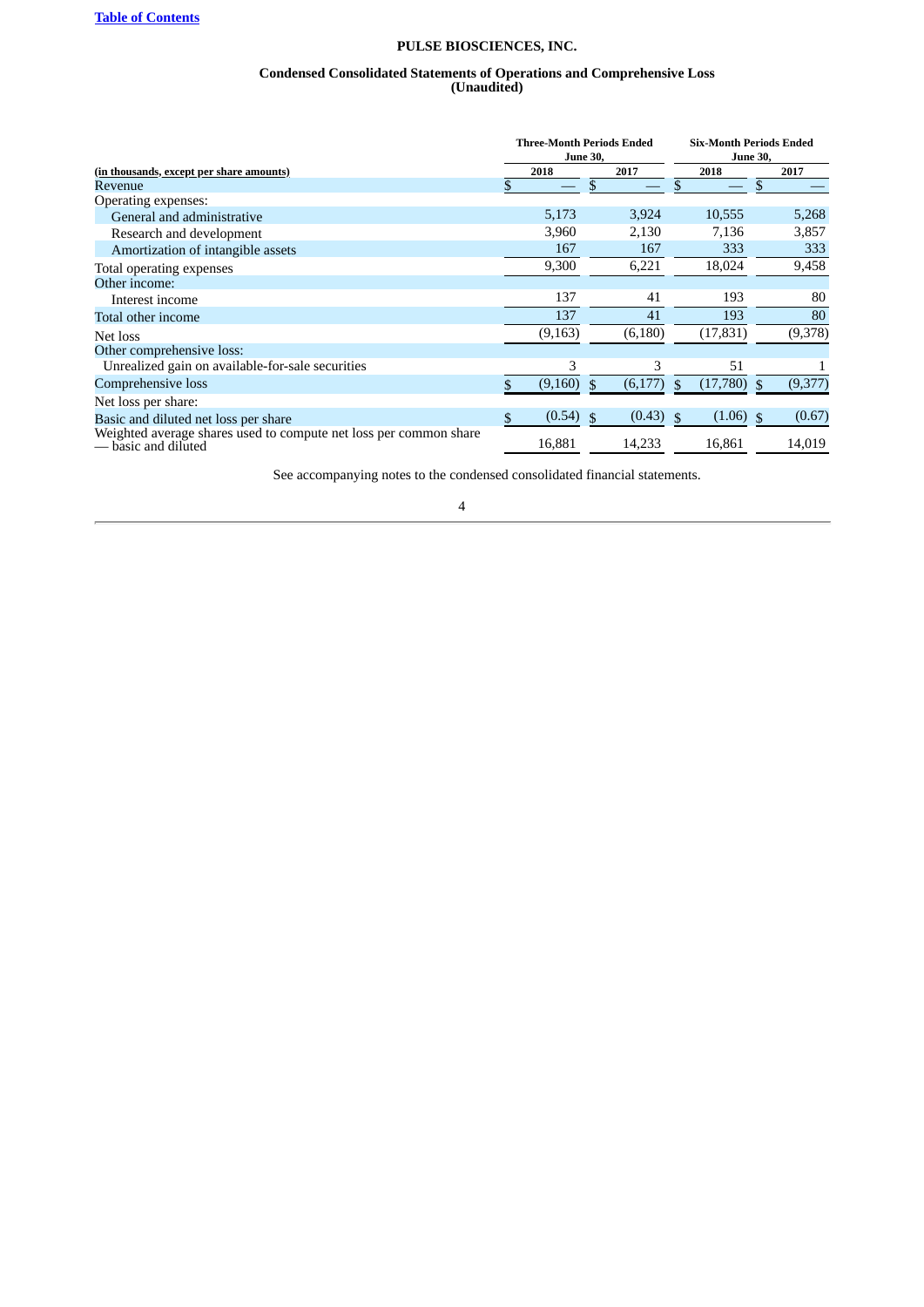# <span id="page-4-0"></span>**PULSE BIOSCIENCES, INC.**

#### **Condensed Consolidated Statements of Cash Flows (Unaudited)**

|                                                                             |    | <b>Six-Month Periods Ended</b><br>June 30, |                |              |  |  |  |
|-----------------------------------------------------------------------------|----|--------------------------------------------|----------------|--------------|--|--|--|
| (in thousands)                                                              |    | 2018                                       |                | 2017         |  |  |  |
| <b>Cash flows from operating activities:</b>                                |    |                                            |                |              |  |  |  |
| Net loss                                                                    | \$ | $(17,831)$ \$                              |                | (9,378)      |  |  |  |
| Adjustments to reconcile net loss to net cash used in operating activities: |    |                                            |                |              |  |  |  |
| Depreciation                                                                |    | 309                                        |                | 49           |  |  |  |
| Amortization of intangible assets                                           |    | 333                                        |                | 333          |  |  |  |
| Stock-based compensation                                                    |    | 6,595                                      |                | 3,053        |  |  |  |
| Net premium amortization on investments                                     |    | (51)                                       |                | 14           |  |  |  |
| Changes in operating assets and liabilities:                                |    |                                            |                |              |  |  |  |
| Prepaid expenses and other current assets                                   |    | (749)                                      |                | (449)        |  |  |  |
| Accounts payable                                                            |    | 720                                        |                | 586          |  |  |  |
| Accrued expenses                                                            |    | 130                                        |                | 67           |  |  |  |
| Other asset                                                                 |    |                                            |                | (101)        |  |  |  |
| Deferred rent                                                               |    | (194)                                      |                | 2,119        |  |  |  |
| Net cash used in operating activities                                       |    | (10, 738)                                  |                | (3,707)      |  |  |  |
| <b>Cash flows from investing activities:</b>                                |    |                                            |                |              |  |  |  |
| Purchases of property and equipment                                         |    | (171)                                      |                | (2,464)      |  |  |  |
| Purchases of investments                                                    |    | (29, 110)                                  |                | (11, 363)    |  |  |  |
| Maturities of investments                                                   |    | 18,315                                     |                | 12,249       |  |  |  |
| Sales of investments                                                        |    | 24,875                                     |                |              |  |  |  |
| Net cash provided by (used) in investing activities                         |    | 13,909                                     |                | (1,578)      |  |  |  |
| <b>Cash flows from financing activities:</b>                                |    |                                            |                |              |  |  |  |
| Proceeds from issuance of common stock under employee stock plan            |    | 188                                        |                |              |  |  |  |
| Proceeds from issuance of common stock                                      |    |                                            |                | 4,965        |  |  |  |
| Proceeds from exercises of warrants                                         |    |                                            |                | 51           |  |  |  |
| Tax payments related to shares withheld for vested restricted stock units   |    | (115)                                      |                |              |  |  |  |
| Proceeds from exercises of stock options                                    |    | 164                                        |                | 170          |  |  |  |
| Net cash provided by financing activities                                   |    | 237                                        |                | 5,186        |  |  |  |
| Net increase (decrease) in cash and cash equivalents                        |    | 3,408                                      |                | (99)         |  |  |  |
| Cash and cash equivalents at beginning of period                            |    | 3,386                                      |                | 2,089        |  |  |  |
| Cash and cash equivalents at end of period                                  | \$ | 6,794                                      | \$             | 1,990        |  |  |  |
|                                                                             |    |                                            |                |              |  |  |  |
| Supplemental disclosure of noncash investing and financing activities:      |    |                                            |                |              |  |  |  |
| Change in unrealized gains (losses) on available-for-sale securities        | \$ | 51                                         | $\mathfrak{F}$ | $\mathbf{1}$ |  |  |  |

See accompanying notes to the condensed consolidated financial statements.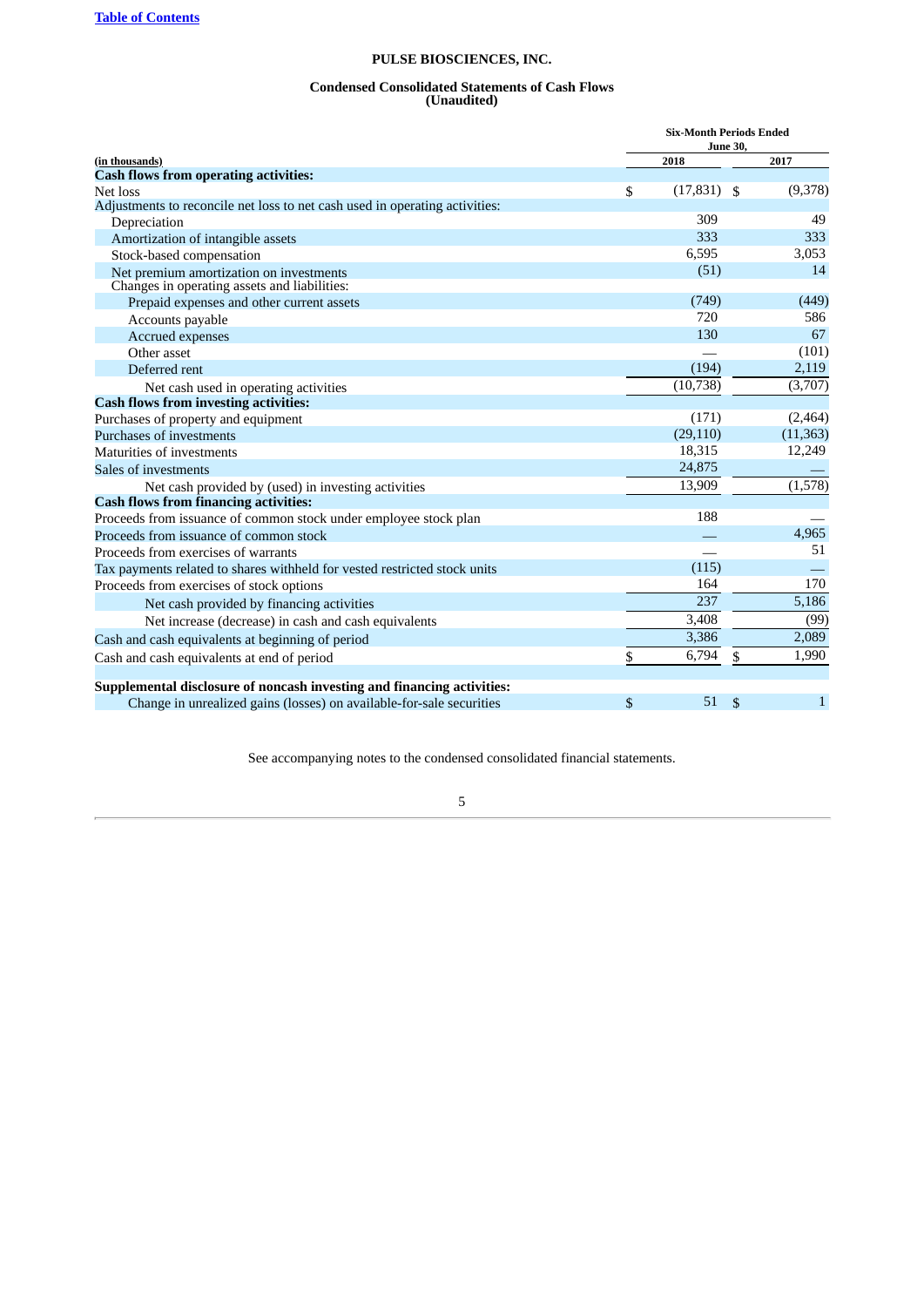#### <span id="page-5-0"></span>**PULSE BIOSCIENCES, INC. Notes to Condensed Consolidated Financial Statements (Unaudited)**

In this Quarterly Report on Form 10-Q ("Quarterly Report"), references to "Pulse," "Pulse Biosciences," "we," "us," "our" and the "Company" refer to Pulse Biosciences, Inc. and its wholly-owned subsidiaries, unless expressly indicated or the context otherwise requires.

#### **1. Description of the Business**

Pulse Biosciences, Inc. was incorporated in Nevada on May 19, 2014. On June 18, 2018, the Company reincorporated from the State of Nevada to the State of Delaware. The Company is a clinical-stage electroceutical, an electrical energy based therapeutic medical company pursuing commercial applications for its proprietary Nano-Pulse Stimulation ("NPS") technology. NPS is a patented technology that leverages nano-second duration energy pulses that have demonstrated effective local tumor control and the initiation of an adaptive immune response in pre-clinical studies. The Company is pursuing a number of potential clinical applications for NPS, including oncology, dermatology, aesthetics and other minimally invasive applications where the Company believes NPS may provide greater benefits compared to current therapies and treatments. The Company's headquarters and research facility are located in Hayward, California.

The Company's activities are subject to significant risks and uncertainties, including the need for additional capital. The Company has not yet commenced any revenue-generating operations, does not have any cash flows from operations, and will need to raise additional capital to finance its operations. However, there can be no assurances that the Company will be able to obtain additional financing on acceptable terms and in the amounts necessary to fully fund its operating requirements.

#### **2. Summary of Significant Accounting Policies**

#### *Basis of Presentation*

In the opinion of the Company's management, the accompanying unaudited condensed consolidated financial statements ("Financial Statements") have been prepared on a basis consistent with the Company's December 31, 2017 audited Consolidated Financial Statements and include all adjustments, consisting of only normal recurring adjustments, necessary to fairly state the information set forth herein. The Financial Statements have been prepared in accordance with the applicable rules and regulations of the Securities and Exchange Commission and, as permitted by such rules and regulations, omit certain information and footnote disclosures necessary to present the financial statements in accordance with accounting principles generally accepted in the United States ("U.S. GAAP"). The condensed consolidated balance sheet as of December 31, 2017 was derived from the audited consolidated financial statements as of that date, but does not include all of the information and footnotes required by U.S. GAAP for complete financial statements. These Financial Statements should be read in conjunction with the audited consolidated financial statements and notes thereto included in the Company's Annual Report on Form 10-K for the year ended December 31, 2017. The results of operations for the three and six-month periods ended June 30, 2018 are not necessarily indicative of the results to be expected for the entire year or any future periods.

#### *Use of Estimates*

The preparation of financial statements in conformity with U.S. GAAP requires the Company to make estimates and assumptions that affect the amounts reported in the Financial Statements and accompanying notes to the Financial Statements. Estimates include, but are not limited to, the valuation of cash equivalents and investments, the valuation and recognition of sharebased compensation and the useful lives assigned to long-lived assets. The Company evaluates its estimates and assumptions based on historical experience and other factors and adjusts those estimates and assumptions when facts and circumstances dictate. Actual results could differ materially from these estimates.

#### *Significant Accounting Policies*

There have been no material changes to the Company's significant accounting policies during the three and six-month period ended June 30, 2018, as compared to the significant accounting policies described in the Company's Annual Report on Form 10-K for the year ended December 31, 2017.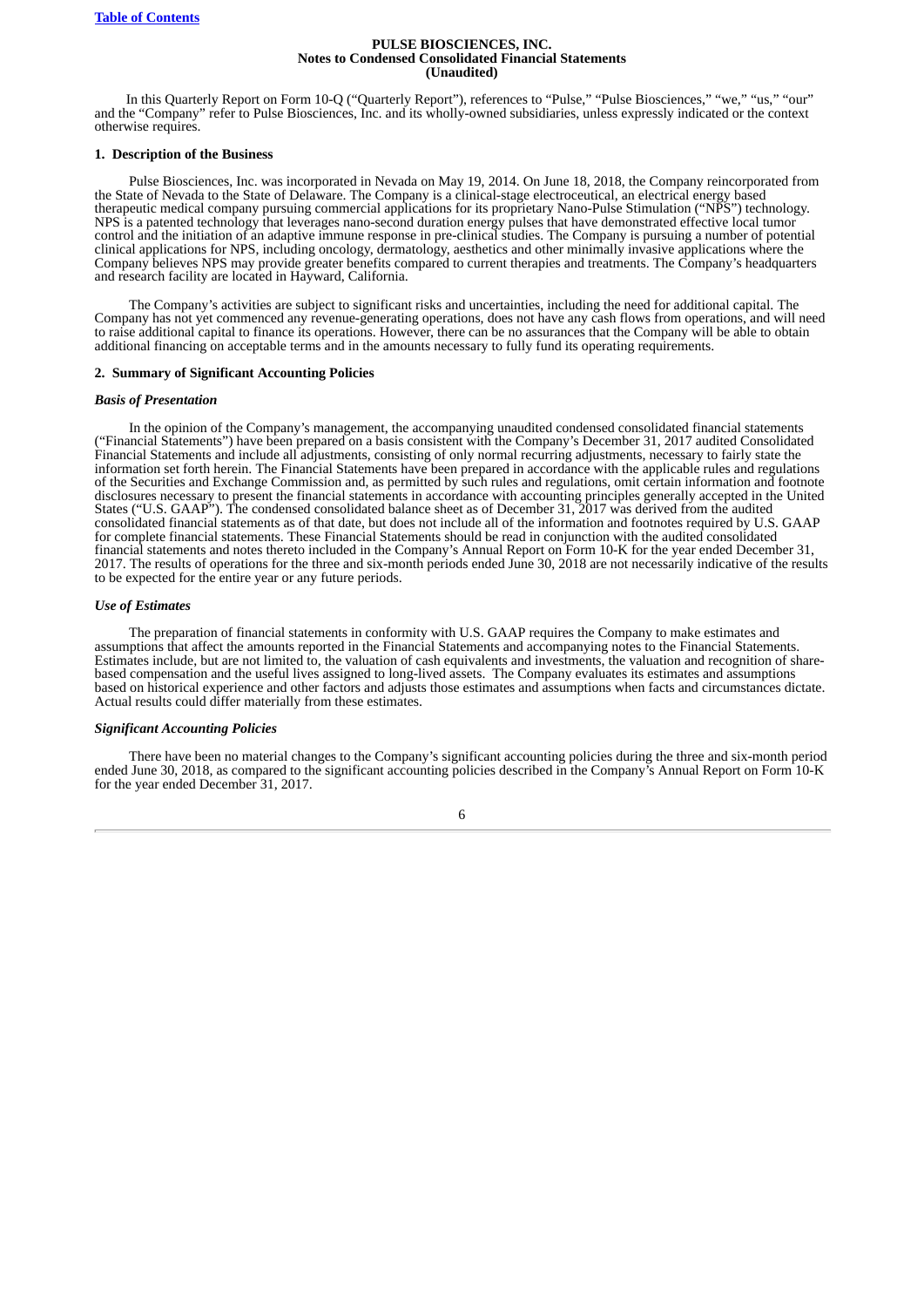### *Principles of Consolidation*

The accompanying consolidated financial statements include the financial statements of Pulse and its wholly-owned subsidiaries. Intercompany balances and transactions, if any, have been eliminated in consolidation.

#### *Net Loss per Share*

The Company calculates basic net loss per share by dividing net loss by the weighted average number of shares of common stock outstanding during the period. Diluted net loss per share is computed by giving effect to all potential dilutive common stock equivalents outstanding during the period. For purposes of this calculation, options to purchase common stock and common stock warrants are considered common stock equivalents. Potential common shares that have an anti-dilutive effect (i.e., those that increase income per share or decrease loss per share) are excluded from the calculation of diluted net loss per share.

Basic and diluted net loss per common share is the same for all periods presented because all warrants, stock options and restricted stock units outstanding are anti-dilutive.

The following outstanding stock options, warrants and restricted stock units were excluded from the computation of diluted net loss per share for the periods presented because including them would have had an anti-dilutive effect:

|                        | <b>Six-Month Periods Ended</b><br><b>June 30,</b> |           |  |
|------------------------|---------------------------------------------------|-----------|--|
|                        | 2018                                              | 2017      |  |
| Common stock warrants  | 249,709                                           | 705,121   |  |
| Common stock options   | 2,894,103                                         | 2,227,676 |  |
| Restricted stock units | 222,606                                           | 160,974   |  |
| Total                  | 3,366,418                                         | 3,093,771 |  |

#### *Reclassifications*

Certain items in prior period financial statements have been reclassified to conform to the presentation in the current period financial statements. Such reclassifications did not impact the Company's previously reported net loss or financial position.

#### *Recent Accounting Pronouncements*

During February 2016, the FASB issued ASU No. 2016-02, *Leases*, which amends the existing accounting standards for leases. The new standard requires lessees to record a right-of-use asset and a corresponding lease liability on the balance sheet (with the exception of short-term leases). For lessees, leases will continue to be classified as either operating or financing in the income statement. This ASU becomes effective for the Company in the first quarter of fiscal year 2019 and early adoption is permitted. This ASU is required to be applied with a modified retrospective approach and requires application of the new standard at the beginning of the earliest comparative period presented. The Company generally does not finance purchases of equipment or other capital assets, but does lease its facilities. While the Company is continuing to assess all potential impacts of this standard, it expects that most of its lease commitments will be subject to the updated standard and recognized as lease liabilities and right-ofuse assets upon adoption.

#### **3. Fair Value of Financial Instruments**

The authoritative guidance with respect to fair value established a fair value hierarchy that prioritizes the inputs to valuation techniques used to measure fair value into three levels, and requires that assets and liabilities carried at fair value be classified and disclosed in one of three categories, as presented below.

Level 1 - Observable inputs such as quoted prices in active markets for an identical asset or liability that the Company has the ability to access as of the measurement date. Financial assets and liabilities utilizing Level 1 inputs include money market funds.

Level 2 - Inputs, other than quoted prices included within Level 1, which are directly observable for the asset or liability or indirectly observable through corroboration with observable market data. Financial assets and liabilities utilizing Level 2 inputs include commercial paper, corporate bonds, and asset-backed securities.

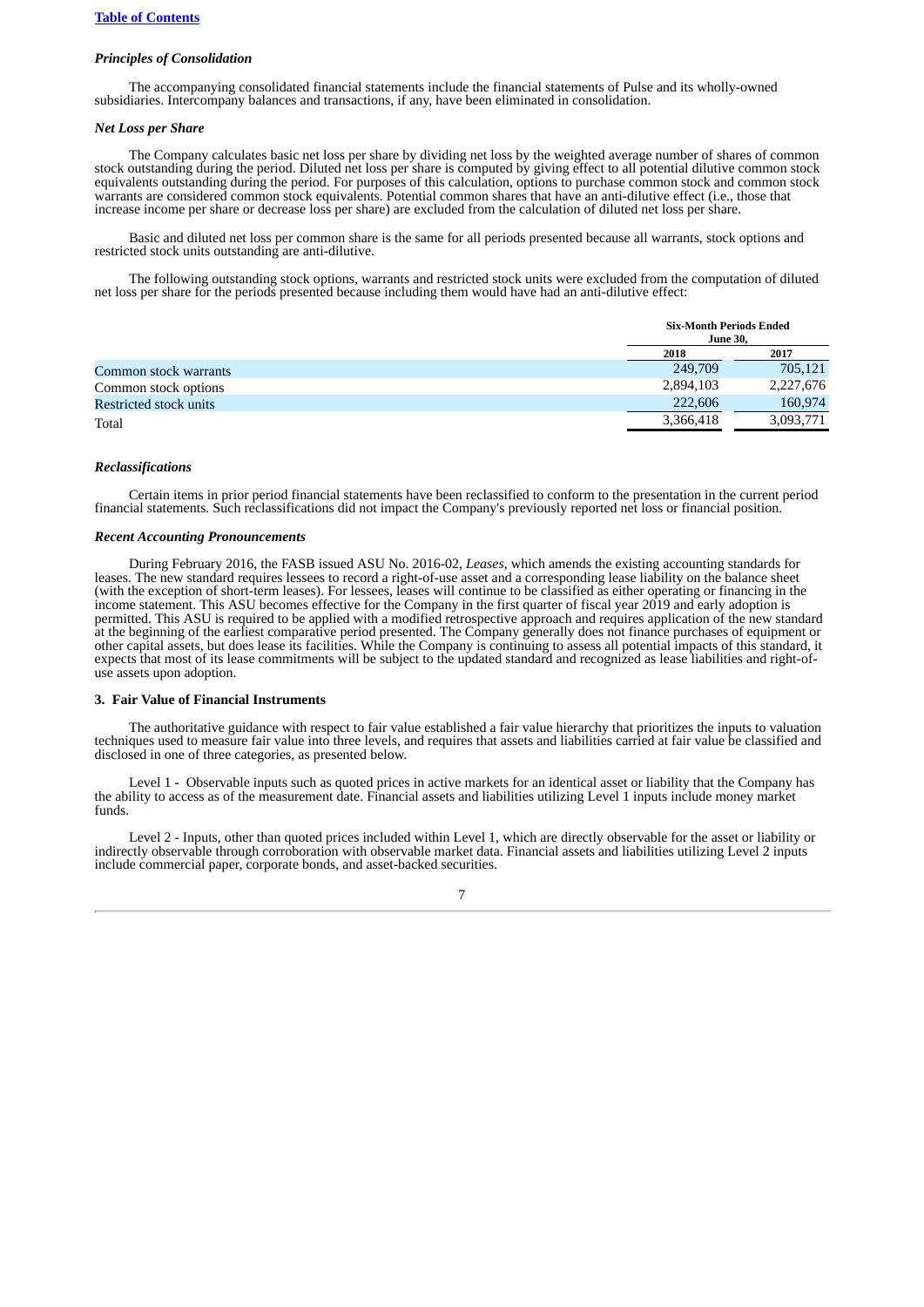Level 3 - Unobservable inputs for which there is little or no market data for the asset or liability which requires the reporting entity to develop its own assumptions. The Company did not classify any of its investments within Level 3 of the fair value hierarchy.

The following table sets forth the fair value of the Company's financial assets measured on a recurring basis as of June 30, 2018 and December 31, 2017, respectively (in thousands):

|                                        |                              | June 30, 2018 |            |           |         |  | December 31, 2017 |  |            |           |         |  |        |
|----------------------------------------|------------------------------|---------------|------------|-----------|---------|--|-------------------|--|------------|-----------|---------|--|--------|
| Assets                                 | Classification               |               | Level 1    | Level 2   | Level 3 |  | Total             |  | Level 1    | Level 2   | Level 3 |  | Total  |
| Money market funds                     | Cash and cash<br>equivalents |               | $6,500$ \$ | $-$ 5     | —       |  | $6,500$ \$        |  | $2.758$ \$ |           |         |  | 2,758  |
| U.S. Treasury Securities               | Investments                  |               |            | 20,705    |         |  | 20,705            |  |            |           |         |  |        |
| Commercial paper                       | Investments                  |               |            |           |         |  |                   |  |            | 7.210     |         |  | 7.210  |
| Corporate bonds                        | Investments                  |               |            |           |         |  |                   |  |            | 19.491    |         |  | 19.491 |
| Asset-backed securities                | Investments                  |               |            |           |         |  |                   |  |            | 7,982     |         |  | 7,982  |
| Total assets measured at fair<br>value |                              |               | $6,500$ \$ | 20.705 \$ |         |  | 27,205            |  | 2.758 \$   | 34,683 \$ |         |  | 37,441 |

The Company did not have any financial liabilities measured on a recurring basis as of June 30, 2018 or December 31, 2017.

During the six-month period ended June 30, 2018, there were no transfers between Level 1, Level 2 or Level 3 assets or liabilities reported at fair value on a recurring basis and the valuation techniques used did not change compared to the Company's established practice.

#### **4. Property and Equipment, Net**

Property and equipment, net consisted of the following (in thousands):

|                                    |   | <b>June 30,</b><br>2018 |  | December 31,<br>2017 |
|------------------------------------|---|-------------------------|--|----------------------|
| Leasehold improvements             | D | 2,248                   |  | 2,257                |
| Laboratory equipment               |   | 537                     |  | 484                  |
| Furniture, fixtures, and equipment |   | 238                     |  | 231                  |
| Software                           |   | 117                     |  | 79                   |
| Construction in progress           |   | 82                      |  |                      |
|                                    |   | 3,222                   |  | 3,051                |
| Less: Accumulated depreciation     |   | (790)                   |  | (481)                |
|                                    |   | 2,432                   |  | 2,570                |
|                                    |   |                         |  |                      |

Depreciation expense was \$0.2 million and \$25,000 for the three-month periods ended June 30, 2018 and 2017, respectively. Depreciation expense was \$0.3 million and \$49,000 for the six-month periods ended June 30, 2018 and 2017, respectively.

#### **5. Intangible Assets, Net**

Intangible assets primarily consist of a license to utilize certain patents, know-how and technology relating to NPS for biomedical applications acquired from Old Dominion University Research Foundation ("ODURF"), Eastern Virginia Medical School, and the University of Southern California. In addition, the Company entered into a Sponsored Research Agreement with Old Dominion University's Frank Reidy Research Center for Bioelectrics, which includes certain intellectual property rights arising from the research. The Company is amortizing the intangible assets over an estimated useful life of 12 years.

Intangible assets, net consisted of the following (in thousands):

|                                | <b>June 30,</b><br>2018 | December 31,<br>2017 |
|--------------------------------|-------------------------|----------------------|
| Acquired patents and licenses  | 7,985                   | 7,985                |
| Less: Accumulated amortization | (2.440)                 | (2,107)              |
|                                | 5.545                   | 5,878                |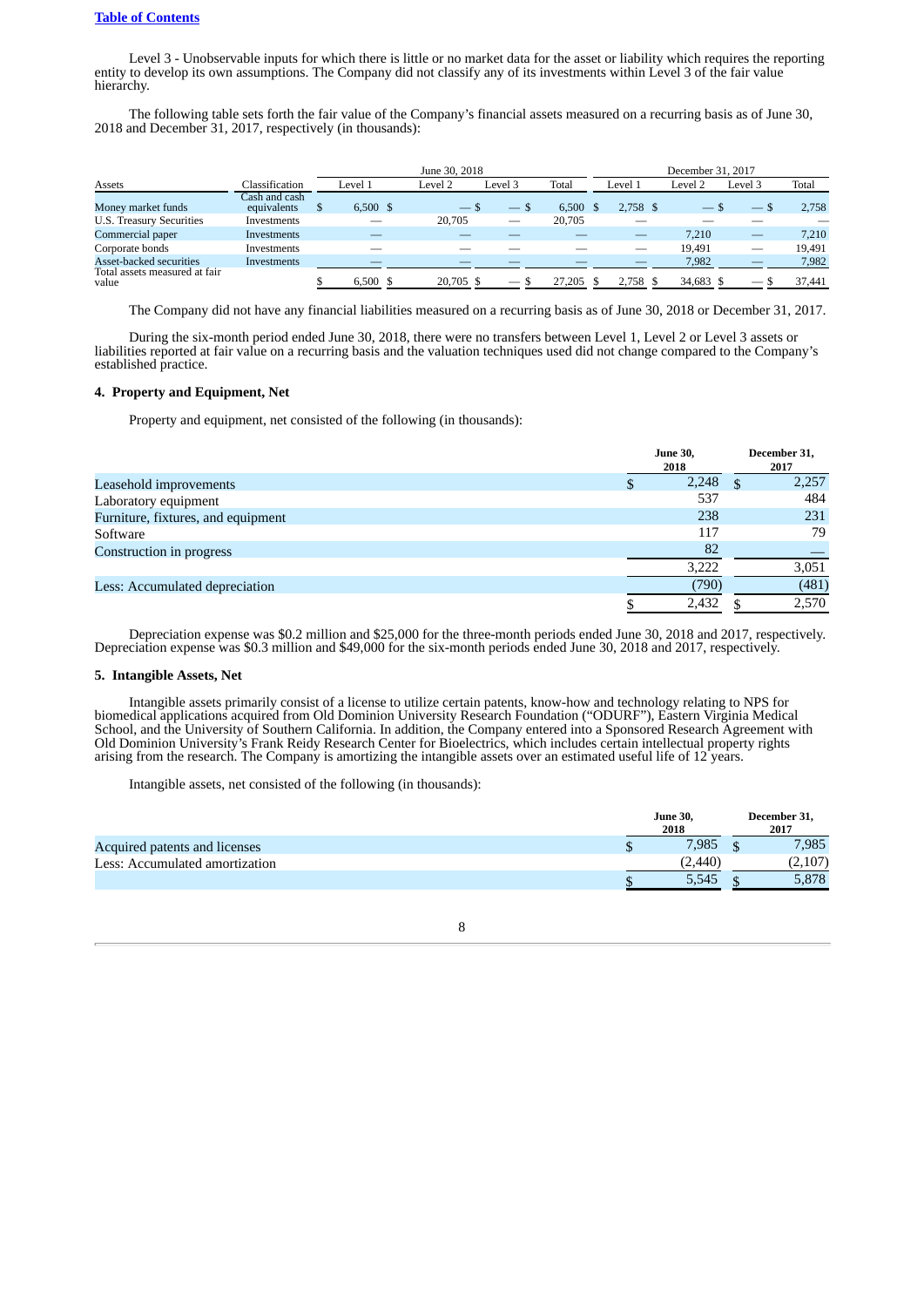A schedule of the amortization of intangible assets for the remainder of 2018 and the succeeding five fiscal years and thereafter is as follows (in thousands):

| Year Ending December 31:  |    |       |
|---------------------------|----|-------|
| 2018 (remaining 6 months) | ۰D | 332   |
| 2019                      |    | 665   |
| 2020                      |    | 665   |
| 2021                      |    | 665   |
| 2022                      |    | 665   |
| 2023                      |    | 665   |
| Thereafter                |    | 1,888 |
|                           |    | 5,545 |

### **6. Goodwill**

In 2014, the Company acquired three companies (the "acquisitions") for aggregate consideration of \$5.5 million. In accordance with ASC Topic 805, *Business Combinations*, the Company recorded goodwill of \$2.8 million in connection with the acquisitions as the consideration paid exceeded the fair value of the net tangible assets and the intangible assets acquired.

The Company reviews goodwill for impairment at least annually or whenever changes in circumstances indicate that the carrying amount of goodwill may not be recoverable. Based on the Company's annual impairment test as of December 31, 2017 the Company determined that no impairment of goodwill existed and was not aware of any indicators of impairment at such date. In addition, there were no indicators of impairment at June 30, 2018.

#### **7. Accrued Expenses**

Accrued expenses consisted of the following (in thousands):

|                      |  | <b>June 30,</b><br>2018 | December 31,<br>2017 |
|----------------------|--|-------------------------|----------------------|
| Compensation expense |  | 773                     | 685                  |
| Professional fees    |  | 354                     | 211                  |
| Other                |  |                         | 73                   |
| Supplies             |  | 37                      | 65                   |
|                      |  | 1,164                   | 1,034                |

### **8. Stockholders' Equity and Stock-Based Compensation**

#### *Private Placements*

In February 2017, the Company entered into a securities purchase agreement, pursuant to which the Company, in a private placement, issued and sold an aggregate of 819,673 shares of the Company's common stock, par value \$0.001 per share, at a price per share of \$6.10, for net proceeds of approximately \$5.0 million.

In September 2017, the Company entered into a securities purchase agreement with an existing investor, pursuant to which the Company, in a private placement, issued and sold an aggregate of 2,000,000 shares of the Company's common stock, par value \$0.001 per share, at a price per share of \$15.02, for net proceeds of approximately \$29.9 million.

#### *Warrants*

In connection with a private placement offering of the Company's shares of common stock in 2014, the Company issued warrants as compensation to the placement agent to purchase a total of 299,625 shares of its common stock at a price of \$2.67 per share (the "Private Placement Warrants"). The Private Placement Warrants are exercisable for period of seven years. As of June 30, 2018, there were a total of 91,876 of Private Placement Warrants outstanding. In connection with the closing of the Company's initial public offering in 2016, the Company issued warrants as compensation to its underwriters, as representatives of the underwriters of its initial public offering to purchase a total of 574,985 shares of its common stock at a price of \$5.00 per share ("the IPO Warrants"). The IPO Warrants are exercisable for a period of five years. As of June 30, 2018, there were a total of 157,833 of the IPO Warrants outstanding.

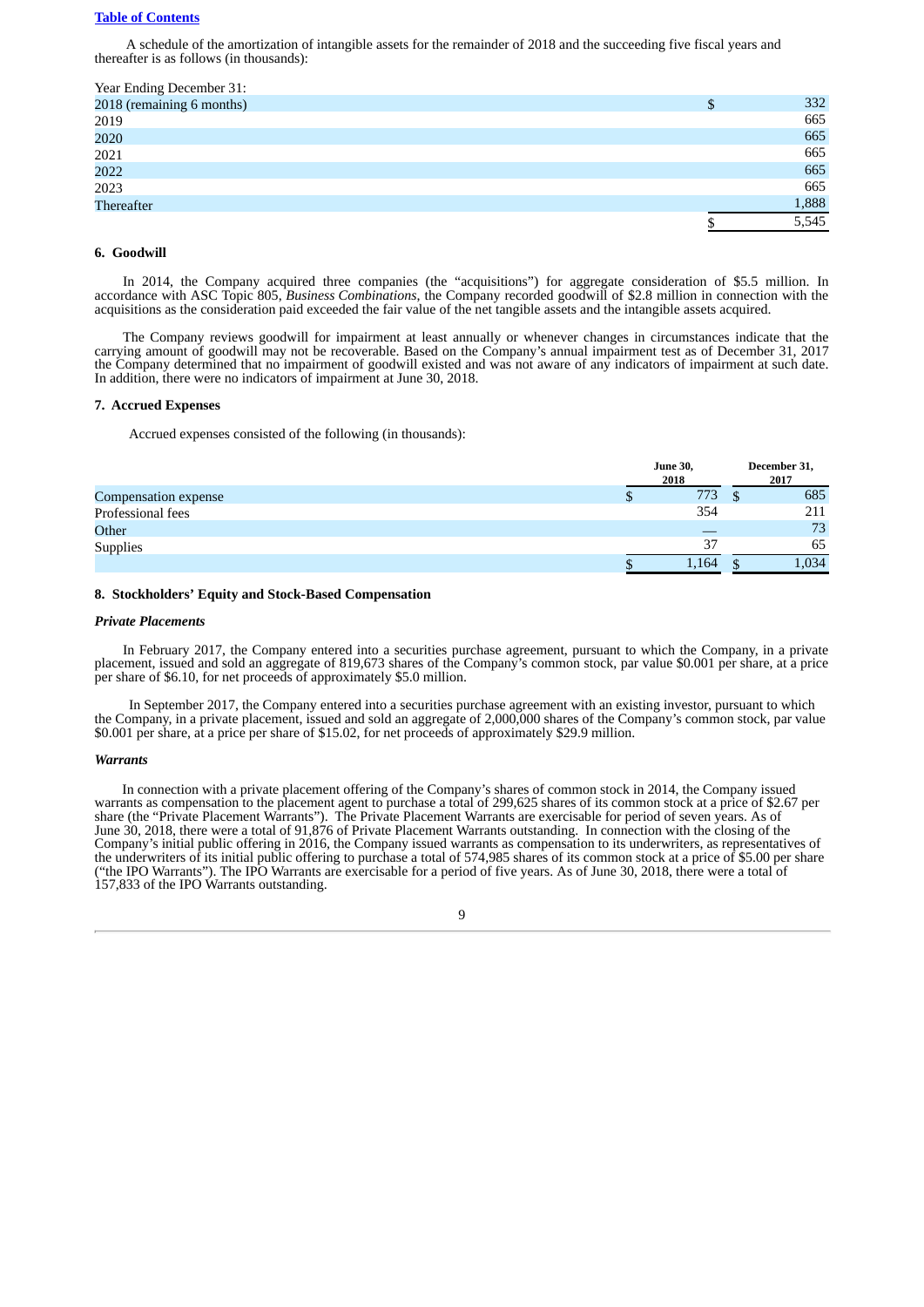### *Equity Plans*

#### *2017 Equity Incentive Plan and 2017 Inducement Equity Incentive Plan*

The Board of Directors of the Company (the "Board") previously adopted, and the Company's stockholders approved, the Company's 2017 Equity Incentive Plan (the "2017 Plan").

The 2017 Plan has a 10-year term, and provides for the grant of stock options, stock appreciation rights, restricted stock, restricted stock units, performance units, and performance shares to employees, directors and consultants of the Company and any parent or subsidiary of the Company, as the Compensation Committee of the Board may determine. Subject to an annual evergreen increase and adjustment in the case of certain capitalization events, the Company initially reserved 1,500,000 shares of the Company's common stock for issuance pursuant to awards under the 2017 Plan. In addition, shares remaining available under the Company's 2015 Equity Incentive Plan, as amended (the "2015 Plan"), and shares reserved but not issued pursuant to outstanding equity awards that expire or terminate without being exercised or that are forfeited or repurchased by the Company will be added to the shares of common stock available for issuance under the 2017 Plan. The 2017 Plan is administered by the Board's Compensation Committee. Effective January 1, 2018, the number of shares of common stock available under the 2017 Plan increased by 672,915 shares pursuant to the evergreen provision of the 2017 Plan. Pursuant to the 2017 Plan, the 2018 share increase is determined based on the least of (i) 1,200,000 shares, (ii) 4% of the Company's common stock outstanding at December 31 of the immediately preceding year, or (iii) such number of shares as determined by the Board. As of June 30, 2018, 659,061 shares of common stock remained available for issuance under the 2017 Plan.

During November 2017, the Board adopted the 2017 Inducement Equity Incentive Plan (the "Inducement Plan") and reserved 1,000,000 shares of the Company's common stock for issuance pursuant to equity awards granted under the Inducement Plan. The Inducement Plan was adopted without stockholder approval.

The Inducement Plan has a 10-year term, and provides for the grant of equity-based awards, including nonstatutory stock options, restricted stock units, restricted stock, stock appreciation rights, performance shares and performance units, and its terms are substantially similar to the 2017 Plan, including with respect to treatment of equity awards in the event of a "merger" or "change in control" as defined under the Inducement Plan. Options issued under the Inducement Plan may have a term up to ten years and have variable vesting provisions. New hire grants generally vest 25% upon the first anniversary of the grant and 1/48th monthly thereafter, over the subsequent 36 months. Equity-based awards issued under the Inducement Plan are only issuable to individuals not previously engaged as employees or non-employee directors of the Company prior to the Inducement Plan's adoption date. As of June 30, 2018, 425,000 shares of common stock remained available for issuance under the Inducement Plan.

#### *2017 Employee Stock Purchase Plan*

The Board previously adopted and the stockholders approved the Company's 2017 Employee Stock Purchase Plan (the "2017 ESPP").

The 2017 ESPP is a broad-based plan that provides employees of the Company and its designated affiliates with the opportunity to become stockholders through periodic payroll deductions that are applied towards the purchase of Company common shares at a discount from the then-current market price. Subject to adjustment in the case of certain capitalization events, a total of 250,000 common shares of the Company were available for purchase at adoption of the 2017 ESPP. Effective January 1, 2018, the number of shares of common stock available under the 2017 ESPP increased by 252,343 shares pursuant to the evergreen provision of the 2017 ESPP. Pursuant to the 2017 ESPP, the annual share increase pursuant to the evergreen provision is determined based on the least of (i) 450,000 shares, (ii) 1.5% of the Company's common stock outstanding at December 31 of the immediately preceding year, or (iii) such number of shares as determined by the Board. During the six-month period ended June 30, 2018, the Company issued 12,239 shares of common stock under the 2017 ESPP. As of June 30, 2018, 490,104 shares of common stock remained available for issuance under the 2017 ESPP.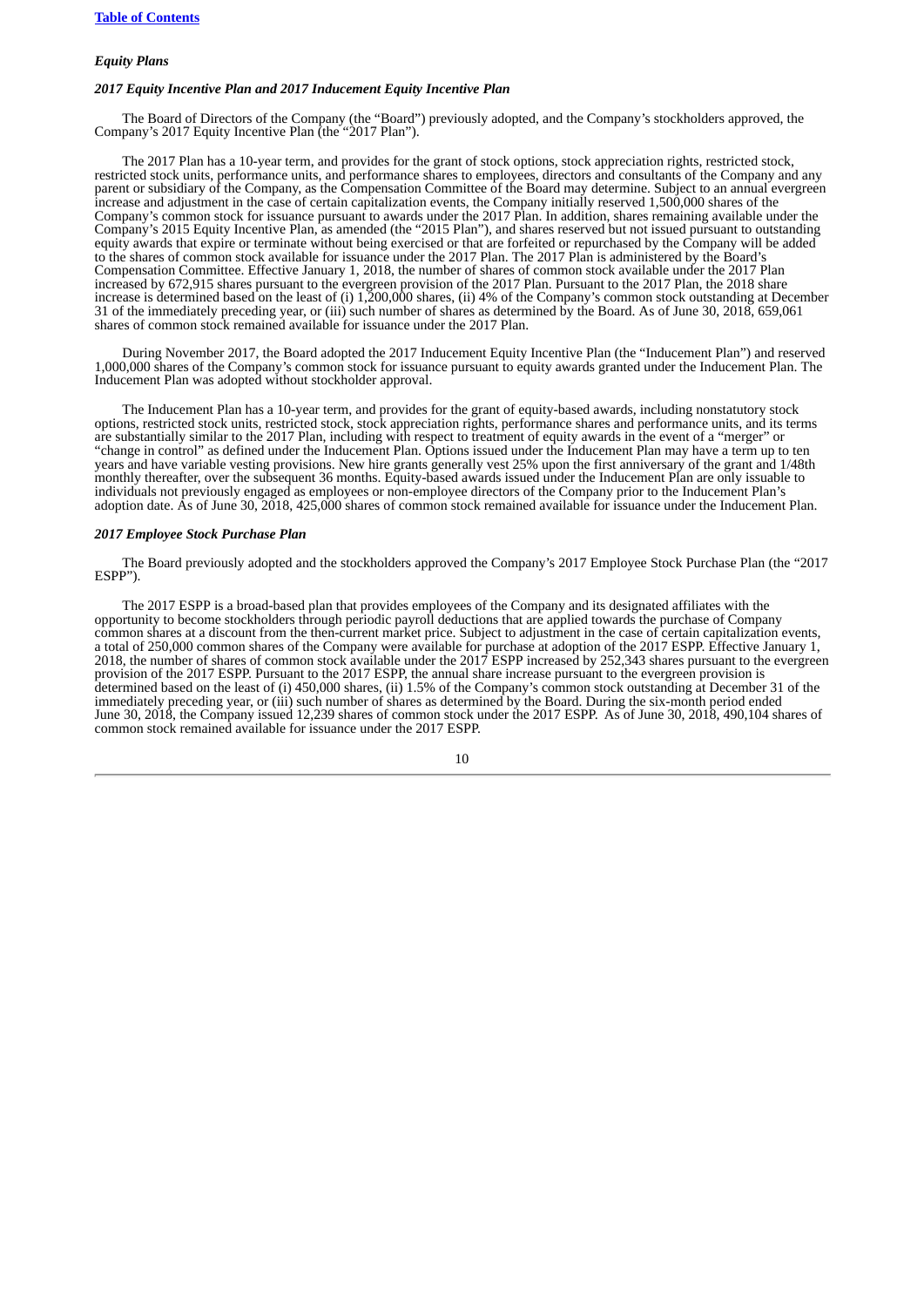A summary of stock option activity under the 2015 Plan, 2017 Plan and Inducement Plan for the six-months ended June 30, 2018 is presented below:

|                                     | <b>Stock Options Outstanding</b> |    |                                       |                                                  |  |  |  |  |
|-------------------------------------|----------------------------------|----|---------------------------------------|--------------------------------------------------|--|--|--|--|
|                                     | <b>Number</b><br>of shares       |    | Weighted<br>average<br>exercise price | Weighted average<br>remaining life<br>(in years) |  |  |  |  |
| Balances — December 31, 2017        | 2,598,659                        | -S | 16.88                                 | 8.2                                              |  |  |  |  |
| Options granted                     | 364,500                          |    | 16.98                                 |                                                  |  |  |  |  |
| <b>Options exercised</b>            | (54,092)                         |    | 3.03                                  |                                                  |  |  |  |  |
| Options canceled<br>Options expired | (14,964)                         |    | 17.36                                 |                                                  |  |  |  |  |
| Balances — June 30, 2018            | 2,894,103                        |    | 16.08                                 | 7.6                                              |  |  |  |  |
| Exercisable - June 30, 2018         | 1,105,204                        |    | 13.45                                 |                                                  |  |  |  |  |

The table above excludes 192,500 performance stock options granted during the six-month period ended June 30, 2018 for which the performance criteria had not been established as of June 30, 2018.

#### *Stock-based Compensation*

Total stock-based compensation expense consisted of the following (in thousands):

|                                        | <b>Three-Month Periods Ended</b><br><b>June 30,</b> |  |       | <b>Six-Month Periods Ended</b><br><b>June 30.</b> |       |  |       |
|----------------------------------------|-----------------------------------------------------|--|-------|---------------------------------------------------|-------|--|-------|
|                                        | 2018                                                |  | 2017  |                                                   | 2018  |  | 2017  |
| General and administrative             | 2,351                                               |  | 2,305 |                                                   | 5,050 |  | 2,509 |
| Research and development               | 824                                                 |  | 485   |                                                   | 1.545 |  | 544   |
| Total stock-based compensation expense | 3,175                                               |  | 2,790 |                                                   | 6,595 |  | 3,053 |

The Company estimated the fair value of employee stock options on the grant date using the Black-Scholes option pricing model. The estimated fair value of employee stock options is amortized on a straight-line basis over the requisite service period of the awards. The Company reviews, and when deemed appropriate, updates the assumptions used on a periodic basis. Due to the limited trading history of the Company's common stock, the Company utilizes a portfolio of comparable companies to estimate volatility. The fair value of employee stock options was estimated using the following weighted-average assumptions:

|                            | <b>Three-Month Periods Ended June 30.</b> |               | <b>Six-Month Periods Ended June 30.</b> |               |
|----------------------------|-------------------------------------------|---------------|-----------------------------------------|---------------|
|                            | 2018                                      | 2017          | 2018                                    | 2017          |
| Expected term in years     | $5.3 - 6.1$                               | $5.3 - 6.1$   | $5.3 - 6.1$                             | $5.3 - 6.1$   |
| <b>Expected volatility</b> | 70%                                       | 80%           | 70%                                     | 80%           |
| Risk-free interest rate    | $2.7 - 3.0\%$                             | $1.9 - 2.0\%$ | $2.7 - 3.0\%$                           | $1.9 - 2.1\%$ |
| Dividend yield             |                                           |               |                                         |               |

The Company estimated the fair value of ESPP on the grant date using the Black-Scholes option pricing model. The estimated fair value of ESPP is amortized on a straight-line basis over the requisite service period of the awards. The Company reviews, and when deemed appropriate, updates the assumptions used on a periodic basis. The Company utilizes its estimated volatility in the Black-Scholes option pricing model to determine the fair value of ESPP. The fair value of ESPP was estimated using the following weighted-average assumptions:

|                         | <b>Three-Month Periods Ended June 30.</b> |             | <b>Six-Month Periods Ended June 30.</b> |             |  |  |
|-------------------------|-------------------------------------------|-------------|-----------------------------------------|-------------|--|--|
|                         | 2018                                      | 2017        | 2018                                    | 2017        |  |  |
| Expected term in years  | $0.5 - 1.0$                               | $0.8 - 1.3$ | $0.5 - 1.0$                             | $0.8 - 1.3$ |  |  |
| Expected volatility     | 70%                                       | 95%         | 70%                                     | 95%         |  |  |
| Risk-free interest rate | $1.9\%$                                   | 1.1%        | 1.9%                                    | 1.1%        |  |  |
| Dividend yield          |                                           |             |                                         |             |  |  |

The fair value of restricted stock unit ("RSUs") awards is determined based on the number of units granted and the closing price of the Company's common stock as of the grant date. The estimated fair value of RSUs is recognized on a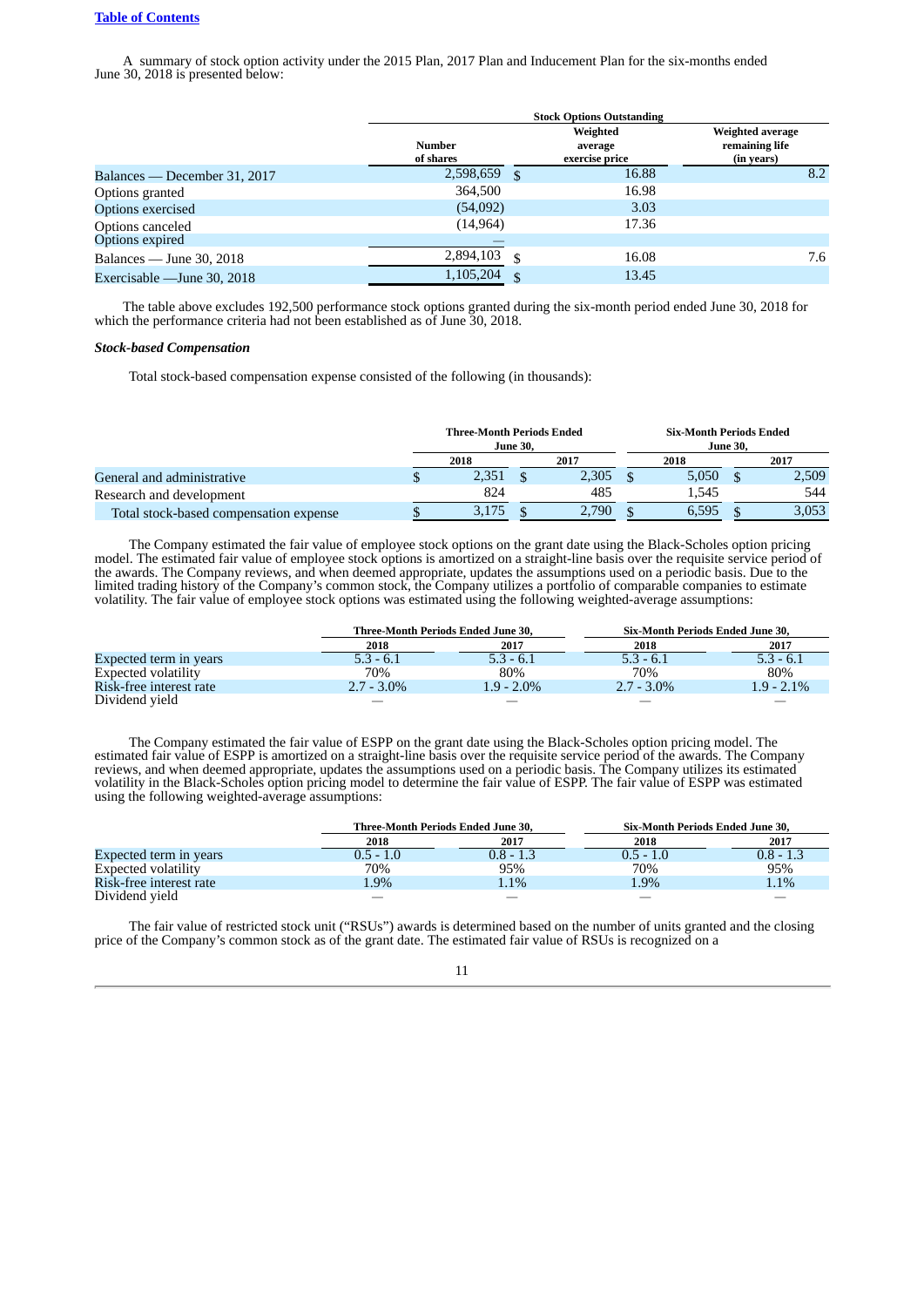straight-line basis over the requisite service period. In the three-month period ended June 30, 2017, the Company granted 160,974 RSUs, all of which vested, pursuant to which no shares were issued, during June 2018. Additional paid in capital was reduced by \$0.1 million for tax payments related to shares withheld in connection with the vesting of the RSUs. The stock-based compensation expense related to these RSUs was approximately \$0.9 million and \$2.1 million and for the three and six-month periods ended June 30, 2018, respectively. During the three-month period ended September 30, 2017, the Company granted 68,800 RSUs to certain employees which vest 50% on June 1, 2019 with the remaining 50% vesting on June 1, 2021. In the event of a change in control, these RSUs vest 100%. The stock-based compensation expense related to these RSUs was approximately \$0.1 million and \$0.2 million for the three-month and six-month periods ended June 30, 2018, respectively.

### **9. Research Grants and Agreements**

#### *Sponsored Research Agreement*

The Company entered into a Sponsored Research Agreement ("SRA") with ODURF during 2014 pursuant to which the Company may annually sponsor research activities performed by ODURF's Frank Reidy Center. ODURF is compensated by the Company for its conduct of each study in accordance with the budget and payment terms set forth in the applicable task order. During the second quarters of 2017 and 2016, the Company agreed to sponsor \$0.7 million and \$1.0 million, respectively, in research during the subsequent 12-month period to be funded through monthly payments made upon ODURF certifying, to the Company's reasonable satisfaction, that ODURF has met its obligations pursuant to the specified task order and statement of work. The principal investigator may transfer funds with the budget as needed without the Company's approval so long as the obligations of ODURF under the task order and statement of work remain unchanged and unimpaired. As of June 30, 2018, no amount remained payable under this agreement.

In addition, during 2017, the Company agreed to provide \$0.3 million in research funding to researchers affiliated with ODURF and Eastern Virginia Medical School matching funds made available to those researchers by the Virginia Biosciences Health Research Corporation. The Company's sponsorship affords access to certain intellectual property, if any, developed during the project. As of June 30, 2018, \$75,000 remained available under this agreement.

During the three-month periods ended June 30, 2018 and 2017, the Company paid and incurred costs relating to the SRAs equal to \$0.1 million and \$0, respectively. During the six-month periods ended June 30, 2018 and 2017, the Company paid and incurred costs related to the SRAs equal to \$0.4 million and \$0.3 million, respectively.

#### **10. Commitments and Contingencies**

#### *Operating Leases*

As of June 30, 2018, the Company leases approximately 15,700 square feet for its corporate headquarters in Hayward, California (the "Premises"). The lease commenced on July 1, 2017 and expires in August 2022, with an option to extend the lease term for an additional five years. Under the terms of the lease agreement, the landlord provided an allowance for tenant improvements in the amount of \$2.1 million, which was recorded as deferred rent at the inception of the lease term. Rent expense associated with future minimum lease payments is reduced by amortization of the tenant improvement allowance over the life of the lease. An offsetting amount was recorded as leasehold improvements at the inception of the lease term. Leasehold improvements are depreciated over the lease term.

Future minimum lease payments under non-cancelable operating leases as of June 30, 2018 are as follows (in thousands): Year Ending December 31:

| . .<br>2018 (remaining 6 months) | 263  |
|----------------------------------|------|
| 2019                             | 536  |
| 2020                             | 554  |
| 2021                             | 574  |
| 2022                             | 392  |
|                                  | ,319 |
|                                  |      |

The Company leased approximately 4,300 square feet of corporate offices and research facilities in Burlingame, California, at a monthly cost of approximately \$21,000. This lease expired on June 30, 2017.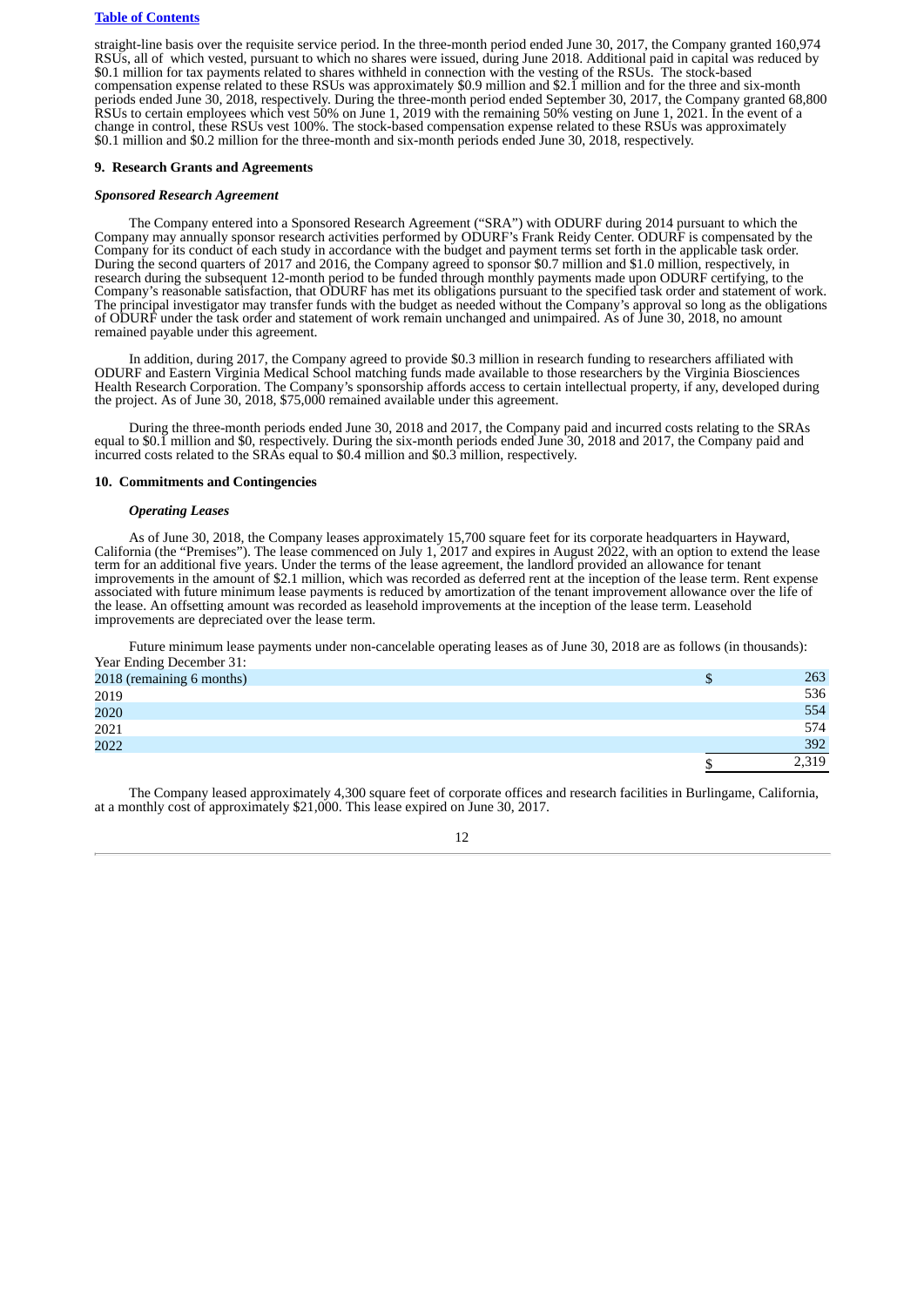During the three-month periods ended June 30, 2018 and 2017, rent expense, including common area maintenance charges, was approximately \$69,000 and \$74,000, respectively. During the six-month periods ended June 30, 2018 and 2017, rent expense, including common area maintenance charges, was approximately \$0.1 million, and \$0.1 million, respectively.

#### *Indemnification*

The Company and certain directors have received subpoenas from the Securities and Exchange Commission requesting documents and other information in connection with an investigation into trading in the Company's stock in advance of the Company's September 2017 private placement equity financing. The Company is cooperating with the investigation.

The Company maintains indemnification agreements with its directors and officers that may require the Company to indemnify them against liabilities that arise by reason of their status or service as directors or officers, except as prohibited by applicable law.

At this time, the Company is unable to estimate a possible loss, if any, associated with the matter described above.

From time to time, the Company may be involved in a variety of claims, lawsuits, investigations and proceedings relating to securities laws, product liability, patent infringement, contract disputes and other matters relating to various claims that arise in the normal course of our business in addition to governmental and other regulatory investigations and proceedings. In addition, third parties may, from time to time, assert claims against the Company in the form of letters and other communications. The Company currently believes that these ordinary course matters will not have a material adverse effect on our business; however, the results of litigation and claims are inherently unpredictable. Regardless of the outcome, litigation can have an adverse impact on the Company because of defense and settlement costs, diversion of management resources and other factors.

#### **11. Related Party Transactions**

Kenneth A. Clark, a director of the Company since November 2017, is a member of the law firm of Wilson Sonsini Goodrich and Rosati ("WSGR"), which also serves as the outside corporate counsel to the Company. During the three and sixmonth periods ended June 30, 2018, the Company incurred expenses for legal services rendered by WSGR totaling approximately \$0.8 million and \$1.1 million, respectively.

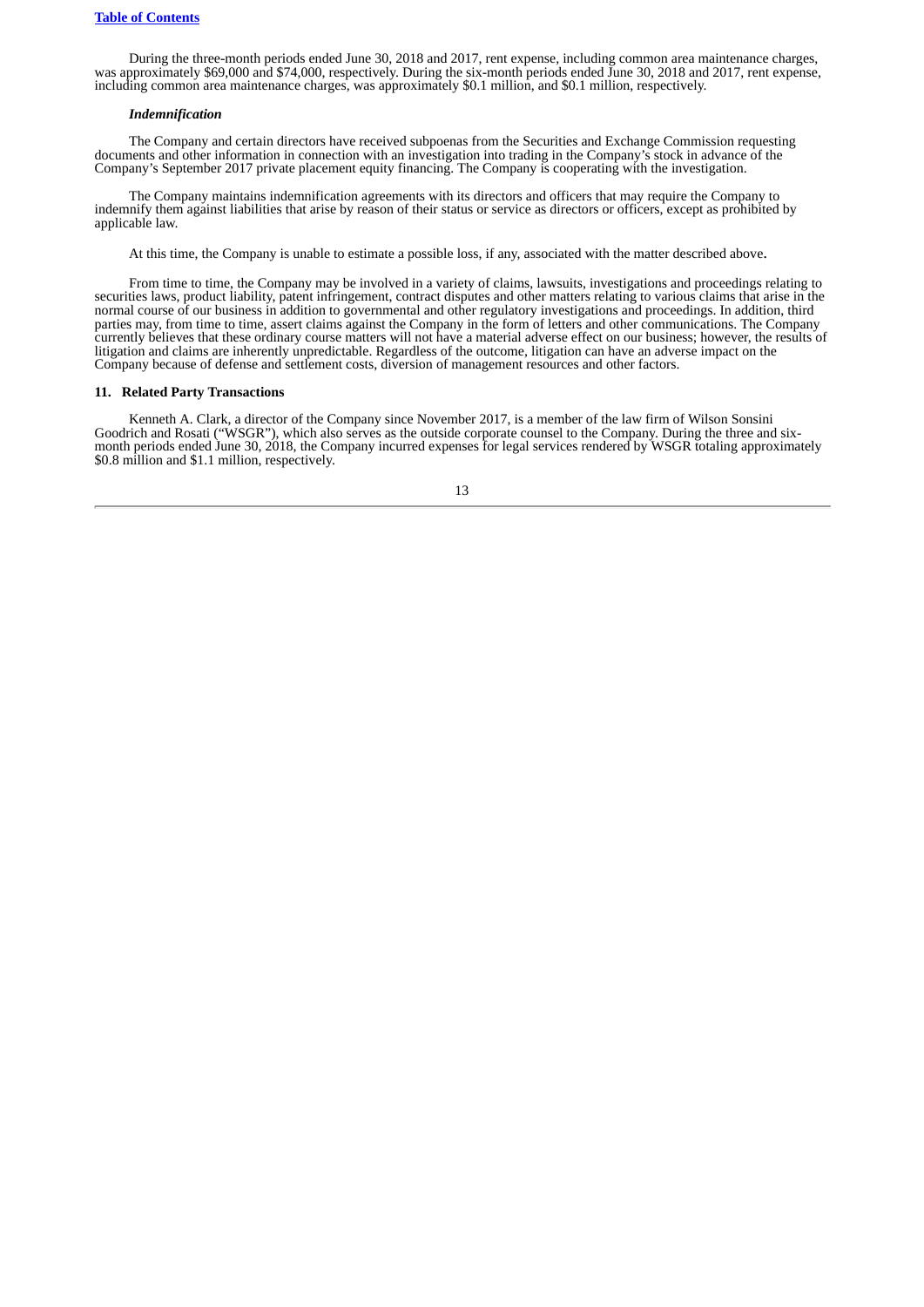### <span id="page-13-0"></span>**Item 2. Management's Discussion and Analysis of Financial Condition and Results of Operations.**

You should read the following discussion and analysis of our financial condition and results of operations together with our condensed consolidated financial statements and the related notes included in this Quarterly Report and those in our Annual Report on Form 10-K. Some of the information contained in this discussion and analysis or set forth elsewhere in this Quarterly Report, including information with respect to our products, plans and strategy for our business and related financing, contains forward-looking statements that involve risks and uncertainties, including statements regarding our expected financial results in *future periods. The words "anticipates," "believes," "could," "estimates," "expects," "intends," "may," "might," "plans,"* "projects," "will," "would," and similar expressions are intended to identify forward-looking statements, although not all forward-looking statements contain these identifying words. We may not actually achieve the plans, intentions or expectations disclosed in our forward-looking statements and you should not place undue reliance on our forward-looking statements. Actual results or events could differ materially from the plans, intentions and expectations disclosed in the forward-looking statements that we make. You should read the "Risk Factors" section of this Quarterly Report for a discussion of important factors that could cause actual results to differ materially from the results described in or implied by the forward-looking statements contained in the *following discussion and analysis. We do not assume any obligation to update any forward-looking statements.*

#### **Overview**

We are a clinical-stage electroceutical, an electrical energy based therapeutic company developing a non-thermal tissue treatment platform technology based upon our proprietary Nano-Pulse Stimulation ("NPS") technology and pursuing applications in oncology and dermatology and evaluating other potential applications. NPS is a novel patented technology which leverages nano-second duration energy pulses that have demonstrated effective local tumor control and the initiation of an adaptive immune response in pre-clinical studies. We are pursuing a number of clinical applications for NPS, including oncology, dermatology, aesthetics and other minimally invasive applications where we believe NPS has the potential to compare favorably with current therapies and treatments. We are currently conducting research and development activities in pursuit of commercial applications for our NPS technology, but we have not yet commercialized or recognized revenue from our technology.

### **Plan of Operation**

We plan to establish ourselves as an electroceutical company with a local, non-thermal, and drug-free treatment platform that initiates cell death in targeted tissue by a process of cell signaling and also induces a systemic adaptive immune response to the targeted tissue. In order to accomplish this, we plan to:

- Improve our technology by continuing our research and product development efforts. We expect to develop different devices to target different tissue types that will leverage the novel characteristics of our technology platform.
- Conduct clinical studies to demonstrate the benefits of NPS for unmet medical needs that may be addressed by our technology.
- · Continue to protect and expand our intellectual property portfolio with respect to NPS technology, which we expect will increase our ability to deter competitors and position our company for favorable licensing and partnering opportunities.
- · Commercialize our NPS based products in application areas of value to patients, clinicians and shareholders.

#### **Critical Accounting Policies and Estimates**

The discussion and analysis of our financial condition and results of operations are based upon our unaudited financial statements, which have been prepared in accordance with the rules and regulations of the Securities and Exchange Commission ("SEC"). The preparation of these financial statements requires us to make estimates and judgments that affect the reported amounts of assets, liabilities, revenues and expenses. On an ongoing basis, we evaluate our critical accounting policies and estimates. We base our estimates on historical experience and on various other assumptions that we believe to be reasonable under the circumstances, the results of which form the basis for making judgments about the carrying values of assets and liabilities that are not readily apparent from other sources. Actual results may differ from these estimates under different assumptions or conditions.

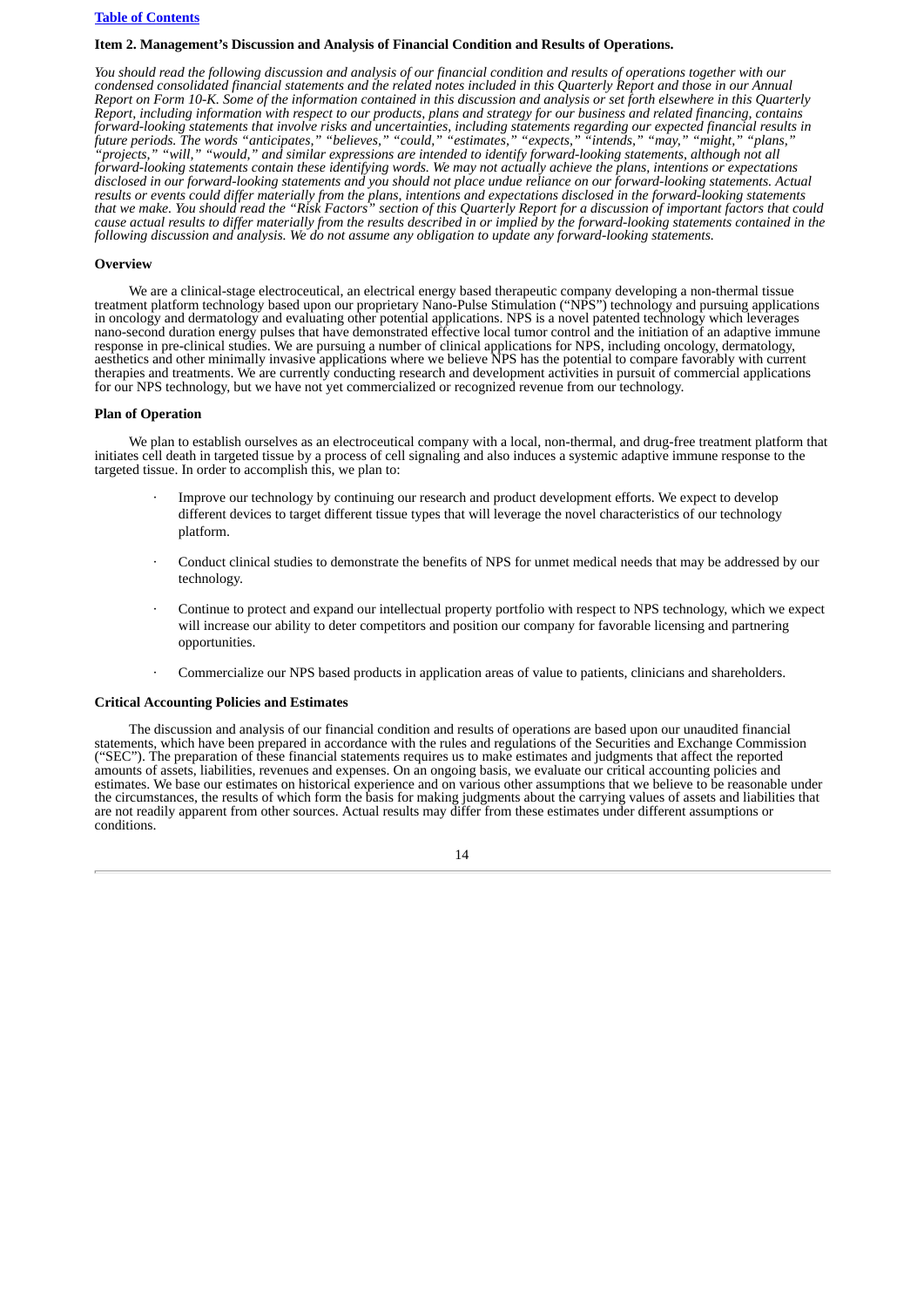There have been no material changes to the critical accounting policies and estimates discussed in our Annual Report on Form 10-K as of and for the year ended December 31, 2017.

#### **Recent Accounting Pronouncements**

Refer to "Recent Accounting Pronouncements" in Note 2 of Notes to Condensed Consolidated Financial Statements of this Quarterly Report.

#### **Segment and Geographical Information**

We operate and manage our business as one reportable and operating segment. Our Chief Executive Officer, who is the chief operating decision maker, reviews financial information on an aggregate basis for purposes of allocating resources and evaluating financial performance. All of our long-lived assets are based in the United States.

#### **Results of Operations**

#### *Comparison of the three-month periods ended June 30, 2018 and 2017*

Our condensed consolidated statements of operations as discussed herein are presented below:

|                                   | <b>Three-Month Periods Ended</b><br><b>June 30,</b> |         |           |
|-----------------------------------|-----------------------------------------------------|---------|-----------|
| (in thousands)                    | 2018                                                | 2017    | \$ Change |
| Revenue                           |                                                     |         |           |
| Operating expenses:               |                                                     |         |           |
| General and administrative        | 5,173                                               | 3,924   | 1,249     |
| Research and development          | 3,960                                               | 2,130   | 1,830     |
| Amortization of intangible assets | 167                                                 | 167     |           |
| Total operating expenses          | 9,300                                               | 6,221   | 3,079     |
| Other income:                     |                                                     |         |           |
| Interest income                   | 137                                                 | 41      | 96        |
| Total other income                | 137                                                 | 41      | 96        |
| Net loss                          | (9, 163)                                            | (6,180) | 2,983     |

### **General and Administrative**

General and administrative expenses consist of salaries and related expenses for executives, finance, legal, human resources, information technology and administrative personnel, professional services, patent fees and costs, insurance costs and other general corporate expenses. General and administrative expenses increased by \$1.2 million to \$5.2 million for the three-month period ended June 30, 2018, from \$3.9 million during the same period in 2017 primarily due to \$0.7 million of increased professional services and consulting costs, \$0.4 million of increased compensation costs, and \$0.1 million of increased insurance related costs. Compensation related expenses increased due to the increase in headcount. Professional services and consulting costs increased primarily due to operations and reporting obligations as a public company and increased legal costs related to intellectual property matters and reincorporation from the State of Nevada to the State of Delaware. General and administrative expenses are expected to substantially increase during 2018 as compared to 2017 reflecting the buildout of additional operational infrastructure to support an increased level of clinical and development activities.

#### **Research and Development**

Research and development expenses consist of salaries and related expenses for research and development personnel, clinical trials and consulting costs related to the design, development and enhancement of our potential future products, prototypes material and devices. Research and development expenses increased by \$1.8 million to \$4.0 million for the three-month period ended June 30, 2018, from \$2.1 million during the same period in 2017 primarily due to \$0.8 million of increased compensation costs, \$0.3 million of increased stock-based compensation costs, \$0.3 million in prototype expenses, \$0.1 million of sponsored research expenses, and \$0.1 million increase in depreciation expense. Stock-based compensation increased principally due to the higher Black-Scholes values and grant date intrinsic value ascribed to options and restricted stock units, respectively, granted during the first six months of 2018 and the second and third quarters of 2017. Headcount

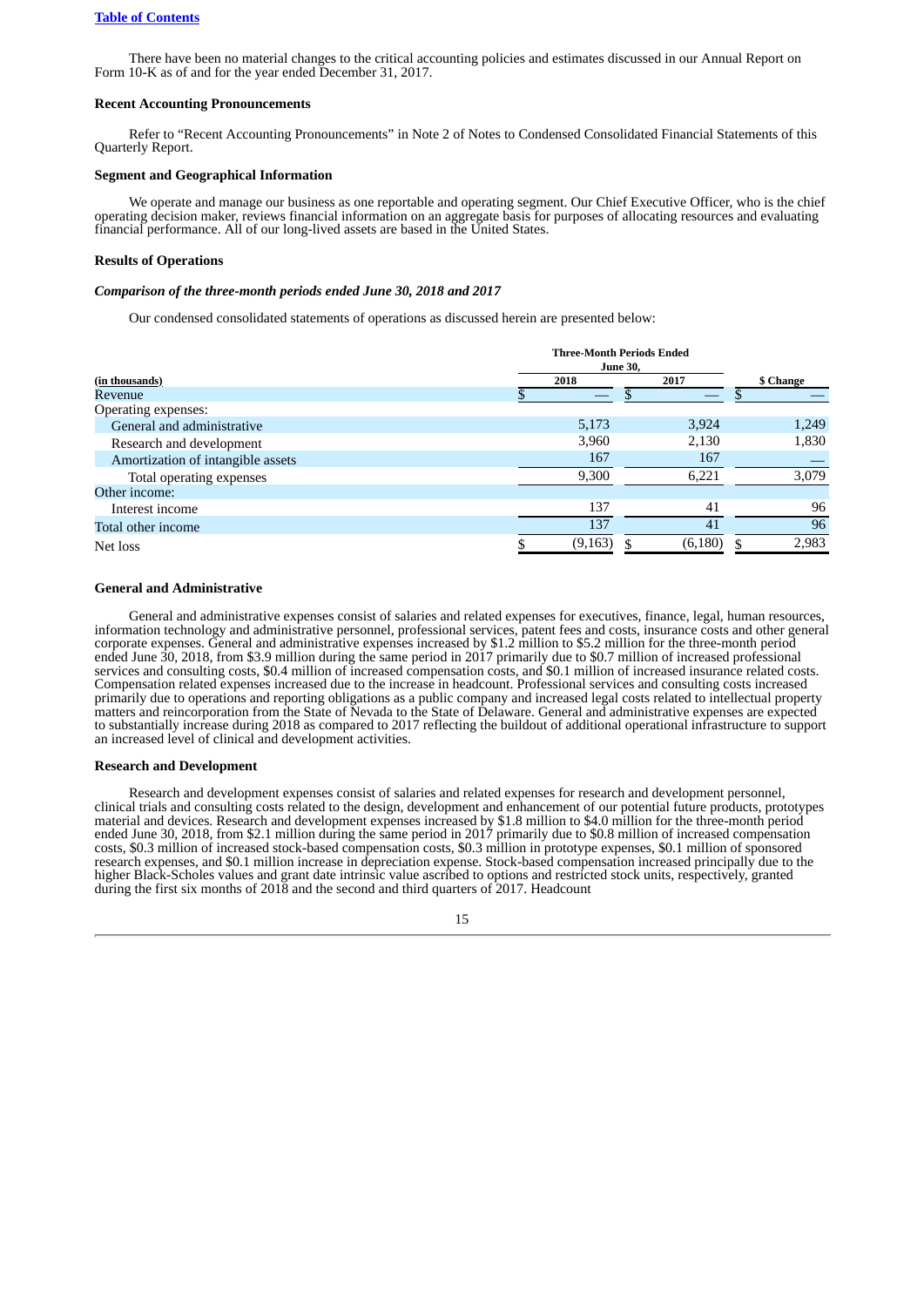increases during 2017 and 2018 also contributed to increased stock-based compensation as well as compensation costs more broadly. Prototype expenses increased as a result of the design and testing of the next generation of our system. The increase is also due to materials purchased during the three-month period ended June 30, 2018 for the assembly of clinical systems to be used in planned clinical trials. Sponsored research expenses increased due to timing of sponsored research activities conducted by ODURF. Depreciation expense increased due to the increased leasehold improvements recorded in property and equipment around mid-2017. Research and development expenses are expected to continue to substantially increase during 2018 as we expand our clinical study activities by initiating additional studies, continue development and enhancement of our system in preparation for additional clinical trials and commercialization, and pursue regulatory clearance for our technology.

#### **Interest Income**

Interest income increased by \$96,000 to \$137,000 for the three-month period ended June 30, 2018, from \$41,000 during the same period in 2017 due primarily to the higher interest rates earned on higher cash equivalent and investment balances as a result of the proceeds received from private placements that occurred in 2017.

#### *Comparison of the six-month periods ended June 30, 2018 and 2017*

Our condensed consolidated statements of operations as discussed herein are presented below:

|                                   | <b>Six-Month Periods Ended</b><br><b>June 30,</b> |           |           |         |       |
|-----------------------------------|---------------------------------------------------|-----------|-----------|---------|-------|
| (in thousands)                    | 2017<br>2018                                      |           | \$ Change |         |       |
| Revenue                           |                                                   |           |           |         |       |
| Operating expenses:               |                                                   |           |           |         |       |
| General and administrative        |                                                   | 10,555    |           | 5,268   | 5,287 |
| Research and development          |                                                   | 7,136     |           | 3,857   | 3,279 |
| Amortization of intangible assets |                                                   | 333       |           | 333     |       |
| Total operating expenses          |                                                   | 18,024    |           | 9,458   | 8,566 |
| Other income:                     |                                                   |           |           |         |       |
| Interest income                   |                                                   | 193       |           | 80      | 113   |
| Total other income                |                                                   | 193       |           | 80      | 113   |
| Net loss                          |                                                   | (17, 831) |           | (9,378) | 8,453 |

### **General and Administrative**

General and administrative expenses consist of salaries and related expenses for executives, finance, legal, human resources, information technology and administrative personnel, professional services, patent fees and costs, insurance costs and other general corporate expenses. General and administrative expenses increased by \$5.3 million to \$10.6 million for the six-month period ended June 30, 2018, from \$5.3 million during the same period in 2017 primarily due to \$2.5 million of increased stock-based compensation costs, \$1.7 million of increased professional services and consulting costs, \$0.7 million of increased compensation costs, \$0.2 million of increased insurance related costs and \$0.1 million of increased office supplies costs. Stock-based compensation increased principally due to the higher Black-Scholes values and grant date intrinsic value ascribed to options and restricted stock units, respectively, granted during the first six months of 2018 and the second and third quarters of 2017. Headcount increases during 2017 and 2018 also contributed to increased stock-based compensation as well as compensation costs more broadly. Professional services and consulting costs increased primarily due to operations and reporting obligations as a public company and increased legal costs related to intellectual property matters and reincorporation from the State of Nevada to the State of Delaware. General and administrative expenses are expected to substantially increase during 2018 as compared to 2017 reflecting the buildout of additional operational infrastructure to support an increased level of clinical and development activities.

### **Research and Development**

Research and development expenses consist of salaries and related expenses for research and development personnel, clinical trials and consulting costs related to the design, development and enhancement of our potential future products, prototypes material and devices. Research and development expenses increased by \$3.3 million to \$7.1 million for the six-month period ended June 30, 2018, from \$3.9 million during the same period in 2017, primarily due to \$1.5 million of increased compensation costs, \$1.0 million of increased stock-based compensation costs, \$0.4 million in prototype expenses,

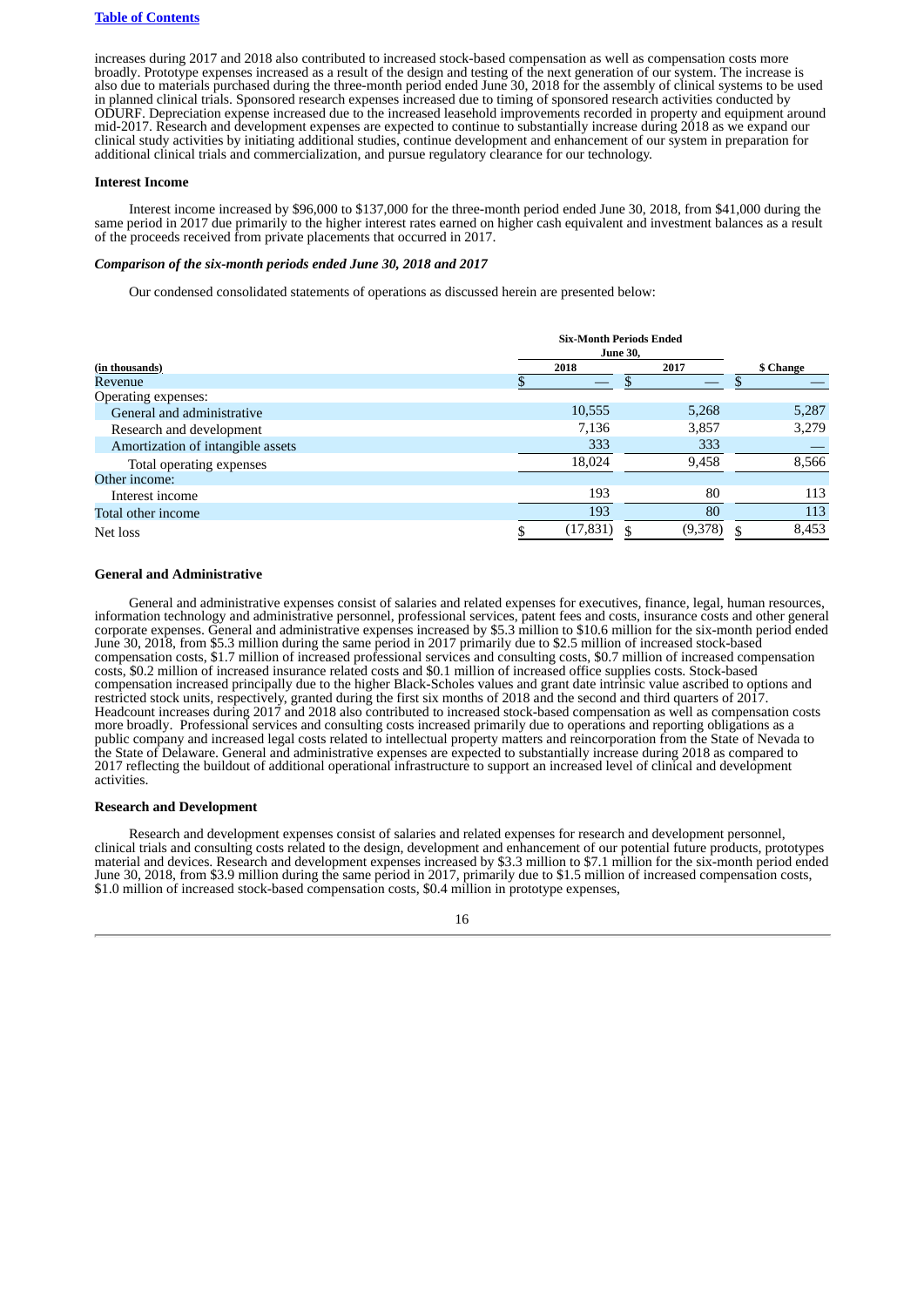\$0.2 million increase in depreciation expense, and \$0.1 million of sponsored research expenses. Stock-based compensation increased principally due to the higher Black-Scholes values and grant date intrinsic value ascribed to options and restricted stock units, respectively, granted during the first six months of 2018 and the second and third quarters of 2017. Headcount increases during 2017 and 2018 also contributed to increased stock-based compensation as well as compensation costs more broadly. Sponsored research expenses increased due to timing of sponsored research activities conducted by ODURF. Prototype expenses increased as a result of the design and testing of the next generation of our system. The increase is also due to materials purchased during the three-month period ended June 30, 2018 for the assembly of clinical systems to be used in planned clinical trials. Depreciation expense increased due to the increased leasehold improvements recorded in property and equipment around mid-2017. Research and development expenses are expected to continue to substantially increase during 2018 as we expand our clinical study activities by initiating additional studies, continue development and enhancement of our system in preparation for additional clinical trials and commercialization, and pursue regulatory clearance for our technology.

#### **Interest Income**

Interest income increased by \$113,000 to \$193,000 for the six-month period ended June 30, 2018, from \$80,000 during the same period in 2017 due primarily to the higher interest rates earned on higher cash equivalent and investment balances as a result of the proceeds received from private placements that occurred in 2017.

#### **Liquidity and Capital Resources**

To date, we have not generated any revenues from product sales and do not expect to generate revenues from product sales in the next year. Since inception, we have funded our business primarily through the issuance of equity securities and grants from governmental agencies. Over the next few years, we intend to invest in research and development to develop commercially viable products and to assess the feasibility of potential future products. Additionally, we expect that our general and administrative expenses will increase as we incur substantial incremental costs associated with operating as a public company.

Our condensed consolidated statements of cash flows as discussed herein are presented below:

|                                                      | <b>Six-Month Periods Ended</b><br><b>June 30,</b> |          |  |         |
|------------------------------------------------------|---------------------------------------------------|----------|--|---------|
| (in thousands)                                       |                                                   | 2018     |  | 2017    |
| Net cash used in operating activities                |                                                   | (10,738) |  | (3,707) |
| Net cash provided by (used) in investing activities  |                                                   | 13.909   |  | (1,578) |
| Net cash provided by financing activities            |                                                   | 237      |  | 5,186   |
| Net increase (decrease) in cash and cash equivalents |                                                   | 3,408    |  | (99)    |

At June 30, 2018, we had cash, cash equivalents and investments of \$27.5 million. We believe that our existing cash, cash equivalents and investments will be sufficient to fund our projected operating requirements for at least the next twelve months from the filing date of this Quarterly Report; however, we plan to raise additional capital in the future. These expectations are based on our current operating and financing plans which are subject to change. Until we are able to generate sustainable product revenues at profitable levels, we expect to finance our future cash needs through public or private equity offerings, debt financings or corporate collaboration and licensing arrangements. Such additional funds may not be available on terms acceptable to us or at all. If we raise funds by issuing equity or equity-linked securities, the ownership of our stockholders will be diluted and the holders of new equity securities may have priority rights over our existing stockholders. If adequate funds are not available, we may be required to curtail operations significantly or to obtain funds by entering into agreements on unattractive terms. Our inability to raise capital could have a material adverse effect on our business, financial condition and results of operations.

#### *Operating Activities*

Our primary uses of cash in operating activities are for ongoing product development.

During the six-month period ended June 30, 2018, we used cash of \$10.7 million in operating activities. The difference between cash used in operating activities and net loss consisted primarily of stock-based compensation and depreciation and amortization, an increase in accounts payable, partially offset by increased prepaid expenses and other current assets and decreases in accrued liabilities and deferred rent.

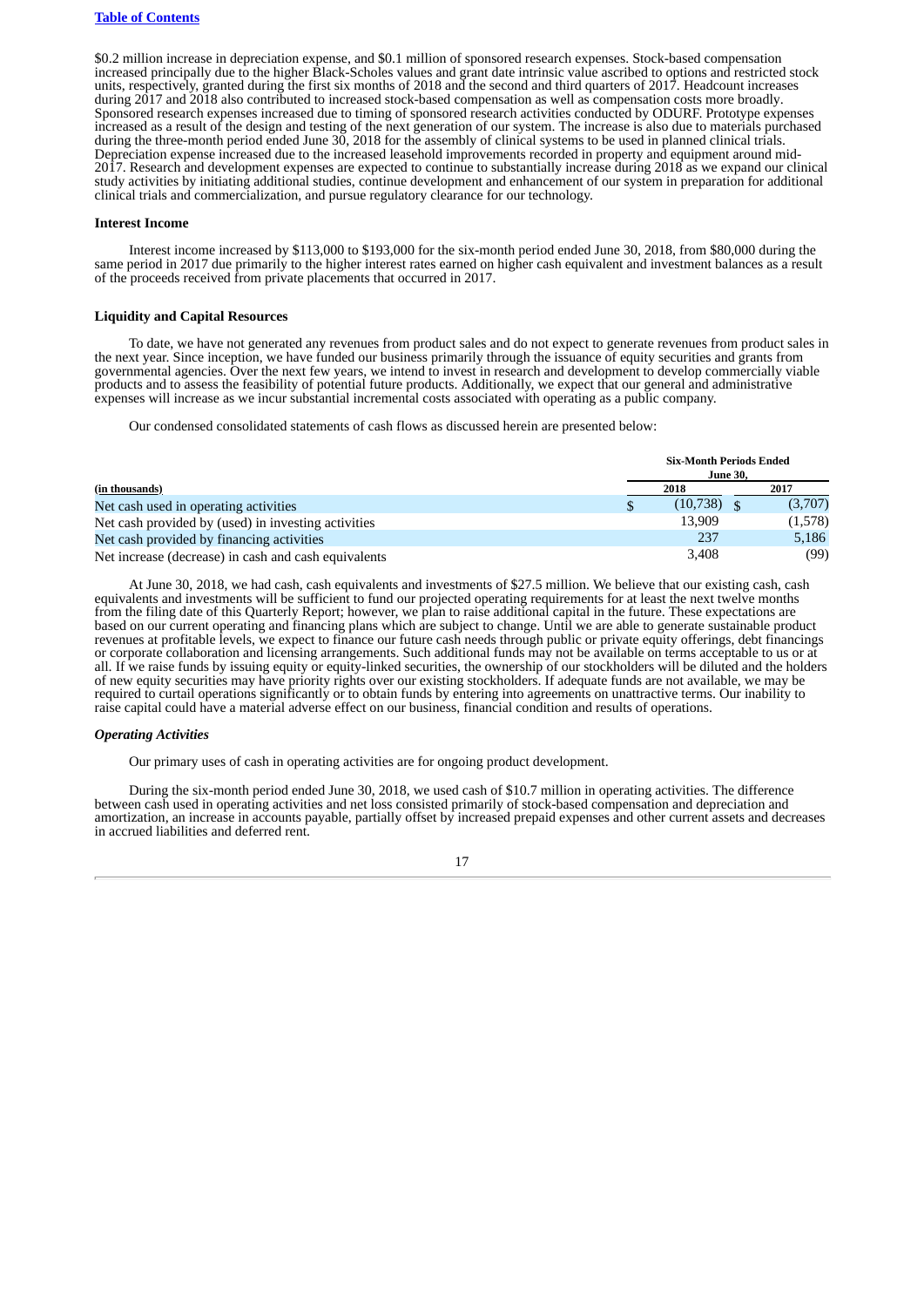During the six-month period ended June 30, 2017, we used cash of \$3.7 million in operating activities. The difference between cash used in operating activities and net loss consisted primarily of stock-based compensation and depreciation and amortization, cash received from our landlord for tenant improvements, a net increase in accounts payable and accrued expenses, offset by increased other current assets.

#### *Investing Activities*

Our investing activities consist primarily of investment purchases, sales and maturities and capital expenditures.

During the six-month period ended June 30, 2018, \$13.9 million of cash provided by investing activities was from the sale of investments of \$24.9 million and \$18.3 million of cash proceeds from the maturities of investments, partially offset by \$29.1 million cash used for the purchase of available-for-sale securities and \$0.1 million cash used in purchase of property and equipment.

During the six-month period ended June 30, 2017, \$1.6 million of cash used in investing activities was from \$2.5 million of cash used primarily for leasehold improvement and equipment purchases, \$11.4 million used in purchases of investments partially offset by \$12.2 million of cash provided by maturities of investments.

#### *Financing Activities*

During the six-month period ended June 30, 2018, cash provided from financing activities was \$0.2 million primarily due to cash received from stock option exercises and the sale of stock under our employee stock purchase plan.

During the six-month period ended June 30, 2017, we received \$5.2 million of cash from financing activities primarily as a result of the Private Placement in February 2017 and cash received from stock option and warrant exercises.

#### *Contractual Obligations*

There have been no material changes outside the ordinary course of our business to the contractual obligations disclosed in our Annual Report on Form 10-K for the year ended December 31, 2017.

#### **Off-Balance Sheet Arrangements**

At June 30, 2018, we did not have any transactions, obligations or relationships that constitute off-balance sheet arrangements.

In the ordinary course of business, we enter into standard indemnification arrangements. Pursuant to these arrangements, we indemnify, hold harmless, and agree to reimburse the indemnified parties for losses suffered or incurred by the indemnified party in connection with any trade secret, copyright, patent or other intellectual property infringement claim by any third party with respect to its technology, or from claims relating to our performance or non-performance under a contract. The maximum potential amount of future payments we could be required to make under these agreements is not determinable because it involves claims that may be made against us in future periods, but have not yet been made. To date, we have not incurred costs to defend lawsuits or settle claims related to these indemnification agreements.

We also enter and have entered into indemnification agreements with our directors and officers that may require us to indemnify them against liabilities that arise by reason of their status or service as directors or officers, except as prohibited by applicable law. In addition, we may have obligations to hold harmless and indemnify third parties involved with our fundraising efforts and their respective affiliates, directors, officers, employees, agents or other representatives against any and all losses, claims, damages and liabilities related to claims arising against such parties pursuant to the terms of agreements entered into between us and such third parties in connection with such fundraising efforts. No liability associated with such indemnification agreements has been recorded as of June 30, 2018.

#### **JOBS Act Accounting Election**

Under the JOBS Act, emerging growth companies can delay adopting new or revised accounting standards issued subsequent to the enactment of the JOBS Act until such time as those standards apply to private companies. We have irrevocably elected not to avail ourselves of this exemption from new or revised accounting standards and, therefore, will be subject to the same new or revised accounting standards as other public companies that are not emerging growth companies.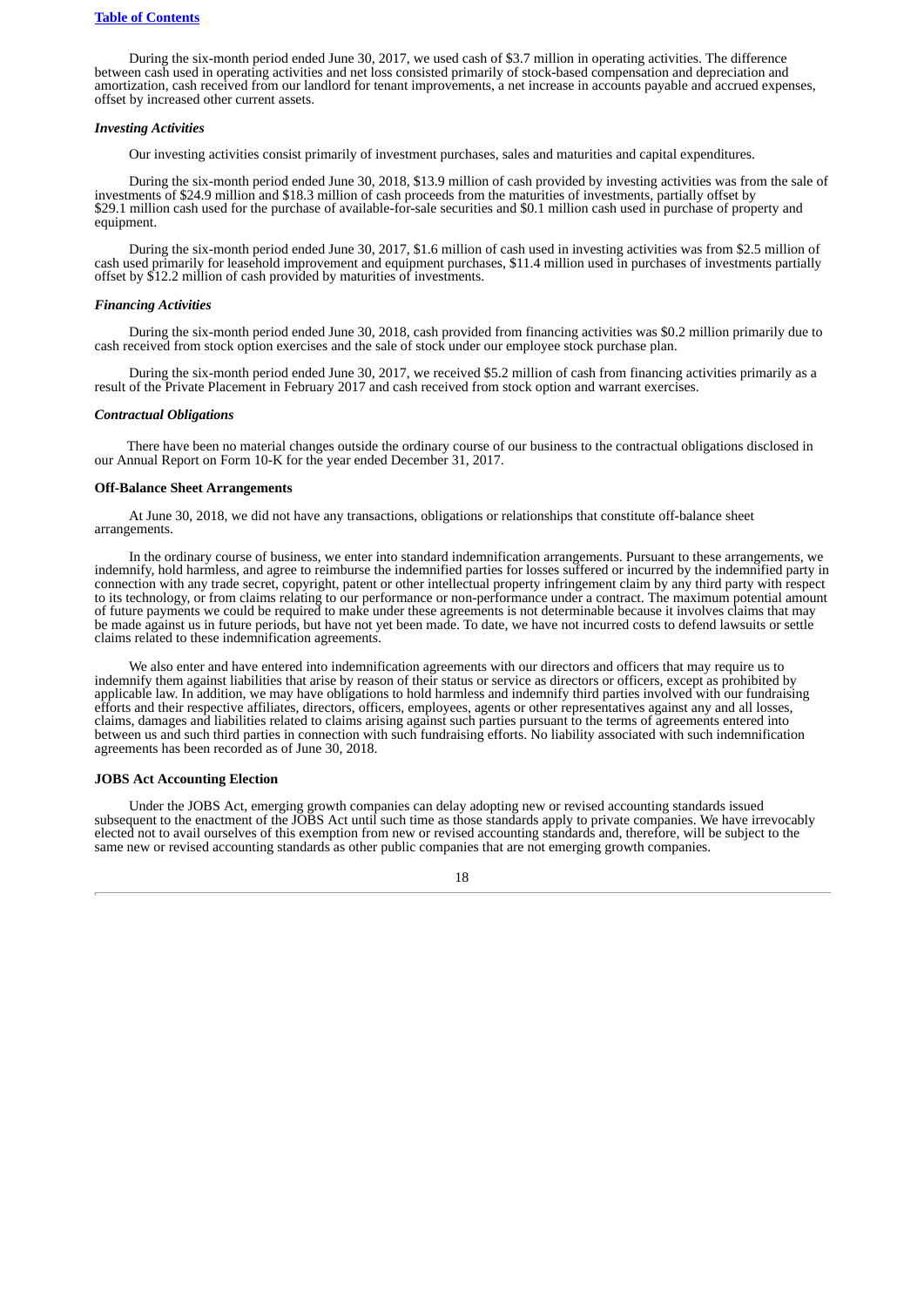### **Trends, Events and Uncertainties**

Research and development of new technologies are, by their nature, unpredictable. Although we undertake development efforts with commercially reasonable diligence, there can be no assurance that the net proceeds from our financings will be sufficient to enable us to develop our technology to the extent needed to generate future sales to sustain our operations. If we do not continue to have enough funds to sustain our operations, we will consider other options to continue our path to commercialization of NPS, including, but not limited to, additional financing through follow-on stock offerings, debt financings, or co-development agreements and /or other alternatives.

We cannot assure investors that our technology will be adopted or that we will ever achieve sustainable revenues sufficient to support our operations. Even if we are able to generate revenues, there can be no assurances that we will be able to achieve profitability or positive operating cash flows. There can be no assurances that we will be able to secure additional financing in the future on acceptable terms or at all. If cash resources are insufficient to satisfy our ongoing cash needs, we would be required to scale back or discontinue our technology and product development programs, or obtain funds, if available, although there can be no assurances, through the sale, licensing or strategic alliances that could require us to relinquish rights to our technology and intellectual property, or to curtail, suspend or discontinue our operations entirely.

Other than as discussed above and elsewhere in this Quarterly Report, we are not currently aware of any trends, events or uncertainties that are likely to have a material effect on our financial condition in the near term, although it is possible that new trends or events may develop in the future that could have a material effect on our financial condition.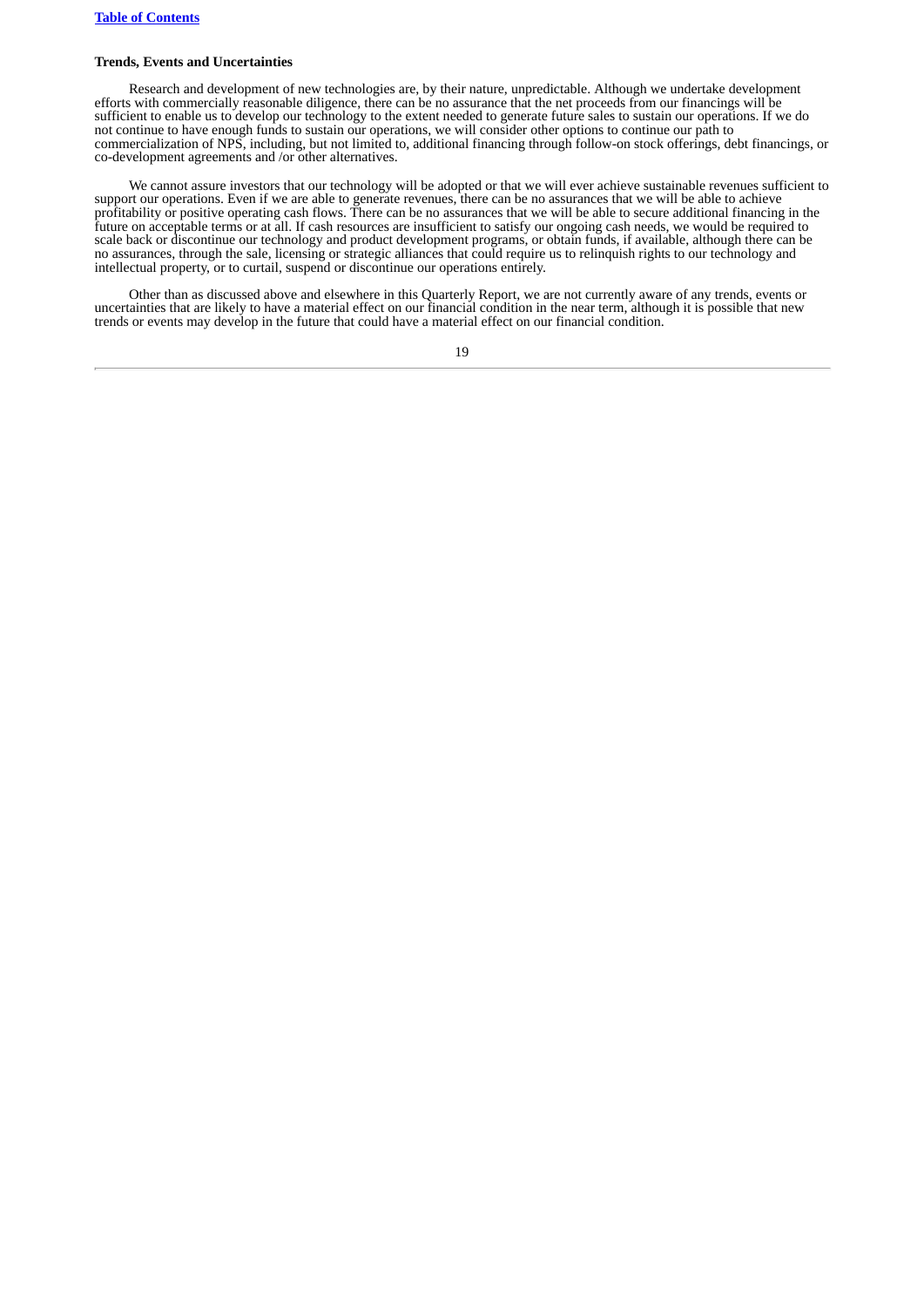### <span id="page-19-0"></span>**Item 3. Quantitative and Qualitative Disclosures About Market Risk**

We are exposed to market risk in the ordinary course of our business. Market risk represents the risk of loss that may impact our financial position due to adverse changes in financial market prices and rates. Our market risk exposure is primarily a result of fluctuations in interest rates. We do not hold financial instruments for trading purposes.

#### **Interest Rate and Market Risk**

As of June 30, 2018 and December 31, 2017, we had cash, cash equivalents and investments totaling \$27.5 million and \$38.1 million, respectively, all of which have maturities of less than three years. The goals of our investment policy are preservation of capital, fulfillment of liquidity needs and fiduciary control of our cash and investments. We also seek to maximize income from our investments without assuming significant risk. To achieve our goals, we maintain a portfolio of cash equivalents and investments in a variety of securities of high credit quality. The securities in our investment portfolio are not leveraged, are classified as available-for-sale, and are, due to their relatively short-term nature, subject to minimal interest rate risks. We currently do not hedge interest rate exposure. A decline in interest rates would reduce our interest income; however, because of the shortterm maturities of our investments, we do not believe that a hypothetical 10% change in market interest rates would have a material negative impact on the value of our investment portfolio.

On the other hand, when interest rates rise, our marketable securities purchased at a lower yield would incur a mark-tomarket unrealized loss. Under certain circumstances, if we are forced to sell our marketable securities prior to maturity, we may incur realized losses in such investments. However, because of the conservative and short-term nature of the investments in our portfolio, a change in interest rates is not expected to have a material impact on our condensed consolidated financial statements.

#### **Foreign Exchange Risk**

The majority of our expense and capital purchasing activities are transacted in U.S. dollars. We do not currently have any international operations. We may incur foreign exchange gains or losses in the future.

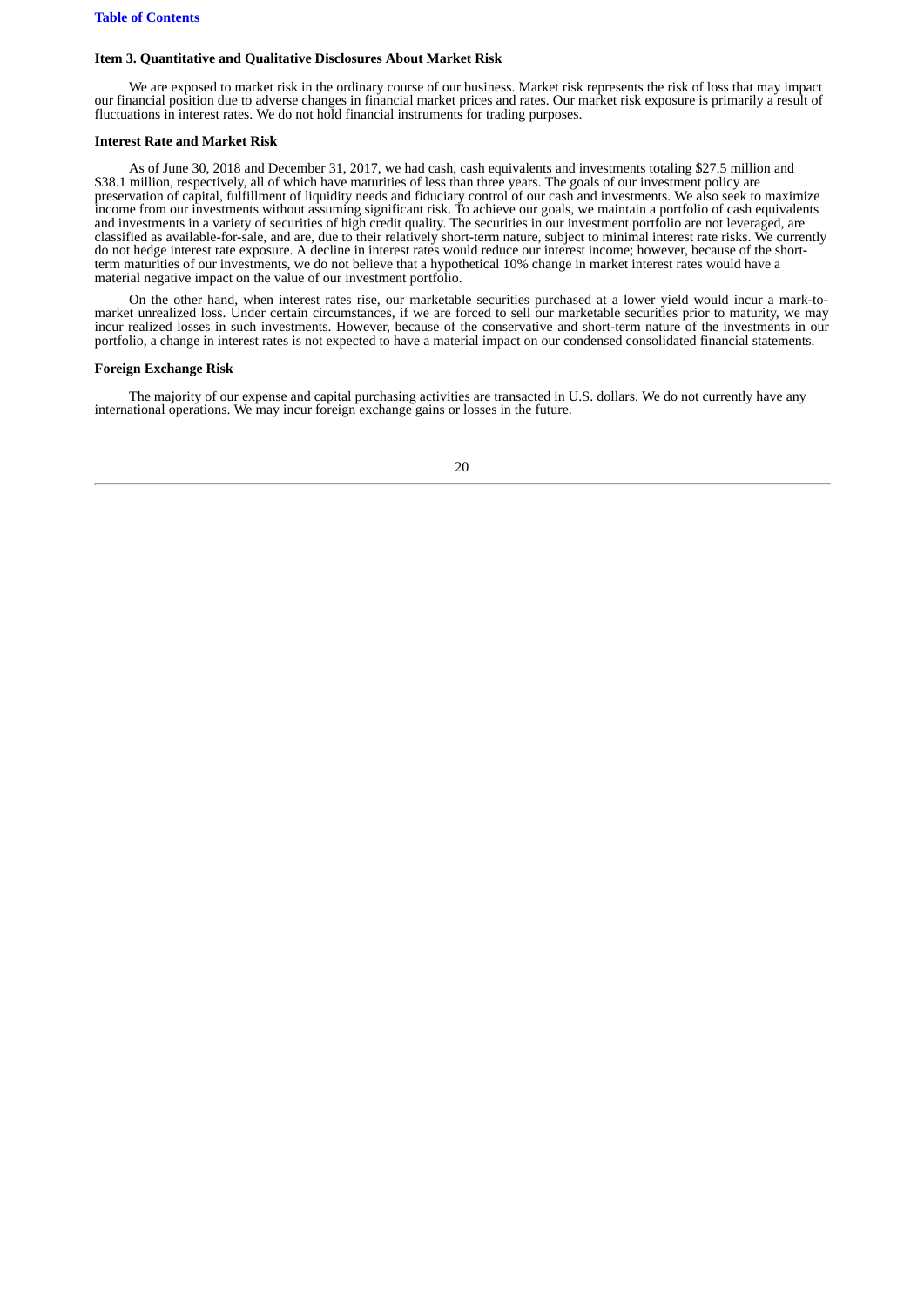#### <span id="page-20-0"></span>**Item 4. Controls and Procedures**

#### **Evaluation of Disclosure Controls and Procedures**

Our management, under the supervision and with the participation of our Chief Executive Officer and our Chief Financial Officer, our principal executive and principal financial officers, respectively, conducted an evaluation of the effectiveness of the design and operation of our disclosure controls and procedures, as defined in Rules 13a-15(e) and 15d-15(e) under the Exchange Act of 1934, as amended, as of the end of the period covered by this Quarterly Report. Based on this evaluation, our Chief Executive Officer and our Chief Financial Officer have concluded that, as of June 30, 2018, our disclosure controls and procedures were effective (a) to ensure that information that we are required to disclose in reports that we file or submit under the Exchange Act is recorded, processed, summarized and reported within the time periods specified in SEC rules and forms and (b) to include, without limitation, controls and procedures designed to ensure that information required to be disclosed by us in reports filed or submitted under the Exchange Act is accumulated and communicated to our management, including our Chief Executive Officer and Chief Financial Officer, as appropriate, to allow timely decisions regarding required disclosure.

#### **Changes in Internal Control Over Financial Reporting**

There have been no changes in our internal control over financial reporting identified in connection with the evaluation required by Rule 13a-15(d) and 15d-15(d) of the Exchange Act, as amended, that occurred during the quarter ended June 30, 2018 that have materially affected, or are reasonably likely to materially affect, our internal control over financial reporting. Internal control over financial reporting means a process designed to provide reasonable assurance regarding the reliability of financial reporting and the preparation of financial statements for external purposes in accordance with GAAP.

### **Inherent Limitations on Effectiveness of Controls**

Our management does not expect that our disclosure controls and procedures or our internal control over financial reporting will prevent all errors and all fraud. A control system, no matter how well conceived and operated, can provide only reasonable, not absolute, assurance that the objectives of the control system are met. Further, the design of a control system must reflect the fact that there are resource constraints, and the benefits of controls must be considered relative to their costs. Because of the inherent limitations in all control systems, no evaluation of controls can provide absolute assurance that all control issues and instances of fraud, if any, have been detected. These inherent limitations include the realities that judgments in decision-making can be faulty, and that breakdowns can occur because of a simple error or mistake. Additionally, controls can be circumvented by the individual acts of some persons, by collusion of two or more people or by management override of the controls. The design of any system of controls also is based in part upon certain assumptions about the likelihood of future events, and there can be no assurance that any design will succeed in achieving its stated goals under all potential future conditions; over time, controls may become inadequate because of changes in conditions, or the degree of compliance with policies or procedures may deteriorate. Because of the inherent limitations in a cost-effective control system, misstatements due to error or fraud may occur and not be detected.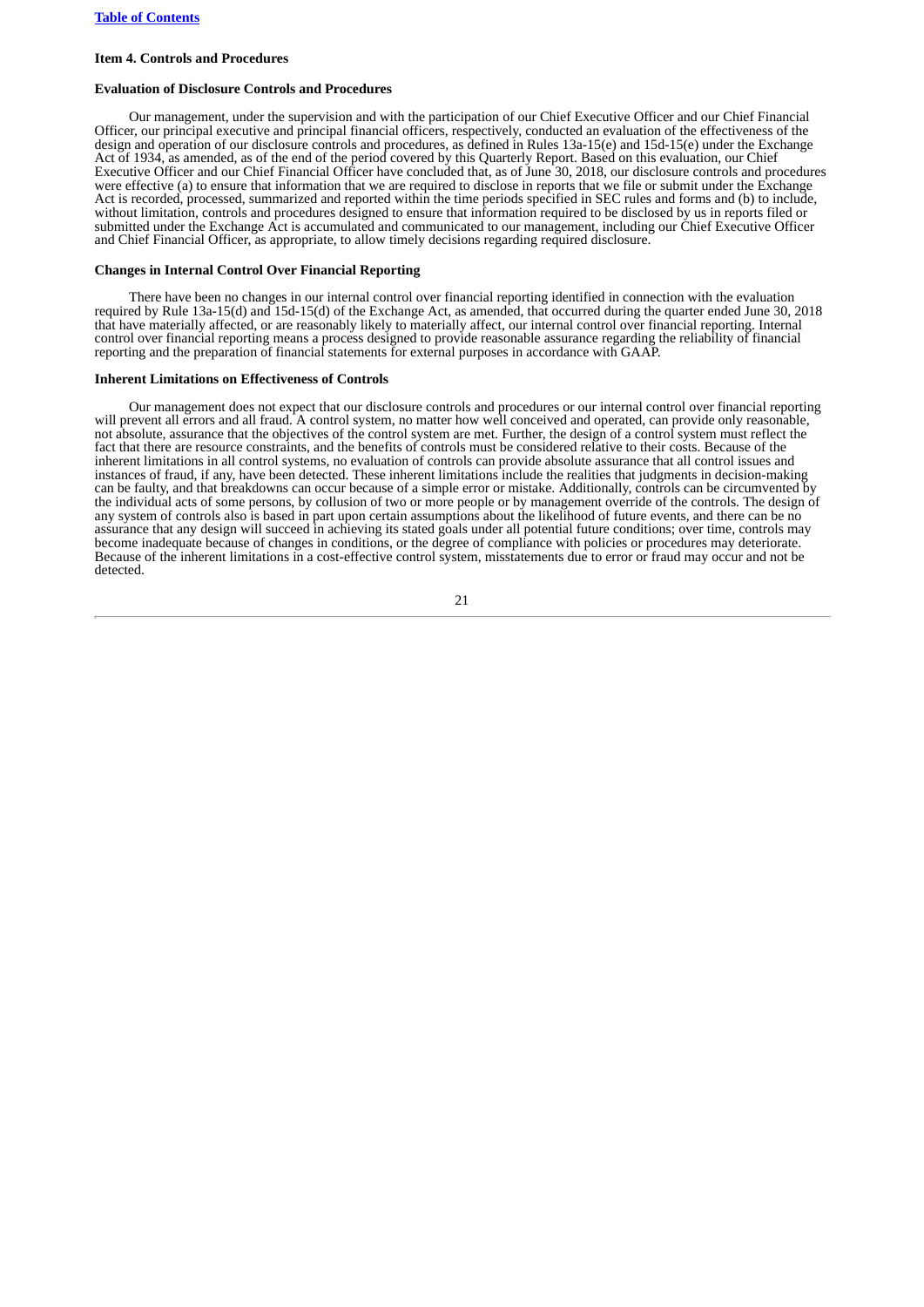# <span id="page-21-1"></span><span id="page-21-0"></span>**PART II. OTHER INFORMATION**

#### **Item 1. Legal Proceedings**

From time to time, we may be involved in a variety of legal proceedings and claims relating to securities laws, product liability, patent infringement, contract disputes, employment matters and other matters relating to the normal course of our business in addition to governmental and other regulatory investigations and proceedings. In addition, third parties may, from time to time, assert claims against us in the form of letters and other communications.

We and certain of our directors have received subpoenas from the Securities and Exchange Commission ("SEC") requesting documents and other information in connection with an investigation into trading in our stock in advance of our September 2017 financing announcement. According to documents received from the SEC, "This investigation is a non-public, fact-finding inquiry. We are [the SEC is] trying to determine whether there have been any violations of the federal securities laws. The investigation and the subpoena do not mean that we have [the SEC has] concluded that you or anyone else has violated the law. Also, the investigation does not mean that we have a negative opinion of any person, entity or security." We are fully cooperating with the investigation.

The results of legal proceedings and claims are inherently unpredictable. We do not believe any currently pending matters will have a material adverse effect on our business based on our current understanding of such matters.

### <span id="page-21-2"></span>**Item 1A. Risk Factors**

Investing in our common stock involves a high degree of risk. You should consider carefully the risks and uncertainties described below, together with all of the other information in this Quarterly Report, including our financial statements and related notes, which could have a material adverse effect on our business, financial condition, results of operations and prospects. The risks described below are not the only risks facing us. Risks and uncertainties not currently known to us or that we currently deem to be immaterial also may materially affect our business, financial condition, results of operations and prospects.

#### **Risks Relating to Our Business, Industry and Financial Condition**

### Since we have a limited operating history and have not commenced any revenue producing operations, it is difficult to *evaluate the future of our business*.

We are a clinical-stage medical technology company and have not yet commenced revenue-producing operations. To date, our operations on a consolidated basis have consisted of the continued development of our technologies and implementation of the early parts of our business plan. We have incurred significant operating losses in each year since our inception and we expect to continue to incur additional loses for the next several years. In addition, a high percentage of our expenses will continue to be fixed; accordingly, our losses may be greater than expected and our operating results may suffer. We have limited historical financial data upon which we may base our projected revenue and base our planned operating expenses. Our limited operating history makes it difficult to evaluate our technology or prospective operations and business prospects.

#### *We currently have no commercial products or product revenue and may never become profitable.*

To date, we have not generated revenue and have relied on financing from the sale of equity securities to fund our operations. We expect that our future financial results will depend primarily on our success in obtaining approval for, launching, selling and supporting our PulseTx<sup>™</sup> System or other products based on Nano-Pulse Stimulation, or NPS; however, our technology is still in development. We expect to expend significant resources on hiring of personnel, continued scientific and product research and development, potential product testing and preclinical and clinical investigation, intellectual property development and prosecution, marketing and promotion, capital expenditures, working capital, general and administrative expenses, and fees and expenses associated with our capital raising efforts. We expect to incur costs and expenses related to consulting costs, laboratory development costs, hiring of scientists, engineers, and other operational personnel, and the continued development of relationships with potential partners. We are incurring significant operating losses, we expect to continue to incur additional loses for at least the next several years, and we cannot assure you that we will generate revenue or be profitable in the future. Our future products may never be approved or become commercially viable or accepted for use. Even if we find commercially viable applications for our technology, which may include licensing, we may never recover our research and development expenses.

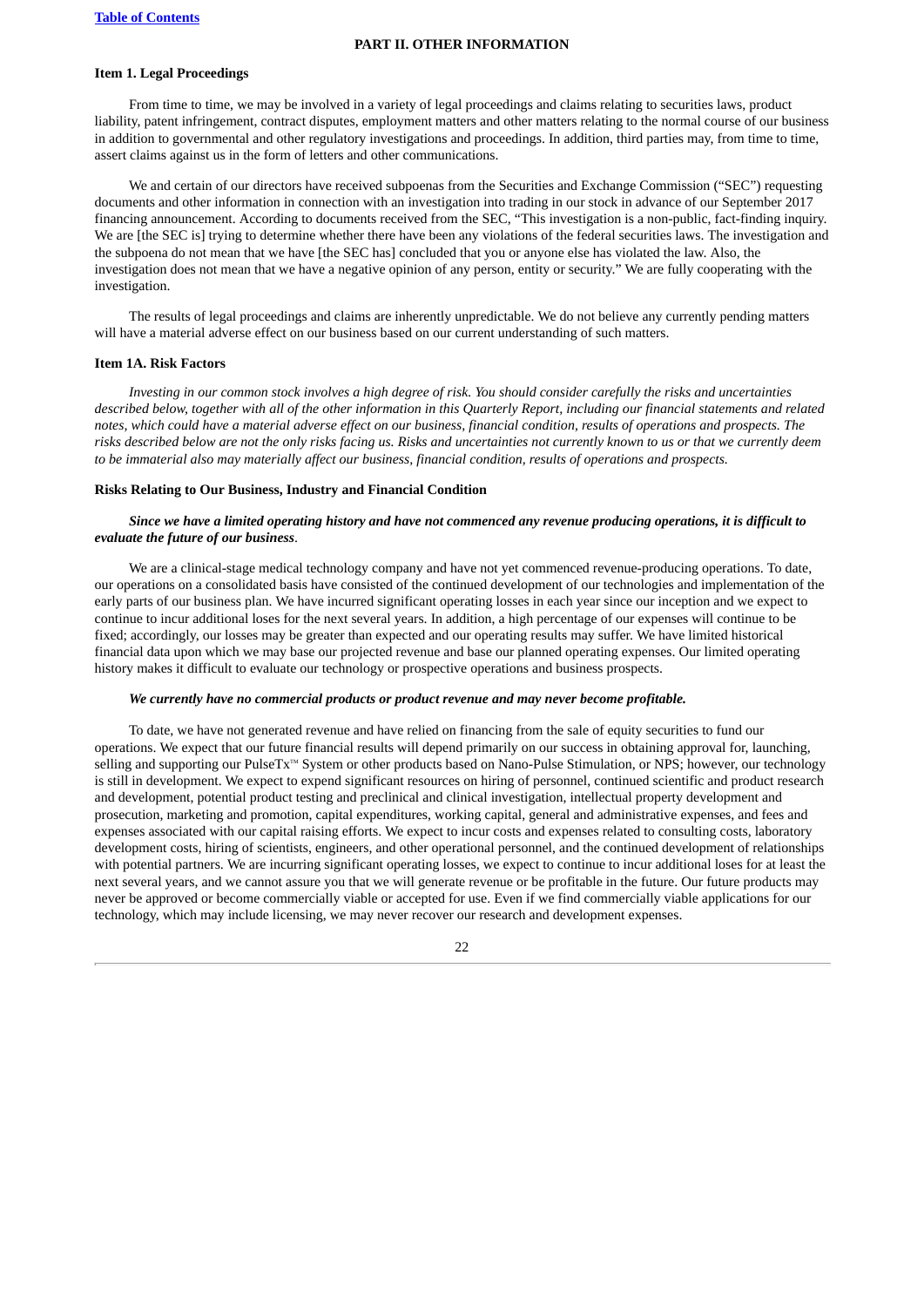Investment in medical technology is highly speculative, because it entails substantial upfront capital expenditures and significant risk that any potential product will fail to demonstrate adequate efficacy or clinical utility. Investors should evaluate an investment in us in light of the uncertainties encountered by developing medical technology companies in a competitive environment. There can be no assurance that our efforts will be successful or that we will ultimately be able to achieve profitability. Even if we achieve profitability, we may not be able to sustain or increase profitability on a quarterly or annual basis. Our failure to become and remain profitable could adversely affect the market price of our common stock and could significantly impair our ability to raise capital, expand our business or continue to implement our business plan.

### We anticipate needing additional financing to execute our business plan and fund operations, which additional financing *may not be available on reasonable terms or at all.*

Our ability to continue as a going concern ultimately depends on our ability to generate cash flow from sales that are sufficient to fund operations or to find adequate financing to support our operations. Currently, we have no revenue, do not plan to have revenue in the near term, and do not have arrangements in place for all the anticipated financing that would be required to fully implement our business plan. We plan to raise additional funds in the future.

We cannot give any assurance that we will be able to obtain all the necessary funding that we may need. We believe that we will require additional capital in the future to fully develop our technologies and planned products to the stage of a commercial launch. We have pursued and may pursue additional funding through various financing sources, including the private sale of our equity and debt securities, licensing fees for our technology, joint ventures with capital partners and project type financing. If we raise funds by issuing equity or equity-linked securities, dilution to our stockholders will result. Any equity securities issued may also provide for rights, preferences or privileges senior to those of holders of our common stock. The terms of debt securities issued or borrowings could impose significant restrictions on our operations. We also may seek government based financing, such as development and research grants. There can be no assurance that funds will be available on commercially reasonable terms, if at all.

The incurrence of indebtedness or the issuance of certain equity securities could result in increased fixed payment obligations and could also result in restrictive covenants, such as limitations on our ability to incur additional debt or issue additional equity, limitations on our ability to acquire or license intellectual property rights, and other operating restrictions that could adversely affect our ability to conduct our business. In addition, the issuance of additional equity securities by us, or the possibility of such issuance, may cause the market price of our common stock to decline. In the event that we enter into collaborations or licensing arrangements to raise capital, we may be required to accept unfavorable terms. These agreements may require that we relinquish, or license to a third party on unfavorable terms, our rights to technologies or product candidates that we otherwise would seek to develop or commercialize ourselves, or reserve certain opportunities for future potential arrangements when we might otherwise be able to achieve more favorable terms. In addition, we may be forced to work with a partner on one or more of our products or market development programs, which could lower the economic value of those programs to us.

If we are unable to obtain adequate financing or financing on terms satisfactory to us when we require it, we may terminate or delay the development of one or more of our products, delay clinical trials necessary to market our products, or delay establishment of sales and marketing capabilities or other activities necessary to commercialize our products. If this were to occur, our ability to grow and support our business and to respond to market challenges could be significantly limited or we may be unable to continue operations, in which case you could lose your entire investment.

#### If we lose key management personnel, our ability to identify, develop and commercialize new or next generation product candidates will be impaired, could result in loss of markets or market share and could make us less competitive.

We are highly dependent upon the principal members of our management team, including our Chief Executive Officer, Darrin Uecker, and the members of our scientific and engineering teams. These persons have significant experience and knowledge with sub-microsecond pulsed electric fields and more broadly in life sciences and medical technologies. The loss of any team member could impair our ability to design, identify, and develop new intellectual property and new scientific or product ideas. The loss of a key employee, the failure of a key employee to perform in his or her current position or our inability to attract and retain skilled employees could result in our inability to continue to grow our business or to implement our business strategy. We compete for qualified management and scientific personnel with other life science companies, academic institutions and research institutions. Our employees could leave our company with little or no prior notice and may be free to work for a competitor. If one or more of our senior executives or other key personnel were unable or unwilling to continue in their present positions, we may not be able to replace them easily or at all, and other senior management may be required to divert attention from other aspects of the business. In addition, we do not have "key person" life insurance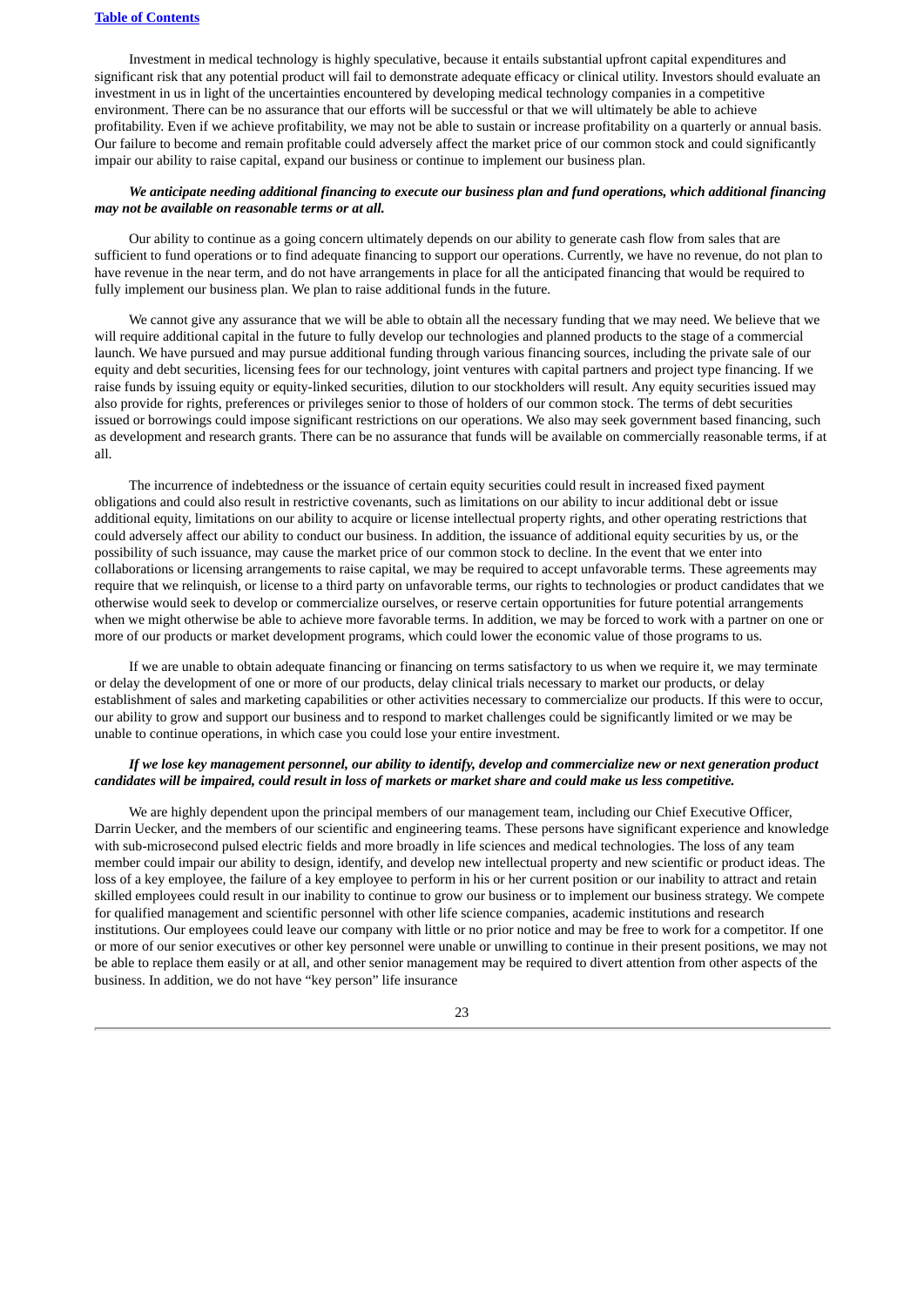policies covering any member of our management team or other key personnel. The loss of any of these individuals or any inability to attract or retain qualified personnel, including scientists, engineers and others, could prevent us from pursuing collaborations and materially and adversely affect our product development and introductions, business growth prospects, results of operations and financial condition.

### There is a limited talent pool of experienced professionals in our industry. If we are not able to retain and recruit *personnel with the requisite technical skills, we may be unable to successfully execute our business strategy.*

The specialized nature of our industry results in an inherent scarcity of experienced personnel in the field. Our future success depends upon our ability to attract and retain highly skilled personnel, including scientific, technical, commercial, business, regulatory and administrative personnel, necessary to support our anticipated growth, develop our business and perform certain contractual obligations. Given the scarcity of professionals with the scientific knowledge that we require and the competition for qualified personnel among life science businesses, we may not succeed in attracting or retaining the personnel we require to continue and grow our operations.

### *Rapidly changing technology in life sciences could make the products we are developing obsolete.*

The life sciences industries are characterized by rapid and significant technological changes, frequent new product introductions and enhancements and evolving industry standards. Our future success will depend on our ability to continually develop and then improve the products that we design and to develop and introduce new products that address the evolving needs of our customers on a timely and cost-effective basis. We also will need to pursue new market opportunities that develop as a result of technological and scientific advances. These new market opportunities may be outside the scope of our proven expertise or in areas which have unproven market demand. Any new products developed by us may not be accepted in the intended markets. Our inability to gain market acceptance of new products could harm our future operating results.

### We expect to operate in a highly competitive market, we may face competition from large, well-established medical device *and product manufacturers with significant resources, and we may not be able to compete effectively.*

The medical technology, medical device, biotechnology and pharmaceutical industries are characterized by intense and dynamic competition to develop new technologies and proprietary therapies. We may find ourselves in competition with companies that have competitive advantages over us, such as:

- significantly greater name recognition;
- established relations with healthcare professionals, customers and third-party payers;
- established distribution networks;
- additional lines of products, and the ability to offer rebates, higher discounts or incentives to gain a competitive advantage;
- greater experience in conducting research and development, manufacturing, clinical trials, obtaining regulatory approval for products, and marketing approved products; and
- · greater financial and human resources for product development, sales and marketing, and patent litigation.

We may also face increased competition in the future as new companies enter our markets and as scientific developments surrounding electro-signaling therapeutics continue to accelerate. While we will seek to expand our technological capabilities to remain competitive, research and development by others may render our technology or product candidates obsolete or noncompetitive or result in treatments or cures superior to any therapy developed by us. As a result, we may not be able to compete effectively against current and potential future competitors or their devices and products.

### We may rely on third parties for our sales, marketing, manufacturing and/or distribution, and these third parties may not *perform satisfactorily.*

We do not currently conduct any aspects of sales, marketing, large-scale manufacturing or distribution. To be able to commercialize our planned products, we may elect to internally develop all of the foregoing or utilize third parties with respect to one or more of these items. Our reliance on these third parties may reduce our control over these activities; however, reliance on third parties does not relieve us of our responsibility to ensure compliance with all required legal,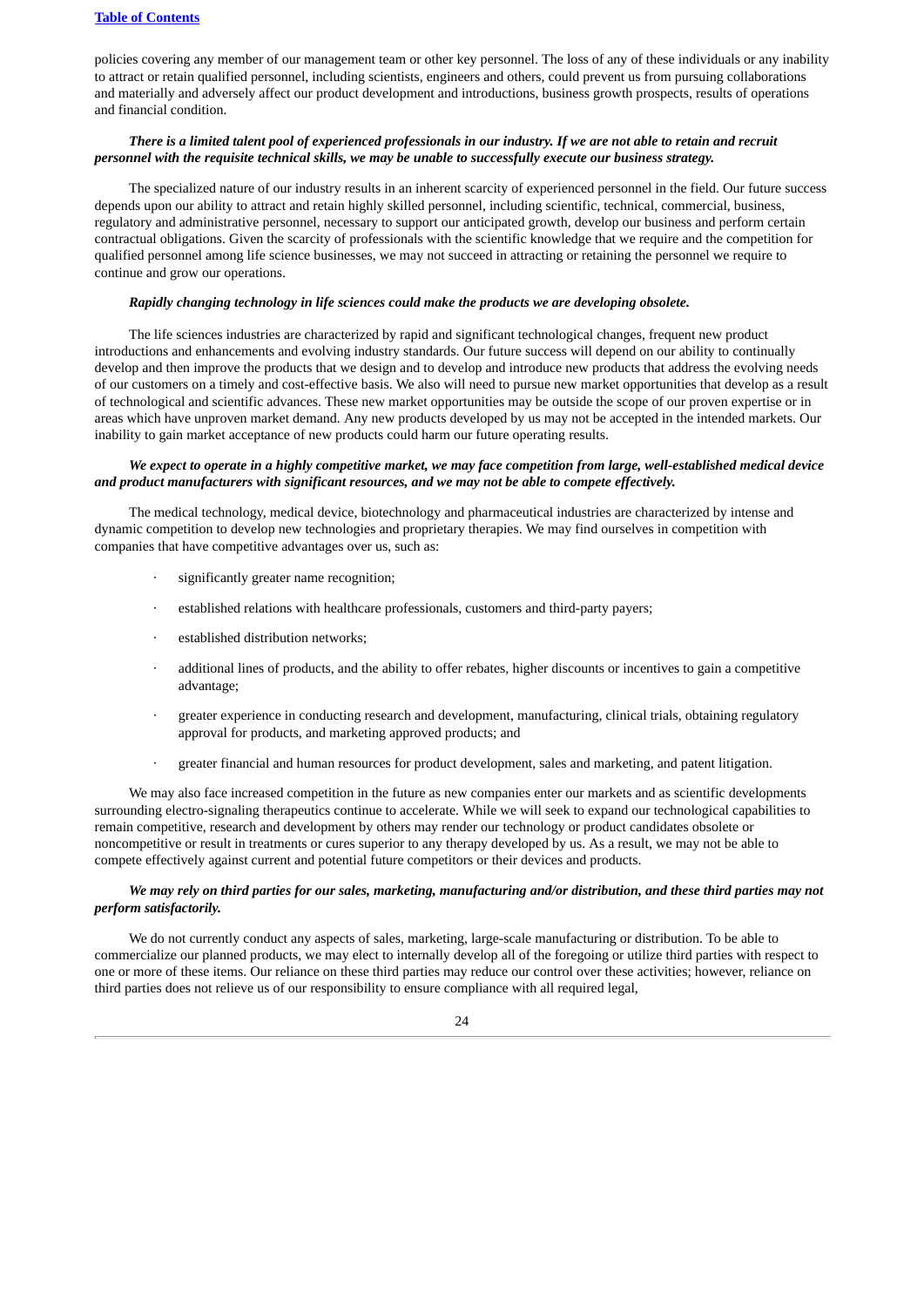regulatory and scientific standards. Any failure of these third parties to perform satisfactorily and in compliance with relevant laws and regulations could lead to delays in the development of our planned products, including delays in our clinical trials, or failure to obtain regulatory approval for our planned products, or failure to successfully commercialize our planned products or other future products. Some of these events could be the basis for FDA or other regulatory action, including injunction, recall, seizure or total or partial suspension of production.

We do not have any corporate experience in establishing these capabilities, and therefore, we may be unsuccessful in achieving commercialization and earning revenues. We believe that setting up the commercialization aspects of a company will take a substantial amount of capital and commitment of time and effort. We may seek development and marketing partners and license our technology to others in order to avoid our having to provide the marketing, manufacturing and distribution capabilities within our organization. There can be no assurance that we will find any development and marketing partners or companies that are interested in licensing our technology. If we are unable to establish and maintain adequate sales, marketing, manufacturing and distribution capabilities, independently or with others, we will not be able to generate product revenue, and may not become profitable.

### If we are unable to manage the anticipated growth of our business, our future revenue and operating results may be *harmed.*

We have experienced and continue to experience rapid growth in our business. Recent and future growth imposes significant added responsibilities on management, including the need to identify, recruit, train and integrate additional employees. Rapid expansion in personnel could mean that less experienced people carry out our research and development activities, manufacture our PulseTx System devices and market and sell our NPS technology, therapies and treatments, which could result in inefficiencies and unanticipated costs, reduced quality and disruptions to our operations. In addition, rapid and significant growth may strain our administrative and operational infrastructure, and the failure to continue to upgrade our technical, administrative, operating and financial control systems or the occurrence of unexpected expansion difficulties could have a material adverse effect on our business, financial condition and results of operations and our ability to timely execute our business plan. If we are unable to manage our growth effectively, it may be difficult for us to execute our business strategy and our business could be harmed.

### Security breaches, loss of data and other disruptions to us or our third-party service providers could compromise sensitive information related to our business or prevent us from accessing critical information and expose us to liability, which could *adversely affect our business and our reputation.*

In the ordinary course of our business, we, and our third-party service providers may collect and store sensitive data, including legally protected health information, personally identifiable information about our patients, information related to our trials, intellectual property, and our proprietary business and financial information. We manage and maintain our applications and data utilizing a combination of on-site and vendor-owned systems. We face a number of risks related to our protection of, and our service providers' protection of, this critical information, including loss of access, unauthorized disclosure and unauthorized access, as well as risks associated with our ability to identify and audit such events.

Although we take measures to protect sensitive information from unauthorized access or disclosure, our information technology and infrastructure may be vulnerable to attacks by hackers or viruses or otherwise breached due to employee error, malfeasance or other activities. While we have not experienced any such attack or breach, if such an event were to occur, our networks would be compromised and the information we store on those networks could be accessed by unauthorized parties, publicly disclosed, lost or stolen. Any such access, disclosure or other loss of information could result in legal claims or proceedings, liability under laws that protect the privacy of personal information, such as the federal Health Insurance Portability and Accountability Act of 1996, or HIPAA, as amended by the Health Information Technology for Economic and Clinical Health Act of 2009, or HITECH, and regulatory penalties. Unauthorized access, loss or dissemination could also disrupt our operations, including our ability to process tests, provide test results, provide services, conduct research and development activities, collect, process and prepare company financial information, provide information about our product candidates and manage the administrative aspects of our business and could damage our reputation, any of which could adversely affect our business.

In addition, the interpretation and application of federal and state consumer, health-related and data protection laws in the United States are often uncertain, contradictory and in flux. It is possible that these laws may be interpreted and applied in a manner that is inconsistent with our practices. If so, this could result in government-imposed fines or orders requiring that we change our practices, which could adversely affect our business. Complying with these various laws could cause us to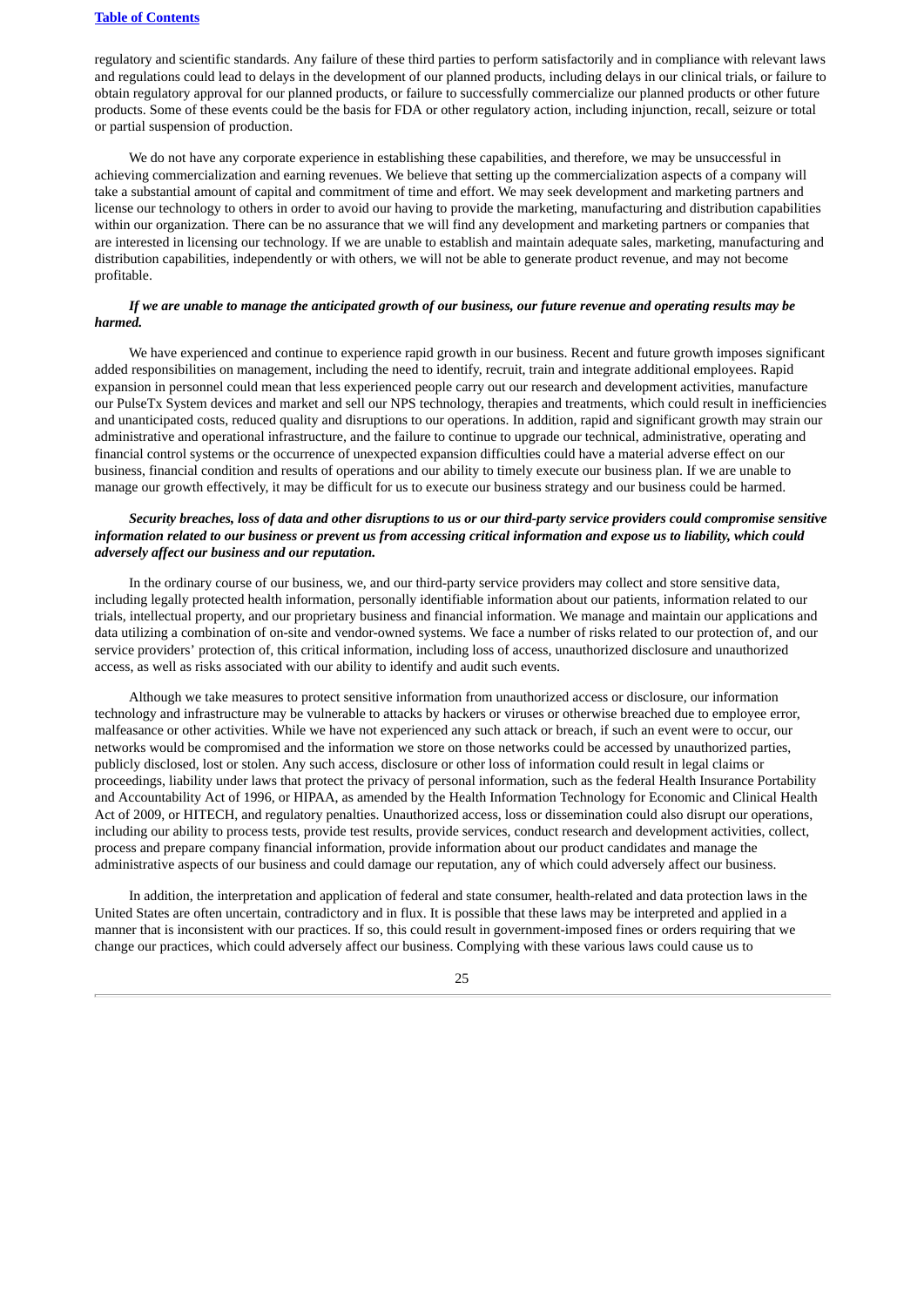incur substantial costs or require us to change our business practices, systems and compliance procedures in a manner adverse to our business.

### Product liability lawsuits against us could cause us to incur substantial liabilities and to limit commercialization of any *products that we may develop.*

We face an inherent risk of product liability exposure related to the future sale of planned products and the use of planned products in human clinical studies. For example, we may be sued if any of our product candidates, including any that are developed in combination therapies, allegedly causes injury or is found to be otherwise unsuitable during product testing, manufacturing, marketing or sale. Any such product liability claims may include allegations of defects in manufacturing, defects in design, a failure to warn of dangers inherent in the product, negligence, strict liability and a breach of warranties. We may also be subject to liability for a misunderstanding of, or inappropriate reliance upon, the information we provide. If we cannot successfully defend ourselves against claims that our planned products caused injuries, we may incur substantial liabilities. Regardless of merit or eventual outcome, liability claims may result in:

- decreased demand for any planned products that we may develop;
- injury to our reputation and significant negative media attention;
- withdrawal of patients from clinical studies or cancellation of studies;
- · significant costs to defend the related litigation and distraction to our management team;
- substantial monetary awards to patients;
- loss of revenue; and
- the inability to commercialize any products that we may develop.

For example, if we pursue clinical trials in the field of oncology, patients with the types and stages of cancer targeted by our NPS technology may already be in severe and advanced stages of disease, may have worsened conditions despite traditional therapies, may not be surgical candidates, and/or may have both known and unknown significant pre-existing and potentially lifethreatening conditions. During the course of treatment, patients may suffer adverse events, including death, for reasons that may be related to our NPS Technology or our PulseTx System. Such events could subject us to costly litigation, require us to pay substantial amounts of money to injured patients, delay, negatively impact or end our opportunity to receive or maintain regulatory approval to market those products, or require us to suspend or abandon our commercialization efforts. Even in a circumstance in which we do not believe that an adverse event is related to our product, the investigation into the circumstance may be timeconsuming or inconclusive. These investigations may interrupt our sales efforts, delay our regulatory approval processes, or impact and limit the type of regulatory approvals our products could receive or maintain. As a result of these factors, a product liability claim, even if successfully defended, could harm our business.

We currently maintain product liability insurance coverage, which may not be adequate to cover all liabilities that we may incur. Insurance coverage is increasingly expensive. We may not be able to maintain insurance coverage at a reasonable cost or in an amount adequate to satisfy any liability that may arise.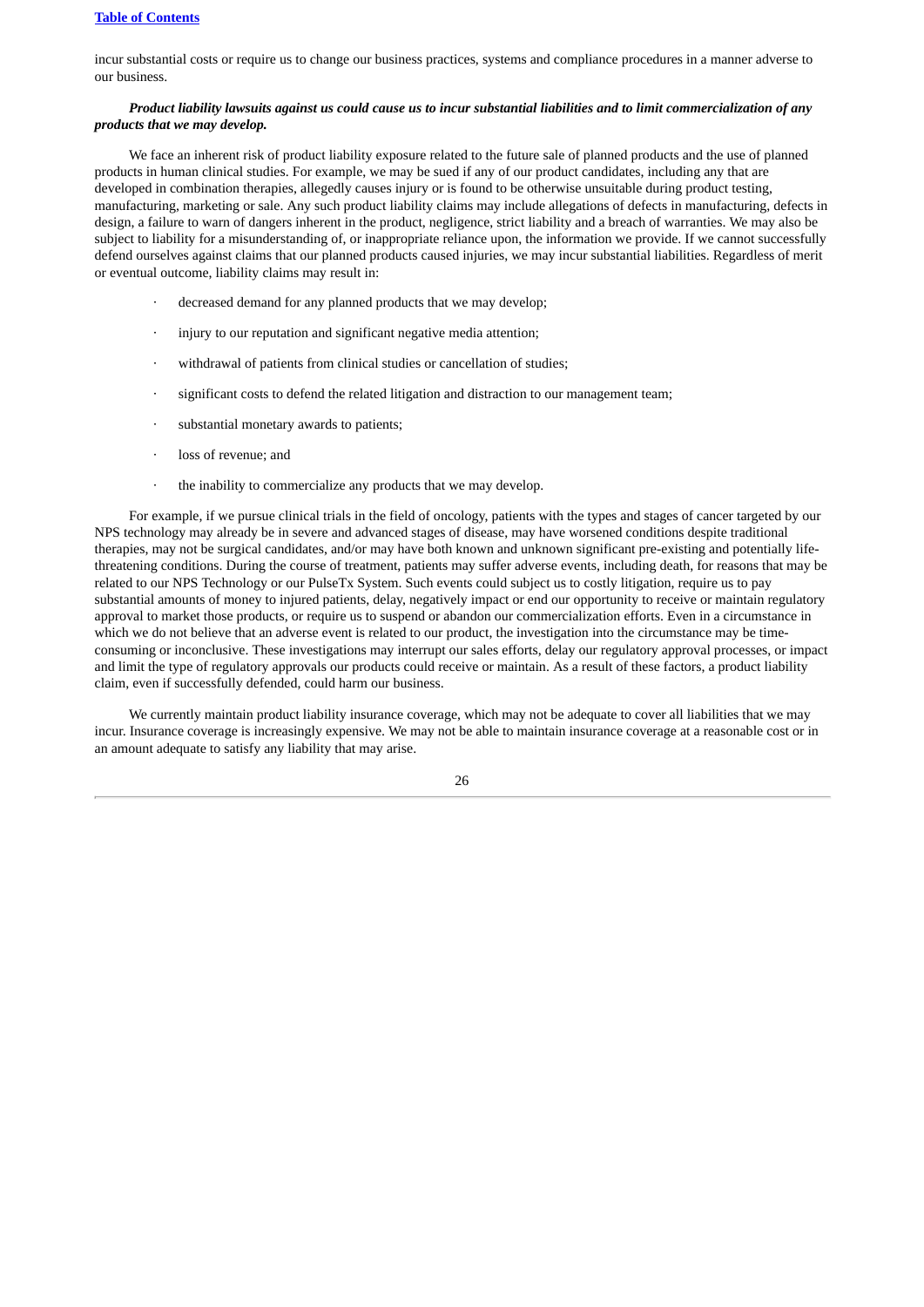#### *We may become involved in litigation that may materially adversely affect us.*

From time to time, we may be involved in a variety of claims, lawsuits, investigations and proceedings relating to securities laws, product liability, patent infringement, contract disputes and other matters relating to various claims that arise in the normal course of our business in addition to governmental and other regulatory investigations and proceedings. In addition, third parties may, from time to time, assert claims against us in the form of letters and other communications. Such matters can be timeconsuming, divert management's attention and resources, cause us to incur significant expenses or liability and/or require us to change our business practices. Because of the potential risks, expenses and uncertainties of litigation, we may, from time to time, settle disputes, even where we have meritorious claims or defenses, by agreeing to settlement agreements. Because litigation is inherently unpredictable, we cannot assure you that the results of any of these actions will not have a material adverse effect on our business, financial condition, results of operations and prospects. See the section entitled "Legal Proceedings" for more detail on our current legal proceedings.

#### Our ability to utilize our net operating loss carryforwards and certain other tax attributes may be limited.

We have incurred net losses since our inception and anticipate that we will continue to incur significant losses for the foreseeable future. If not utilized, the federal and state NOL carryforwards will begin to expire in various years beginning after 2032. Under the Internal Revenue Code of 1986, as amended, or the Code, and certain similar state tax provisions, a corporation is generally allowed a deduction for net operating losses, or NOLs, carried over from a prior taxable year. Under those provisions, we can carry forward our NOLs to offset our future taxable income, if any, until such NOLs are used or expire. The same is true of other unused tax attributes, such as tax credits.

In addition, under Section 382 of the Internal Revenue Code, a corporation that undergoes an "ownership change" is subject to limitations on its ability to utilize its pre-change net operating losses ("NOLs") to offset future taxable income. We believe that we have had one or more ownership changes, and, as a result, a portion of our existing NOLs may be subject to limitation. Future changes in our stock ownership could result in additional limitations. We may not be able to utilize a material portion of our NOLs even if we attain profitability.

Further, in December 2017, the Tax Cuts and Jobs Act (the "TCJA") was enacted into law. The change in the tax law was partially effective in 2017 and fully effective in 2018. The primary impacts to us include a decrease of the corporate income tax rate structure and NOL limitations. These changes may have a material impact to the value of deferred tax assets and liabilities and our future taxable income and effective tax rate. We are assessing the TCJA with professional advisers, and believe that the impact of the TCJA on our business may not be fully known for some time, until such analysis is complete, the full impact of the new tax law on us in future periods is uncertain, and no assurances can be made by us on any potential impacts.

### We have a substantial amount of goodwill and intangible assets which over time may have to be written down as we make *the required periodic assessments as to their value as reflected on our financial statements.*

A significant portion of our total assets are comprised of goodwill and intangibles that arose from our 2014 business acquisitions. We review goodwill for impairment at least annually or whenever changes in circumstances indicate that the carrying value of the goodwill may not be recoverable. We also review our intangible assets for impairment at each fiscal year end or when events or changes in circumstances indicate the carrying value of these assets may exceed their current fair values. If we take an impairment charge for either goodwill or intangible assets, the overall assets will be reduced. Such an impairment charge may result in a change in the perceived value of the company and ultimately may be reflected as a reduction in the market price of our securities. Additionally, an impairment charge may also adversely influence our ability to raise capital in the future.

### If we experience additional material weaknesses in the future or otherwise fail to maintain an effective system of internal control over financial reporting in the future, we may not be able to accurately or timely report our financial condition or results of operations, which may adversely affect investor confidence in us and, as a result, the value of our common stock.

As a public company, we are required to maintain internal control over financial reporting and to report any material weaknesses in such internal controls. Section 404 of the Sarbanes-Oxley Act requires that we evaluate and determine the effectiveness of our internal control over financial reporting and provide a management report on internal control over financial reporting. A material weakness is a deficiency, or combination of deficiencies, in internal control over financial reporting such that there is a reasonable possibility that a material misstatement of our financial statements will not be

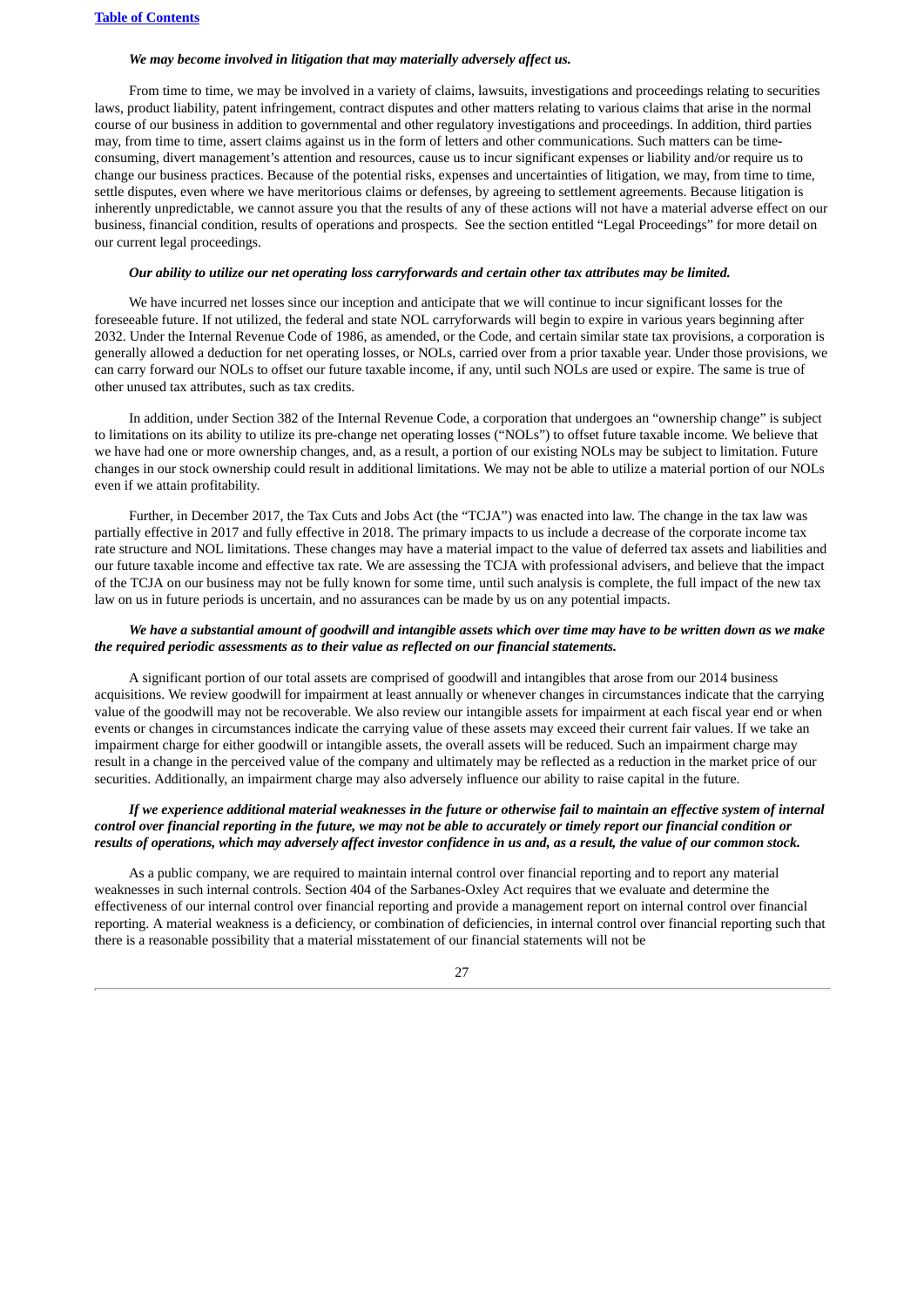prevented or detected on a timely basis. Ensuring that we have adequate internal financial and accounting controls and procedures in place so that we can produce accurate financial statements on a timely basis is a costly and time-consuming effort. Our internal control over financial reporting is designed to provide reasonable assurance regarding the reliability of financial reporting and the preparation of financial statements in accordance with GAAP. We may not be able to complete our evaluation, testing and any required remediation in a timely fashion. During the evaluation and testing process, if we identify one or more material weaknesses in our internal control over financial reporting, we will be unable to assert that our internal controls are effective.

In connection with the audit of our financial statements as of and for the year ended December 31, 2016, we identified a material weakness in our internal control over financial reporting. The material weakness related to a lack of effective controls to adequately restrict access and segregate duties. We implemented measures and remediated the material weakness in 2017; however, we cannot assure you that the measures we have taken to date, and are continuing to implement, will be sufficient to avoid potential future material weaknesses. The existence of one or more material weaknesses could preclude a conclusion that we maintain effective internal control over financial reporting. Accordingly, there could continue to be a reasonable possibility that a material misstatement of our financial statements would not be prevented or detected on a timely basis.

We are required to disclose changes made in our internal control and procedures on a quarterly basis. However, our independent registered public accounting firm will not be required to report on the effectiveness of our internal control over financial reporting pursuant to Section 404 of the Sarbanes-Oxley Act until we are no longer an "emerging growth company" as defined in the Jumpstart Our Business Startups Act, or JOBS Act if we continue to take advantage of the exemptions contained in the JOBS Act. At such time, our independent registered public accounting firm may issue a report that is adverse in the event it is not satisfied with the level at which our controls are documented, designed or operating. Our remediation efforts may not enable us to avoid a material weakness in the future. If we are unable to assert that our internal control over financial reporting is effective, or when required in the future, if our independent registered public accounting firm is unable to express an opinion as to the effectiveness of our internal control over financial reporting, investors may lose confidence in the accuracy and completeness of our financial reports and the market price of our common stock could be adversely affected, and we could become subject to investigations by the stock exchange on which our securities are listed, the SEC, or other regulatory authorities, which could require additional financial and management resources.

### Our facilities in California are located near known earthquake faults, and the occurrence of an earthquake or other catastrophic disaster could cause damage to our facilities and equipment, which could require us to cease or curtail operations.

Our facilities in the San Francisco Bay Area are located near known earthquake fault zones and are vulnerable to damage from earthquakes. We are also vulnerable to damage from other types of disasters, including fire, floods, power loss, communications failures and similar events. If any disaster were to occur, our ability to operate our business at our facilities would be seriously, or potentially completely, impaired. In addition, the nature of our activities could cause significant delays in our research programs and commercial activities and make it difficult for us to recover from a disaster. The insurance we maintain may not be adequate to cover our losses resulting from disasters or other business interruptions. Accordingly, an earthquake or other disaster could materially and adversely harm our ability to conduct business.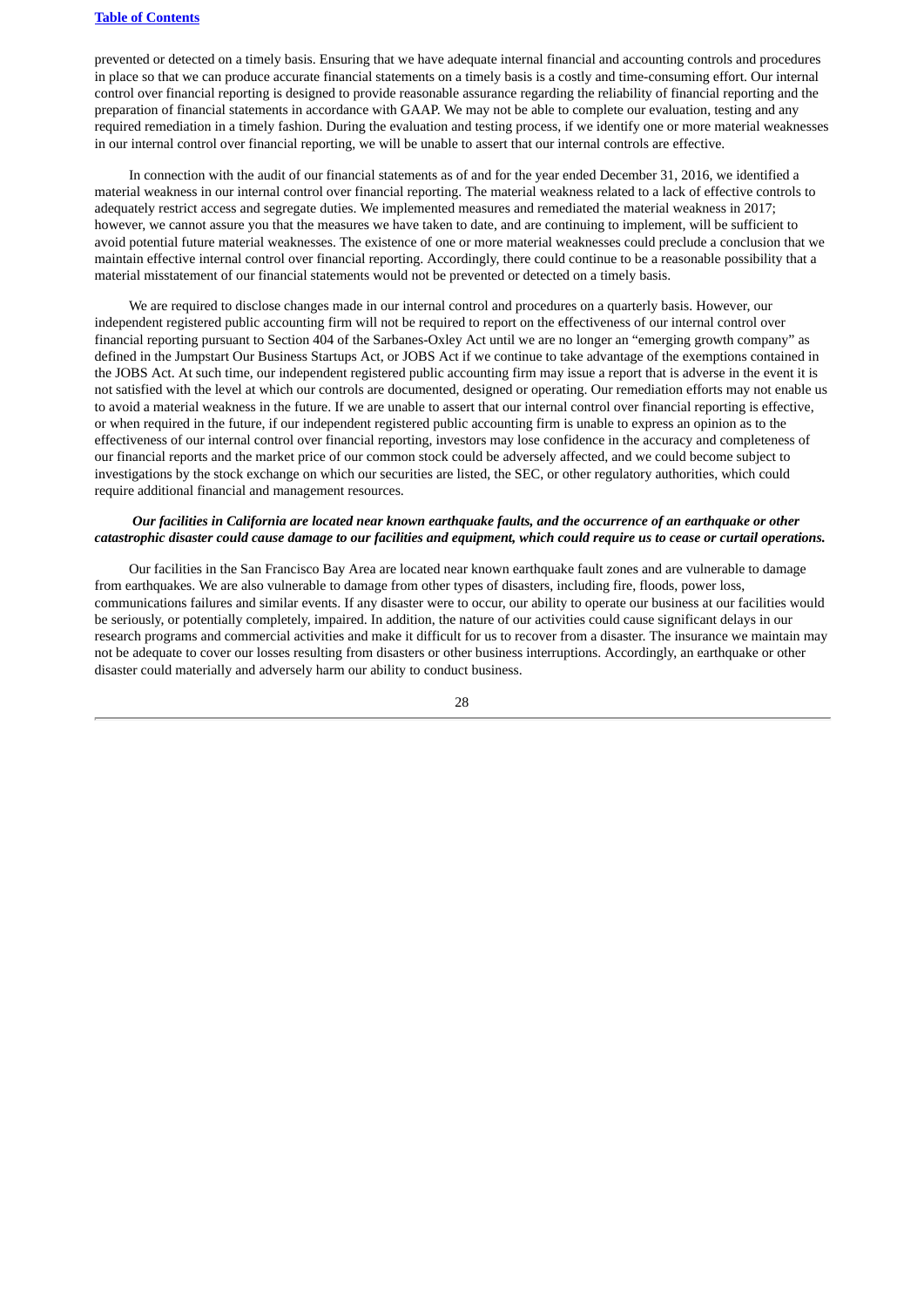### **Risks Related to Product Development**

### We currently do not have any products approved or cleared by the FDA or other similar foreign regulatory authorities for *commercial sale or any commercialized products.*

To date, we have invested a substantial amount of time and capital to research and develop the foundations of our technology and potential applications. For us to develop any products that might ultimately be commercialized, we will have to invest further time and capital in research and product development, medical and other regulatory compliance, and market development. Therefore, we may never develop any products that can be commercialized. All of our development efforts will require substantial additional investment, which may never result in any revenue. Our efforts may not lead to approved or commercially successful products for a number of reasons, including:

- we may not be able to complete the science and develop any planned products for NPS;
- we may not be able to obtain regulatory approvals for our planned products, or the approved indications may be narrower than we seek;
- · we may experience delays in our development program, clinical trials and the regulatory approval process;
- our NPS technology may not prove to be safe or effective in clinical trials;
- · physicians may not receive any reimbursement from third-party payers, or the level of reimbursement may be insufficient to support widespread adoption of any of our products;
- any products that are approved may not be accepted in the marketplace by physicians or patients;
- · we may not be able to manufacture our products in commercial quantities or at an acceptable cost; and
- · rapid technological change or the appearance of a new competitive technology may make our technology and products obsolete.

### If we fail to obtain and maintain necessary regulatory clearances or approvals for our devices, or if clearances or approvals for future devices and indications are delayed or not issued, our commercial operations would be harmed.

Our devices are medical devices that are subject to extensive regulation by FDA in the United States and by regulatory agencies in other countries where we plan to do business. Government regulations specific to medical devices are wide-ranging and govern, among other things:

- device design, development and manufacture;
- laboratory, preclinical and clinical testing, labeling, packaging, storage and distribution;
- premarketing clearance and approval;
- record keeping;
- device marketing, promotion and advertising, sales and distribution; and
- · post-marketing surveillance, including reporting of deaths and serious injuries and recalls and correction and removals.

Before a new medical device, or a new intended use for, an existing device can be marketed in the United States, a company must first submit and receive either 510(k) clearance or premarketing approval, or PMA from the FDA, unless an exemption applies. In the 510(k) clearance process, the FDA will determine that a proposed device is "substantially equivalent" to a device legally on the market, known as a "predicate" device, with respect to intended use, technology and safety and effectiveness, in order to clear the proposed device for marketing. Clinical data is sometimes required to support substantial equivalence. The PMA pathway requires an applicant to demonstrate the safety and effectiveness of the device based on extensive data, including, but not limited to, technical, preclinical, clinical trial, manufacturing and labeling data. The PMA process is typically required for devices that are deemed to pose the greatest risk, such as life-sustaining, life-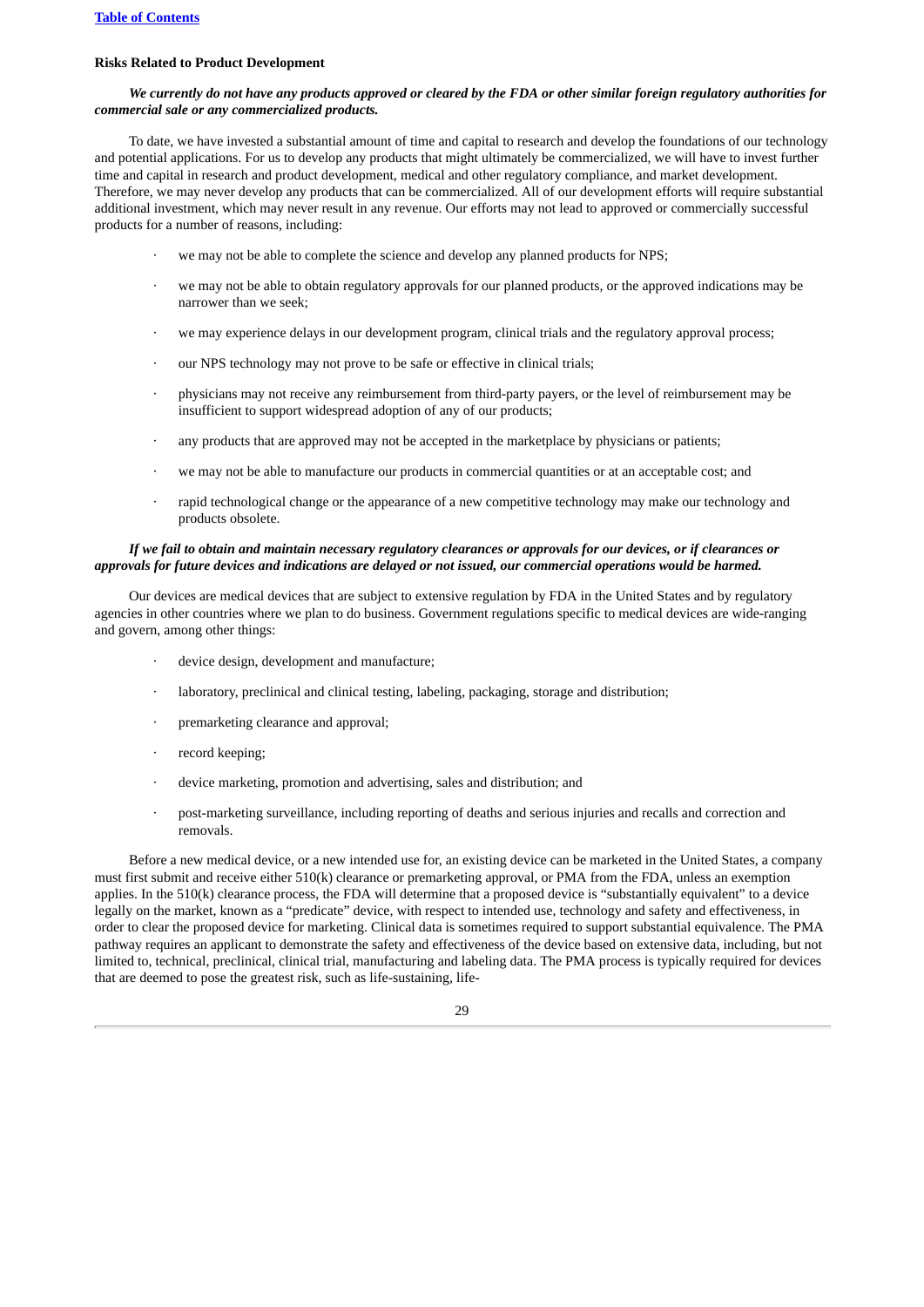supporting or implantable devices. Products that are approved through a PMA application generally need FDA approval before they can be modified. Similarly, some modifications made to products cleared through a 510(k) may require a new 510(k). Either process can be expensive, lengthy and unpredictable. We may not be able to obtain the necessary clearances or approvals or may be unduly delayed in doing so, which could harm our business. Furthermore, even if we are granted regulatory clearances or approvals, they may include significant limitations on the indicated uses for the device, which may limit the market for the device. For example, during September 2017, the FDA requested that we submit additional data in connection with our application seeking clearance of our PulseTx System for soft tissue ablation. Subsequent to this FDA request, we chose to withdraw our application, so as to enable us to collect additional data and with the intent of submitting the data in a subsequent application.

The FDA and the Federal Trade Commission, or FTC, also regulate the advertising and promotion of our devices to ensure that the claims we make are consistent with our regulatory clearances, that there are adequate and reasonable data to substantiate the claims and that our promotional labeling and advertising is neither false nor misleading in any respect. If the FDA or FTC determines that any of our advertising or promotional claims are misleading, not substantiated or not permissible, we may be subject to enforcement actions, including FDA warning letters, and we may be required to revise our promotional claims and make other corrections or restitutions.

FDA and state authorities have broad enforcement powers. Our failure to comply with applicable regulatory requirements could result in enforcement action by the FDA or state agencies, which may include any of the following sanctions:

- · adverse publicity, warning letters, fines, injunctions, consent decrees and civil penalties;
- repair, replacement, refunds, recall or seizure of our devices;
- · operating restrictions, partial suspension or total shutdown of production;
- refusing our requests for 510(k) clearance or premarket approval of new devices, new intended uses or modifications to existing devices;
- withdrawing  $510(k)$  clearance or premarket approvals that have already been granted; and
- · criminal prosecution.

If any of these events were to occur, our business and financial condition would be harmed.

### *Our efforts may never demonstrate the feasibility of our technology*.

Our research and development efforts remain subject to all of the risks associated with the development of new therapies, devices, treatment modalities, and related products based on our NPS technology. NPS applications are not yet fully developed. Development of the underlying technology, including the development of the PulseTx System, may be affected by unanticipated technical or other problems, among other development and research issues, and the possible insufficiency of funds needed in order to complete development of these products or devices. Safety, regulatory and efficacy issues, clinical hurdles or challenges also may result in delays and cause us to incur additional expenses that may increase our need for capital and result in additional losses. In addition, the potential indications for NPS are numerous, and we may fail to pursue the most optimal indications. If we cannot complete, or if we experience significant delays in developing our technology, applications or products for use in potential commercial applications, particularly after incurring significant expenditures, our business may fail and investors may lose the entirety of their investment.

### *The mechanism of action of NPS has not been fully determined or validated.*

The exact mechanism(s) of action(s) of NPS is not fully understood, and data is still being gathered regarding its use. Furthermore, there are only a relatively small number of scientists and researchers who can be considered experts in the use of this emerging technology. A full understanding of a future product's mechanism of action and a large stable of scientific experts are typically believed to make product development less risky. The FDA or similar foreign regulatory authorities may view this as increasing the potential risks, and diminishing the potential benefits, of products based on NPS technology. In addition, potential partners may view this as a limitation of the program, and it may be more challenging for us to obtain a partnership on favorable terms as a result.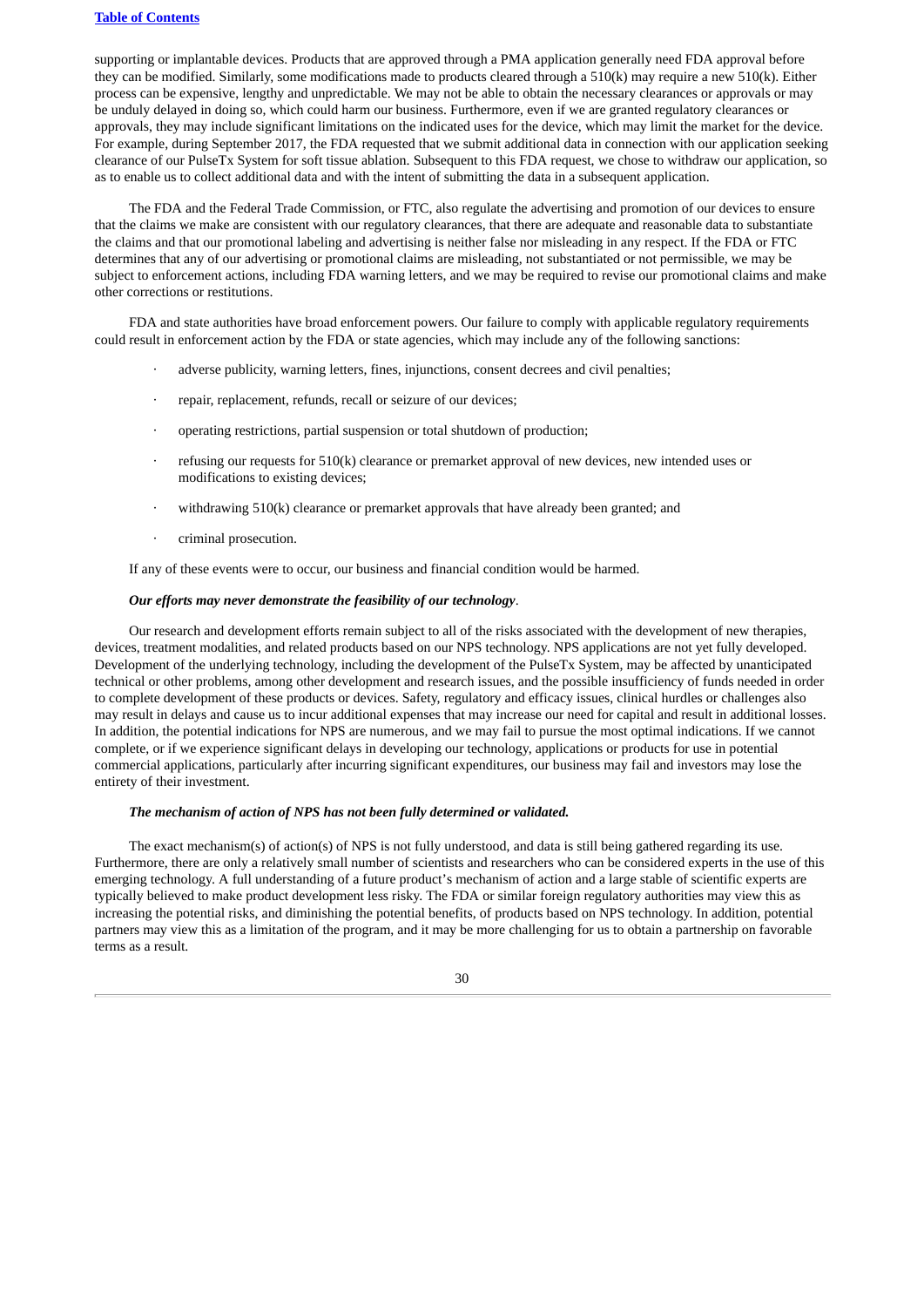### NPS or our planned products may cause serious adverse side effects or have other properties that could delay or prevent their regulatory approval, limit the commercial desirability of an approved label or result in significant negative consequences *following any marketing approval.*

The risk of failure of clinical development is high. For example, the vast majority of our *in vivo* data has been a result of animal testing, and we have only recently completed our first pilot study in humans. It is difficult to predict when or if this or any planned products will prove safe enough to receive regulatory approval. Undesirable side effects caused by NPS or any of our planned products could cause us or regulatory authorities to interrupt, delay or halt clinical trials. They could result in a more restrictive label or the delay or denial of regulatory approval by the FDA or other comparable foreign regulatory authority.

Additionally, if NPS or any of our planned products receive marketing approval but, we or others later identify undesirable side effects caused by such product, a number of potentially significant negative consequences could result, including:

- we may be forced to recall such product and suspend the marketing of such product;
- · regulatory authorities may withdraw their approvals of such product;
- · regulatory authorities may require additional warnings on the label that could diminish the usage or otherwise limit the commercial success of such products;
- the FDA or other regulatory authorities may issue safety alerts, Dear Healthcare Provider letters, press releases or other communications containing warnings about such product;
- the FDA may require the establishment or modification of Risk Evaluation Mitigation Strategies or a comparable foreign regulatory authority may require the establishment or modification of a similar strategy that may, for instance, restrict distribution of our products and impose burdensome implementation requirements on us;
- we may be required to change the way the product is administered or conduct additional clinical trials;
- we could be sued and held liable for harm caused to subjects or patients;
- we may be subject to litigation or product liability claims; and
- · our reputation may suffer.

Any of these events could prevent us from achieving or maintaining market acceptance of the particular planned product, if approved.

## Our business is dependent upon physicians adopting our NPS technology, and if we fail to obtain broad adoption, our *business would be adversely affected.*

If we obtain regulatory approval for an NPS application or product, our success will depend on our ability to educate physicians regarding the benefits of NPS, such as our PulseTx System, over existing treatment modalities and to persuade them to prescribe PulseTx System treatments for their patients. We do not know if NPS will be successful over the long term, and market acceptance may be hindered if physicians are not presented with compelling data demonstrating the efficacy of our service compared to alternative treatments. Any studies we, or third parties, may conduct comparing our NPS technology with alternative treatments may be expensive, time consuming or may not yield positive results. Additionally, adoption will be directly influenced by a number of financial factors, including the ability of providers to attract cash reimbursement from patients or to obtain sufficient reimbursement from third party commercial payors, and the Centers for Medicare & Medicaid Services, or CMS, for the professional services they provide in administering NPS treatments. The efficacy, safety, performance and cost-effectiveness of our NPS technology, PulseTx System or other potential products based on NPS technology, on a stand-alone basis and relative to competing services, will determine the availability and level of reimbursement received by us and providers. If physicians do not adopt and prescribe our future products, we may never become profitable.

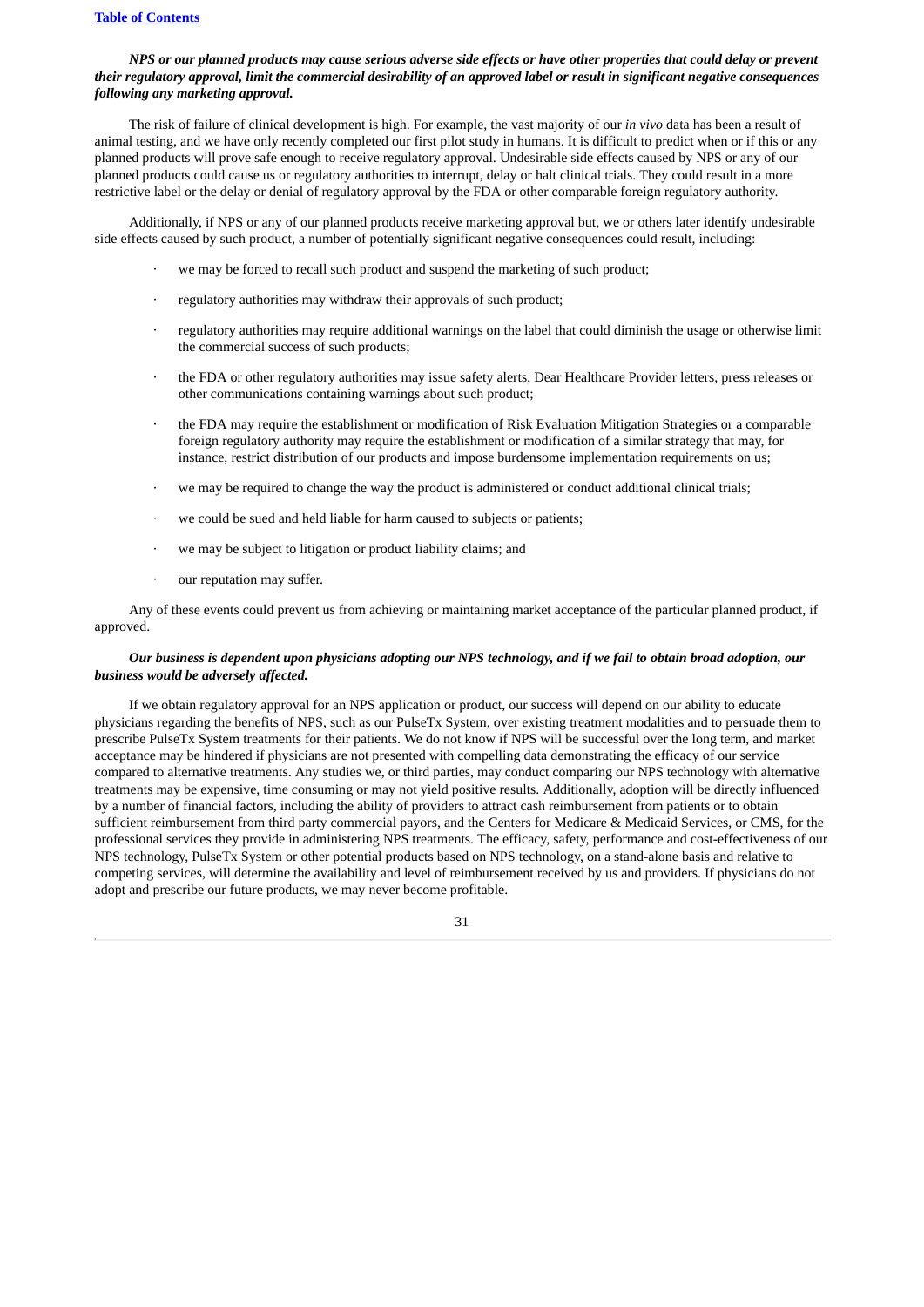### We may find it difficult to enroll patients in our clinical trials. If we cannot enroll a sufficient number of eligible patients to participate in the clinical trials, we may not be able to initiate or continue clinical trials, which could delay or prevent *development of our product candidates.*

Identifying and qualifying patients to participate in clinical trials of our product candidates is critical to our success. The timing of our clinical trials depends on the speed at which we can recruit patients to participate in testing our product candidates as well as completion of required follow-up periods. In general, if patients are unwilling to participate in our trials because of negative publicity from adverse events in the life sciences industry or for other reasons, including competitive clinical trials for similar patient populations, the timeline for recruiting patients, conducting trials and obtaining regulatory approval of planned products may be delayed. If there are delays in accumulating the required patients and patient data, there may be delays in completing the trial. Further, if any of our clinical trial sites fail to comply with FDA-approved good clinical practices, we may be unable to use the data gathered at those sites. If our clinical investigators fail to carry out their contractual duties or regulatory obligations or fail to meet expected deadlines, or if the quality or accuracy of the clinical data they obtain is compromised due to their failure to adhere to our clinical protocols or for other reasons, our clinical trials may be delayed. These delays could result in increased costs, delays in advancing our product development, delays in testing the effectiveness of our technology or termination of the clinical trials altogether.

### Laboratory conditions differ from commercial conditions and field conditions, and the safety and effectiveness of our *planned products may depend on the technique of the user.*

Observations and developments that may be achievable under laboratory circumstances may not be able to be replicated in broader research and development phases, in commercial settings, or in the use of any of the planned products in the field. Furthermore, if commercialized, NPS will be administered by healthcare professionals and will require a degree of training and practice to administer correctly. Treatment results achieved during the laboratory or in clinical trials conducted by us or other investigators may not be representative of the results actually encountered during commercial use of our products due to variability in administration technique. The training and skills of investigators in our clinical trials may not be representative of the training and skills of future product users, which could negatively affect treatment results. In addition, there may be a selection bias in the patients and/or sites of administration chosen for any clinical trials that would positively affect treatment results.

#### *Issues with our firmware and software may negatively affect the function of our devices.*

The safety and effectiveness of NPS-based treatments and therapies may depend, in part, on the function of firmware run by the microprocessors embedded in the device and associated software. This firmware and software is proprietary to us. While we have made efforts to test the firmware and software extensively, it is potentially subject to malfunction which in turn may harm a patient. Further, it may be vulnerable to physical break-ins, hackers, improper employee or contractor access, computer viruses, programming errors, or similar problems. Any of these might result in harm to a patient or the unauthorized release of confidential medical, business or other information of other persons or of ours.

We may encounter manufacturing problems or delays that could result in lost revenue. Additionally, we currently rely on third-party suppliers for critical materials needed to manufacture NPS devices such as the PulseTx System and related applicators and, if we obtain regulatory approval, our planned products. Any problems experienced by these suppliers could result in a delay or interruption of their supply to us, and as a result, we may face delays in the development and *commercialization of planned products.*

We perform final assembly of our devices to support our current research and development activities at our facility in California. We believe we have adequate manufacturing capacity for these purposes. However, if demand for our planned products increases significantly, we will need to either expand our manufacturing capabilities or outsource to other manufacturers. We have no corporate experience in commercial-scale manufacturing of our planned products, and we currently rely upon third-party suppliers to manufacture and supply components for our NPS devices. The manufacture of these products in compliance with the FDA's regulations requires significant expertise and capital investment, including the development of advanced manufacturing techniques and process controls. Manufacturers of medical device products often encounter difficulties in production, including difficulties with production costs and yields, quality control, quality assurance testing, shortages of qualified personnel, as well as compliance with strictly enforced FDA requirements, other federal and state regulatory requirements, and foreign regulations.

We currently purchase components for our NPS devices under purchase orders and do not have long-term contracts with most of the suppliers of these materials. If suppliers were to delay or stop producing our components, or if the prices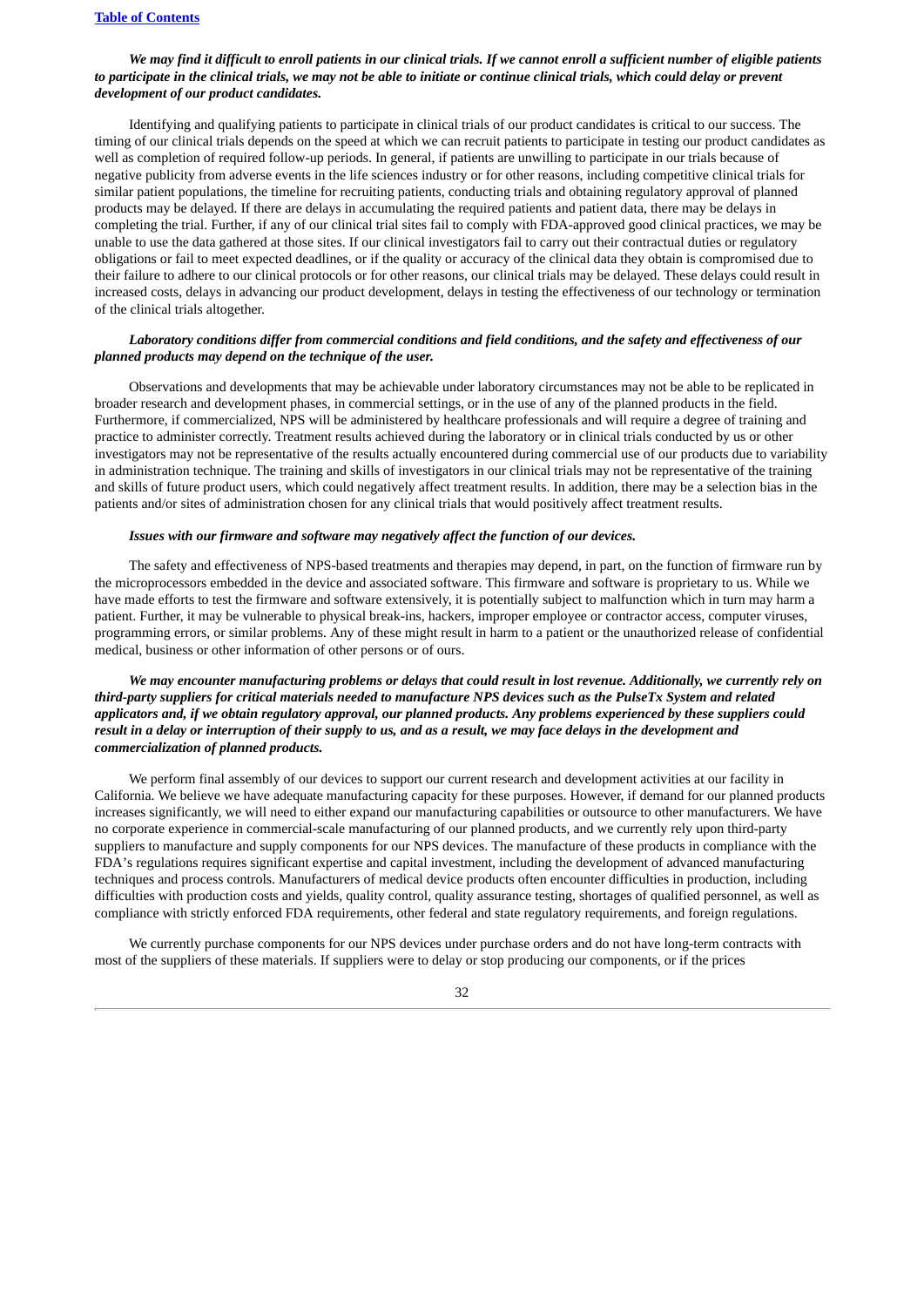they charge us were to increase significantly, or if they elected not to sell to us, we would need to identify other suppliers. We could experience delays in manufacturing the devices while finding another acceptable supplier, which could impact our results of operations.

### We may not become commercially viable if our ultimate commercialized products or related treatments fail to obtain an *adequate level of reimbursement by Medicare and other third-party payers.*

We believe that the commercial viability of our potential devices and products and related treatments, and therefore our commercial success as a company, may be affected by the availability of government reimbursement and medical insurance coverage and reimbursement for newly approved medical therapies, technologies and devices. Insurance coverage and reimbursement is not assured. It typically takes a period of use in the market place before coverage and reimbursement is granted, if it is granted at all. In the United States and other jurisdictions in Europe and other regions, physicians and other healthcare providers generally rely on insurance coverage and reimbursement for their revenues, therefore this is an important factor in the overall commercialization plans of a proposed product and whether it will be accepted for use in the marketplace. Without insurance coverage and reimbursement for our planned products, we would expect to earn only diminished revenues, if any revenues are earned.

Medicare, Medicaid, health maintenance organizations and other third-party payers are increasingly attempting to contain healthcare costs by limiting both the scope of coverage and the level of reimbursement of new medical technologies and products, and as a result, they may not cover or provide adequate payment for the use of our planned products. In order to obtain satisfactory reimbursement arrangements, we may have to agree to a fee or sales price lower than the fee or sales price we might otherwise charge. Even if Medicare and other third-party payers decide to cover procedures involving our proposed devices and products, we cannot be certain that the reimbursement levels will be adequate. Accordingly, even if our planned products are approved for commercial sale, unless government and other third-party payers provide adequate coverage and reimbursement for our devices and products, some physicians may be discouraged from using them, and our sales would suffer.

Medicare reimburses for medical technologies and products in a variety of ways, depending on where and how the item is used. However, Medicare only provides reimbursement if CMS determines that the item should be covered and that the use of the device or product is consistent with the coverage criteria. A coverage determination can be made at the local level by the Medicare administrative contractor, a private contractor that processes and pays claims on behalf of CMS for the geographic area where the services were rendered, or at the national level by CMS through a national coverage determination. There are statutory provisions intended to facilitate coverage determinations for new technologies, but it is unclear how these new provisions will be implemented and it is not possible to indicate how they might apply to any of our proposed devices and products, as they are still in the development stages. Coverage presupposes that the technology, device, or product has been cleared or approved by the FDA and further, that the coverage will be no broader than the approved intended uses of the device or product as approved or cleared by the FDA, but coverage can be narrower. A coverage determination may be so limited that relatively few patients will qualify for a covered use of a device or product.

Obtaining a coverage determination, whether local or national, is a time-consuming, expensive and highly uncertain proposition, especially for a new technology, and inconsistent local determinations are possible. On average, Medicare coverage determinations for medical devices and products lag behind FDA approval. The Medicare statutory framework is also subject to administrative rulings, interpretations and discretion that affect the amount and timing of reimbursement made under Medicare. Medicaid coverage determinations and reimbursement levels are determined on a state by state basis, because Medicaid, unlike Medicare, is administered by the states under a state plan filed with the Secretary of the United States Department of Health and Human Services (HHS). Medicaid generally reimburses at lower levels than Medicare. Moreover, Medicaid programs and private insurers are frequently influenced by Medicare coverage determinations.

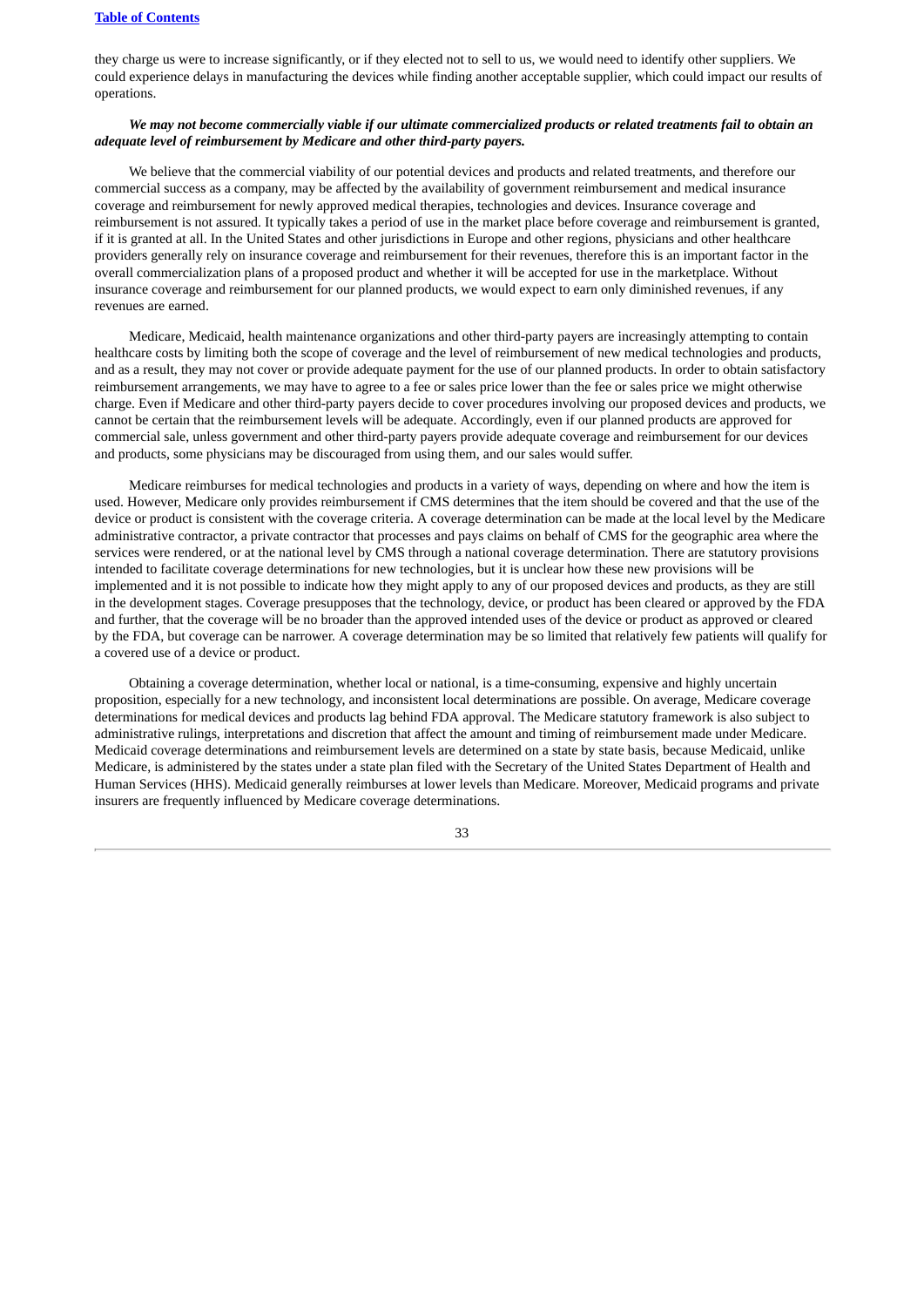### We work with outside scientists and their institutions in developing product candidates. These scientists may have other commitments or conflicts of interest, which could limit our access to their expertise and harm our ability to leverage our *discovery platforms.*

We work with scientific advisors and collaborators at academic research institutions in connection with our product development. These scientists and collaborators are not our employees, but they serve as either independent contractors or researchers under research agreements that we have with their sponsoring clinic, academic institution or research institution. Such scientists and collaborators may have other commitments that would limit their availability to us. Although our scientific advisors generally agree not to do competing work, if an actual or potential conflict of interest between their work for us and their work for another entity arises, we may lose their services. It is also possible that some of our valuable proprietary knowledge may become publicly known through these scientific advisors if they breach their confidentiality agreements with us, which would cause competitive harm to our business.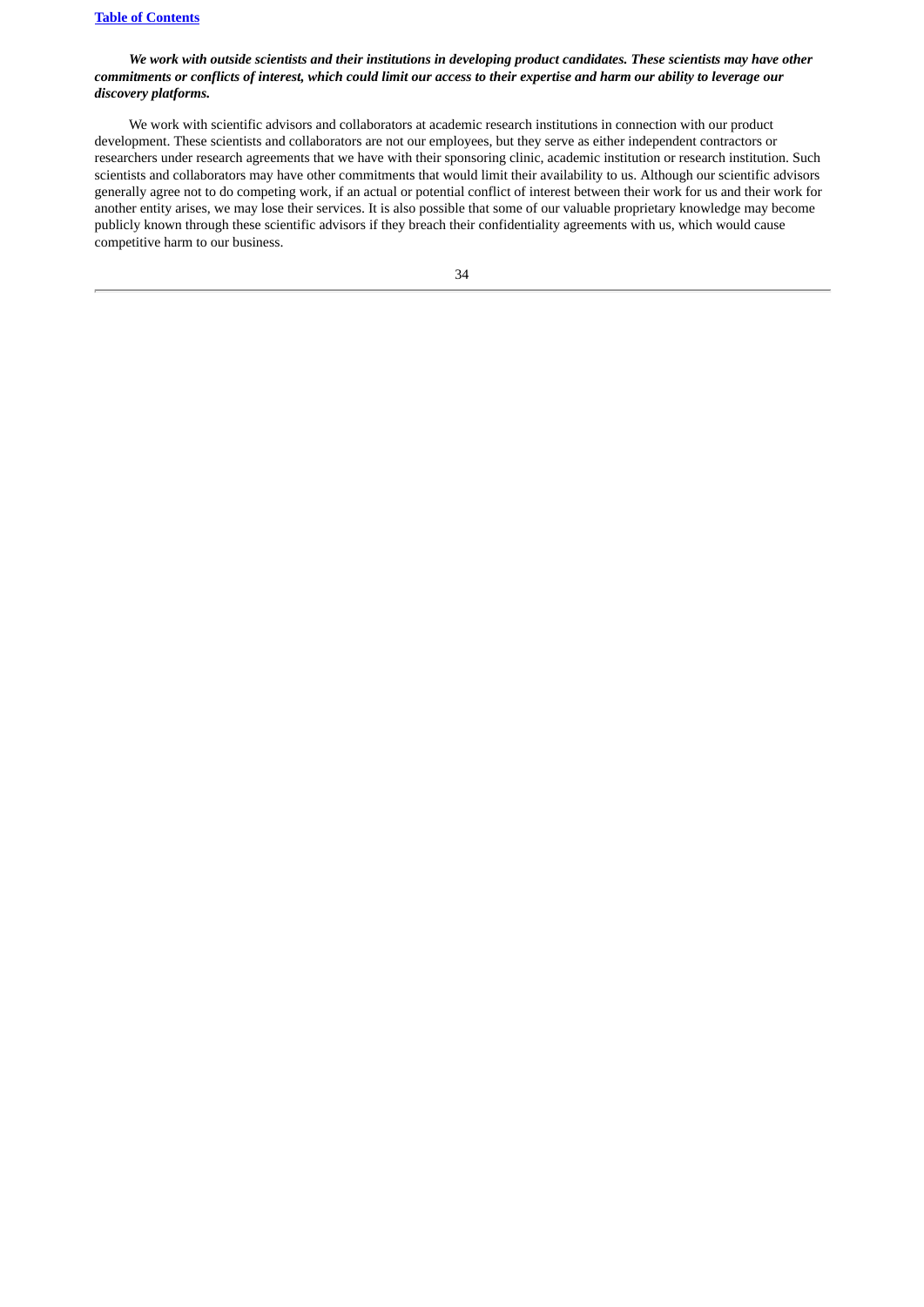### **Risks Related to Intellectual Property**

### If we or our licensors are unable to protect our/their intellectual property, then our financial condition, results of *operations and the value of our technology and products could be adversely affected.*

Patents and other proprietary rights are essential to our business, and our ability to compete effectively with other companies is dependent upon the proprietary nature of our technologies. We also rely upon trade secrets, know-how, continuing technological innovations and licensing opportunities to develop, maintain and strengthen our competitive position. We seek to protect these, in part, through confidentiality agreements with certain employees, consultants and other parties. Our success will depend in part on the ability of our licensors and us to obtain, to maintain (including making periodic filings and payments) and to enforce patent protection for the licensed intellectual property, in particular, those patents to which we have secured rights. We, and our licensors, may not successfully prosecute or continue to prosecute the patent applications which we have licensed. Even if patents are issued in respect of these patent applications, we or our licensors may fail to maintain these patents, may determine not to pursue litigation against entities that are infringing upon these patents, or may pursue such enforcement less aggressively than we ordinarily would for our own patents. Without adequate protection for the intellectual property that we own or license, other companies might be able to offer substantially identical products for sale, which could unfavorably affect our competitive business position and harm our business prospects. Even if issued, patents may be challenged, invalidated, or circumvented, which could limit our ability to stop competitors from marketing similar products or limit the length of term of patent protection that we may have for our products.

### Litigation or third-party claims of intellectual property infringement or challenges to the validity of our patents would require us to use resources to protect our technology and may prevent or delay our development, requiatory approval or *commercialization of our product candidates.*

If we are the target of claims by third parties asserting that our products or intellectual property infringe upon the rights of others we may be forced to incur substantial expenses or divert substantial employee resources from our business. If successful, those claims could result in our having to pay substantial damages or could prevent us from developing one or more product candidates. Further, if a patent infringement suit were brought against us or our collaborators, we or they could be forced to stop or delay research, development, manufacturing or sales of the product or product candidate that is the subject of the suit.

If we or our collaborators experience patent infringement claims, or if we elect to avoid potential claims others may be able to assert, we or our collaborators may choose to seek, or be required to seek, a license from the third-party and would most likely be required to pay license fees or royalties or both. These licenses may not be available on acceptable terms, or at all. Even if we or our collaborators were able to obtain a license, the rights may be nonexclusive, which would give our competitors access to the same intellectual property. Ultimately, we could be prevented from commercializing a product, or be forced to cease some aspect of our business operations if, as a result of actual or threatened patent infringement claims, we or our collaborators are unable to enter into licenses on acceptable terms. This could harm our business significantly. The cost to us of any litigation or other proceeding, regardless of its merit, even if resolved in our favor, could be substantial. Some of our competitors may be able to bear the costs of such litigation or proceedings more effectively than we can because of their having greater financial resources. Uncertainties resulting from the initiation and continuation of patent litigation or other proceedings could have a material adverse effect on our ability to compete in the marketplace. Intellectual property litigation and other proceedings may, regardless of their merit, also absorb significant management time and employee resources.

### If we fail to comply with our obligations in the agreements under which we license development or commercialization rights to products or technology from third-parties, we could lose license rights that are important to our business.

We hold licenses from ODURF and EVMS and from AMI-USC to intellectual property relating to the sub-microsecond electric field technology, as well as applicator design and configuration, and pulse generators in addition to the intellectual property that we own for these things. For the continuance of the license with ODURF and EVMS, we must continue to comply with the various obligations set forth in the license. If we fail to meet these obligations, the licensor will have the right to terminate the applicable license or modify certain terms of the license agreement. Generally, the loss of any one of our current licenses, or any other license we may acquire in the future, could harm our business, prospects, financial condition and results of operation. In addition, some of our licenses from third parties limit the field in which we can use the licensed technology. Therefore, in order for us to use such licensed technology in potential future applications that are outside

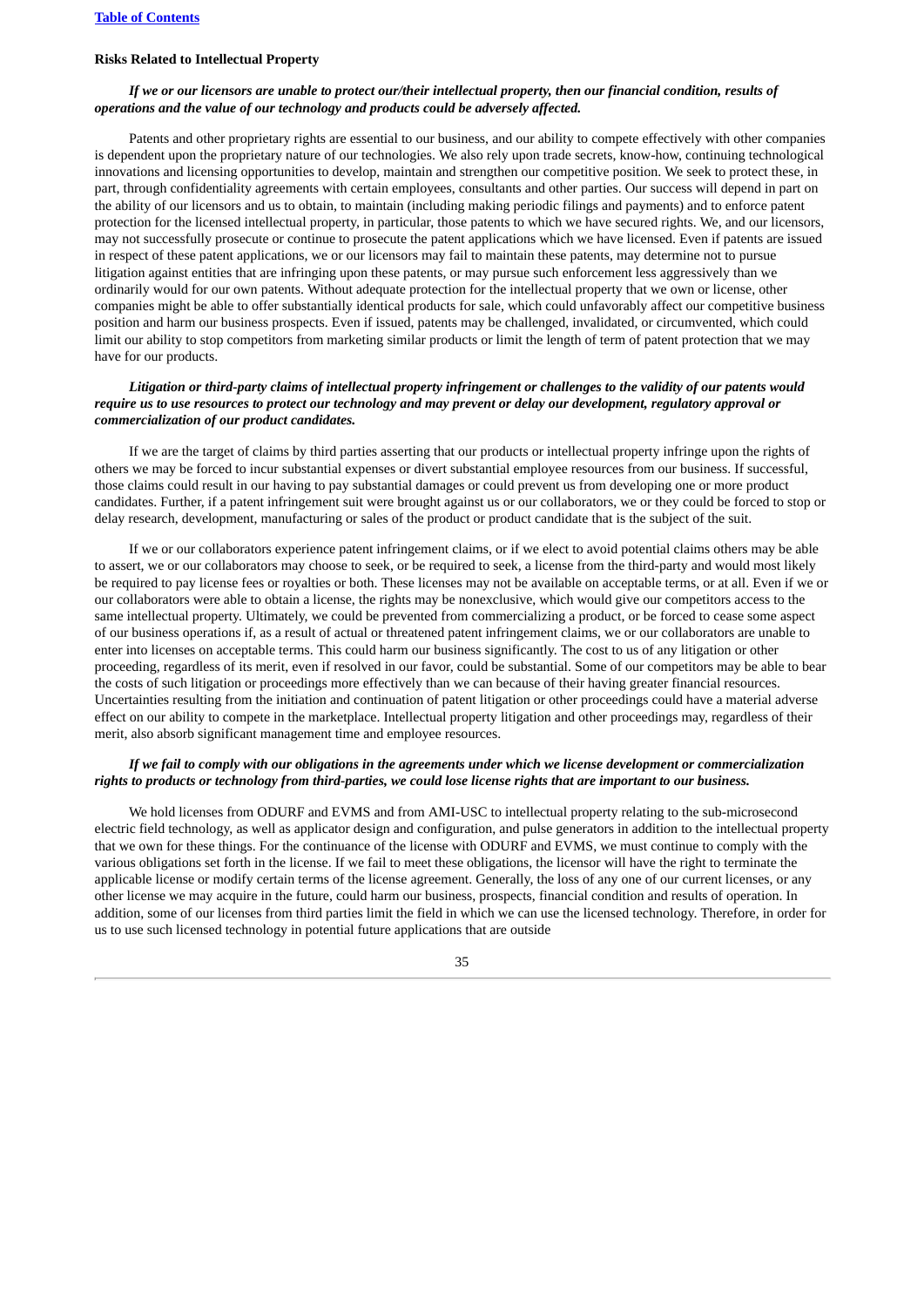the licensed field of use, we may be required to negotiate new licenses with our licensors or expand our rights under our existing licenses. We cannot assure you that we will be able to obtain such licenses or expanded rights on reasonable terms or at all. In the event a dispute with our licensors were to occur, our licensors may seek to renegotiate the terms of our licenses, increase the royalty rates that we pay to obtain and maintain those licenses, limit the field or scope of the licenses, or terminate the license agreements. In addition, we have limited rights to participate in the prosecution and enforcement of the patents and patent applications that we have licensed. As a result, we cannot be certain that these patents and applications will be prosecuted and enforced in a manner consistent with the best interests of our business. Further, because of the rapid pace of technological change in our industry, we may need to rely on key technologies developed or licensed by third parties, and we may not be able to obtain licenses and technologies from these third parties at all or on reasonable terms. The occurrence of these events may have a material adverse effect on our business, financial condition or results of operations.

#### *Our intellectual property rights will not necessarily provide us with competitive advantages.*

The degree of future protection afforded by our intellectual property rights is uncertain because intellectual property rights have limitations, and may not adequately protect our business, or permit us to maintain our competitive advantage. The following examples are illustrative:

- · others may be able to make products that are similar to our product candidates but that are not covered by the claims of the patents that we own or have exclusively licensed;
- · others may independently develop similar or alternative technologies without infringing our intellectual property rights;
- issued patents that we own or have exclusively licensed may not provide us with any competitive advantages, or may be held invalid or unenforceable, as a result of legal challenges by our competitors;
- we may obtain patents for certain products many years before we obtain marketing approval for products utilizing such patents, and because patents have a limited life, which may begin to run prior to the commercial sale of the related product, the commercial value of our patents may be limited;
- our competitors might conduct research and development activities in countries where we do not have patent rights and then use the information learned from such activities to develop competitive products for sale in our major commercial markets;
- we may fail to develop additional proprietary technologies that are patentable;
- the laws of certain foreign countries may not protect our intellectual property rights to the same extent as the laws of the United States, or we may fail to apply for or obtain adequate intellectual property protection in all the jurisdictions in which we operate; and
- the patents of others may have an adverse effect on our business, for example by preventing us from marketing one or more of our product candidates for one or more indications.

Any of the aforementioned threats to our competitive advantage could harm our business.

### If we are unable to protect the confidentiality of our proprietary information and know-how, the value of our technology *and products could be adversely affected.*

In addition to patented technology, we rely upon, among other things, unpatented proprietary technology, processes, trade secrets and know-how. Any involuntary disclosure to or misappropriation by third-parties of our confidential or proprietary information could enable competitors to duplicate or surpass our technological achievements, potentially eroding our competitive position in our market. We seek to protect confidential or proprietary information in part by confidentiality agreements with our employees, consultants and third-parties. While we require all of our employees, consultants, advisors and any third-parties who have access to our proprietary know-how, information and technology to enter into confidentiality agreements, we cannot be certain that this know-how, information and technology will not be disclosed or that competitors will not otherwise gain access to our trade secrets or independently develop substantially equivalent information and techniques. These agreements may be terminated or breached, and we may not have adequate remedies for any such termination or breach. Furthermore, these agreements may not provide meaningful protection for our trade secrets and know-how in the event of unauthorized use or disclosure. To the extent that any of our staff were previously employed by other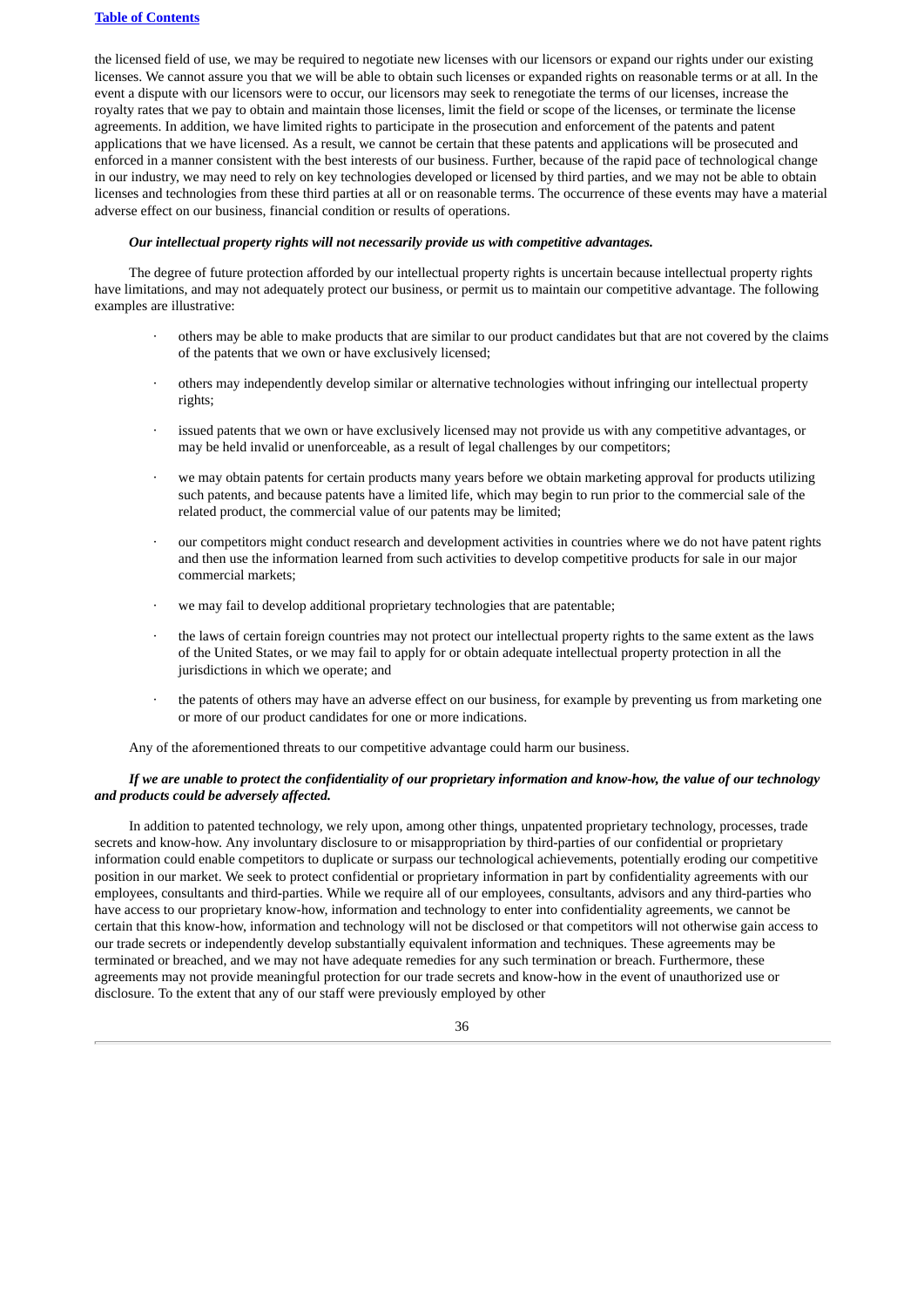pharmaceutical, medical technology or biotechnology companies, those employers may allege violations of trade secrets and other similar claims in relation to their medical device development activities for us.

### If we are unable to protect the intellectual property used in our products, others may be able to copy our innovations *which may impair our ability to compete effectively in our markets.*

The strength of our patents involves complex legal and scientific questions and can be uncertain. Our patents or patent applications may be challenged or our patent applications may fail to result in issued patents and our existing or future patents may be too narrow to prevent third-parties from developing or designing around our intellectual property and in that event we may lose competitive advantage and our business may suffer. Further, the patent applications that we license or have filed may fail to result in issued patents. The claims may need to be amended. Even after amendment, a patent may not issue and in that event we may not obtain the use of the intellectual property that we seek and may lose competitive advantage which could result in harm to our business.

### We may become involved in future lawsuits to protect or enforce our patents or the patents of our licensors, which could *be expensive, time consuming and unsuccessful.*

Competitors may infringe our patents or the patents of our licensors. To counter infringement or unauthorized use, we or our licensors may file infringement claims, which can be expensive and time consuming. In addition, in an infringement proceeding, a court may decide that a patent of ours or of our licensors is not valid or is unenforceable, or may refuse to stop the other party from using the technology at issue on the grounds that our patents do not cover the technology in question. If we or any current licensors or future licensees or licensors with rights to prosecute, assert or defend patents related to our product candidates fail to appropriately prosecute and maintain patent protection for patents covering any of our product candidates, or if patents covering any of our product candidates are asserted against infringers or defended against claims of invalidity or unenforceability in a manner which adversely affects such coverage, our ability to develop and commercialize any such product candidate may be adversely affected and we may not be able to prevent competitors from making, using and selling competing products. An adverse result in any litigation or defense proceedings could put one or more of our patents at risk of being invalidated or interpreted narrowly and could put our patent applications at risk of not issuing.

The United States Patent and Trademark Office may initiate interference proceedings to determine the priority of inventions described in or otherwise affecting our patents and patent applications or those of our collaborators or licensors. An unfavorable outcome could require us to cease using the technology or to attempt to license rights to it from the prevailing party. Our business could be harmed if a prevailing party does not offer us a license on terms that are acceptable to us. Litigation or interference proceedings may fail and, even if successful, may result in substantial costs and distraction of our management and other employees. We may not be able to prevent, alone or with our licensors, misappropriation of our proprietary rights, particularly in countries where the laws may not protect those rights as fully as in the United States.

### Confidentiality agreements with employees and third parties may not prevent unauthorized disclosure of trade secrets and *other proprietary information, which would harm our competitive position.*

In addition to patents, we rely on trade secrets, technical know-how and proprietary information concerning our business strategy and product candidates in order to protect our competitive position, which are difficult to protect. As we collaborate with various third parties on the research and development of our planned products, we must, at times, share trade secrets with them. In the course of our research and development activities and our business activities, we rely on confidentiality agreements to protect our proprietary information. Such confidentiality agreements are used, for example, when we talk to vendors or potential strategic collaborators. In addition, each of our employees and consultants is required to sign a confidentiality agreement and invention assignment agreement upon joining our company. Our employees, consultants, contractors, business partners or outside scientific collaborators might intentionally or inadvertently disclose our trade secret information in breach of these confidentiality agreements or our trade secrets may otherwise be misappropriated. Our collaborators might also have rights to publish data, and we might fail to apply for patent protection prior to such publication. It is possible that a competitor will make use of such information, and that our competitive position will be compromised. In addition, to the extent that our employees, consultants or contractors use intellectual property owned by others in their work for us, disputes may arise as to the rights in related or resulting know-how and inventions. Enforcing a claim that a third party illegally obtained and is using any of our trade secrets is expensive and time consuming, and the outcome is unpredictable. In addition, courts outside the United States sometimes are less willing than U.S. courts to protect trade secrets. Moreover, our competitors may independently develop equivalent knowledge, methods and know-how, and our trade secrets cannot be enforced against such independently developed knowledge. If we cannot maintain the confidentiality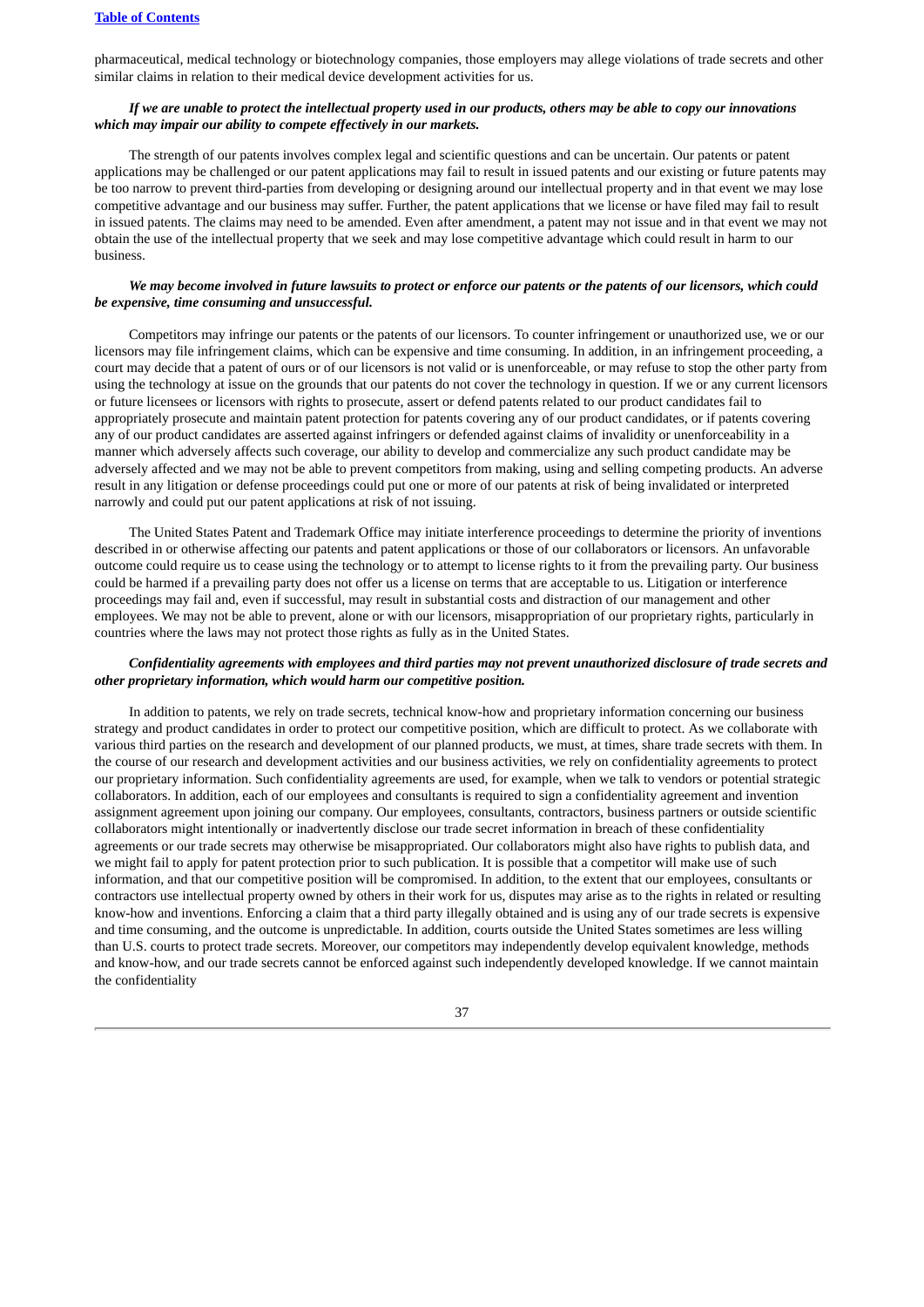of our proprietary technology and other confidential information, then our ability to obtain patent protection or to protect our trade secret information would be jeopardized, which would adversely affect our competitive position.

### We may be subject to claims that our employees, consultants or independent contractors have wrongfully used or disclosed confidential information of third parties or that our employees have wrongfully used or disclosed alleged trade secrets *of their former employers.*

Although we seek to protect our ownership of intellectual property rights by ensuring that our agreements with our independent contractors, collaborators and other third parties with whom we do business include provisions requiring such parties to assign rights in inventions to us, we may also be subject to claims that former employees, collaborators or other third parties have an ownership interest in our patents or other intellectual property. We may be subject to ownership disputes in the future arising, for example, from conflicting obligations of consultants or others who are involved in developing our product candidates. Litigation may be necessary to defend against these and other claims challenging inventorship or ownership. If we fail in defending any such claims, in addition to paying monetary damages, we may lose valuable intellectual property rights, such as exclusive ownership of, or right to use, valuable intellectual property. Such an outcome could harm our business. Even if we are successful in defending against such claims, litigation could result in substantial costs and be a distraction to management and other employees.

### *We may not be able to protect our intellectual property rights throughout the world.*

Filing, prosecuting and defending patents on product candidates in all countries throughout the world would be prohibitively expensive, and our intellectual property rights in some countries outside the United States can be less extensive than those in the United States. In addition, the laws of some foreign countries do not protect intellectual property rights to the same extent as federal and state laws in the United States. Consequently, we may not be able to prevent third parties from practicing our inventions in all countries outside the United States, or from selling or importing products made using our inventions in and into the United States or other jurisdictions. Competitors may use our technologies in jurisdictions where we have not obtained patent protection to develop their own products and further, may export otherwise infringing products to territories where we have patent protection, but enforcement is not as strong as that in the United States. These products may compete with our current or future product candidates, if any, and our patents or other intellectual property rights may not be effective or sufficient to prevent them from competing.

Many companies have encountered significant problems in protecting and defending intellectual property rights in foreign jurisdictions. The legal systems of certain countries, particularly certain developing countries, do not favor the enforcement of patents, trade secrets and other intellectual property protection, particularly those relating to biotechnology products, which could make it difficult for us to stop the infringement of our patents or marketing of competing products in violation of our proprietary rights generally. We believe this is caused by both the technical nature of the subject matter and a general enthusiasm for generic competition in developing countries, and is not a concern that is specific to any particular foreign jurisdiction. Proceedings to enforce our patent rights in foreign jurisdictions could result in substantial costs and divert our efforts and attention from other aspects of our business, could put our patents at risk of being invalidated or interpreted narrowly and our patent applications at risk of not issuing and could provoke third parties to assert claims against us. We may not prevail in any lawsuits that we initiate and the damages or other remedies awarded, if any, may not be commercially meaningful. Accordingly, our efforts to enforce our intellectual property rights around the world may be inadequate to obtain a significant commercial advantage from the intellectual property that we develop or license.

### We have not yet registered some of our trademarks in all of our potential markets, and failure to secure those *registrations could adversely affect our business.*

If we apply to register our trademarks in all of our potential markets, our applications may not be allowed for registration, and our registered trademarks may not be maintained or enforced. In addition, in the U.S. Patent and Trademark Office and in comparable agencies in many foreign jurisdictions, third parties are given an opportunity to oppose pending trademark applications and to seek to cancel registered trademarks. Opposition or cancellation proceedings may be filed against our trademarks, and our trademarks may not survive such proceedings. If we do not secure registrations for our trademarks, we may encounter more difficulty in enforcing them against third parties than we otherwise would.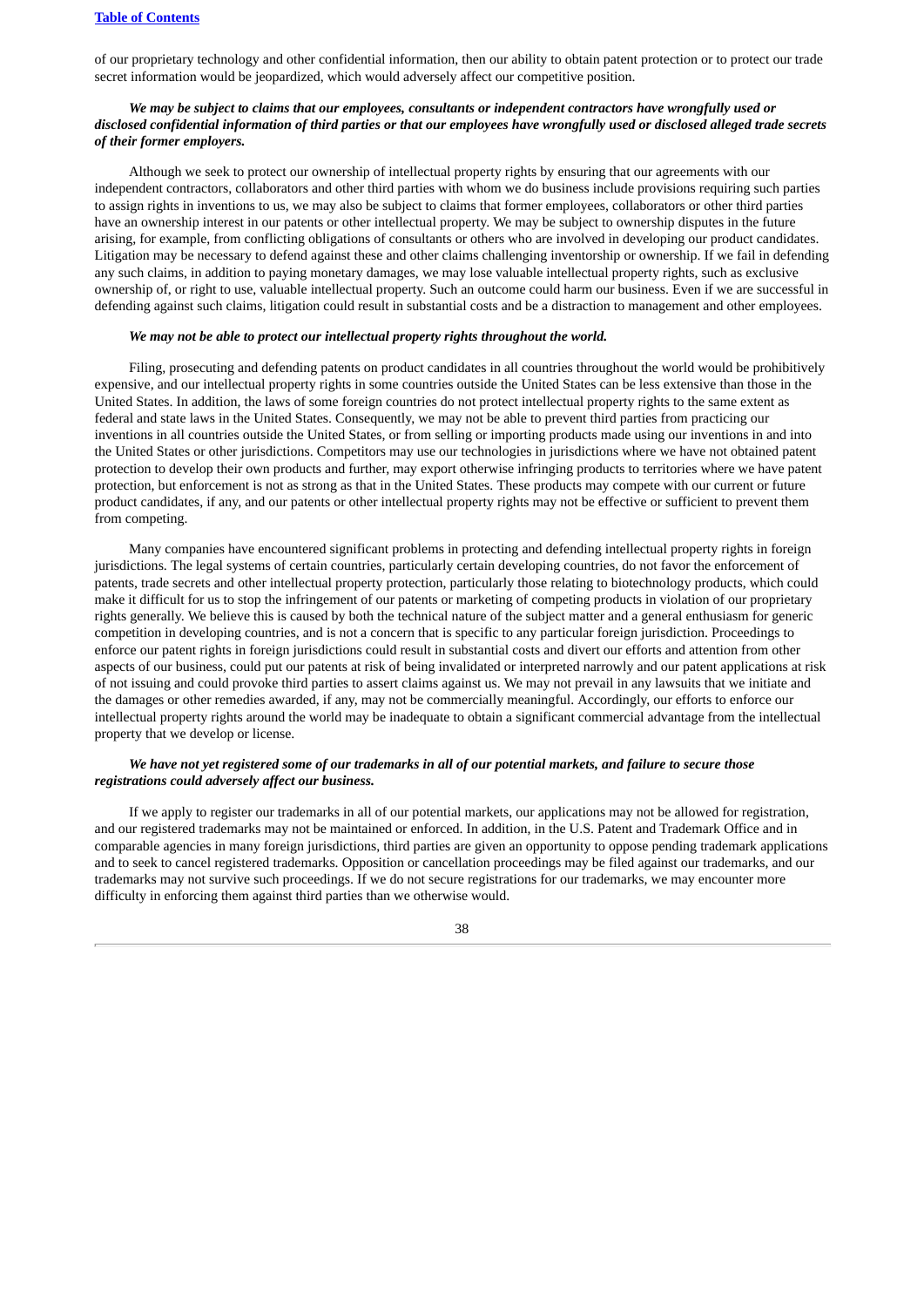### Changes in patent law could diminish the value of patents in general, thereby impairing our ability to protect our existing *and future products.*

Patent reform legislation could increase the uncertainties and costs surrounding the prosecution of patent applications and the enforcement or defense of issued patents. In 2011, the Leahy-Smith America Invents Act, or the Leahy-Smith Act, was signed into law. The Leahy-Smith Act includes a number of significant changes to U.S. patent law. These include provisions that affect the way patent applications are prosecuted and also may affect patent litigation. These also include provisions that switched the United States from a "first-to-invent" system to a "first-to-file" system, allow third party submission of prior art to the USPTO during patent prosecution and set forth additional procedures to attack the validity of a patent by the USPTO administered post grant proceedings. Under a first-to-file system, assuming the other requirements for patentability are met, the first inventor to file a patent application generally will be entitled to the patent on an invention regardless of whether another inventor had made the invention earlier. The USPTO developed new regulations and procedures to govern administration of the Leahy-Smith Act, and many of the substantive changes to patent law associated with the Leahy-Smith Act, and in particular, the first to file provisions, only became effective in 2013. Accordingly, it is not clear what, if any, impact the Leahy-Smith Act will have on the operation of our business. The Leahy-Smith Act and its implementation could increase the uncertainties and costs surrounding the prosecution of our patent applications and the enforcement or defense of our issued patents, all of which could have a material adverse effect on our business, financial condition, results of operations and prospects.

In addition, patent reform legislation may pass in the future that could lead to additional uncertainties and increased costs surrounding the prosecution, enforcement and defense of our patents and applications. Furthermore, the U.S. Supreme Court and the U.S. Court of Appeals for the Federal Circuit have made, and will likely continue to make, changes in how the patent laws of the United States are interpreted. Similarly, foreign courts have made, and will likely continue to make, changes in how the patent laws in their respective jurisdictions are interpreted. We cannot predict future changes in the interpretation of patent laws or changes to patent laws that might be enacted into law by U.S. and foreign legislative bodies. Those changes may materially affect our patents or patent applications and our ability to obtain additional patent protection in the future.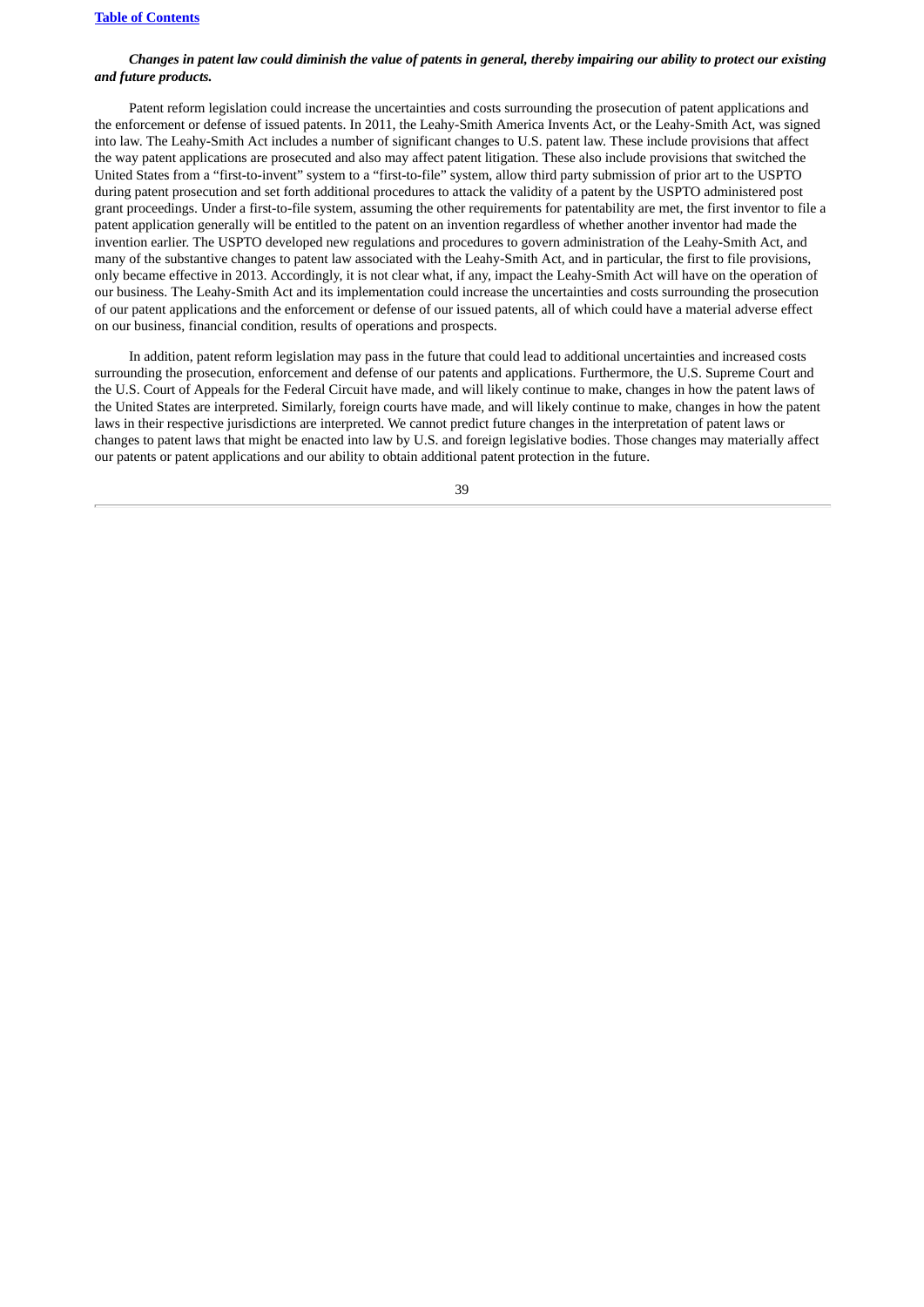### **Risks Related to Government Regulation**

### *We may never receive regulatory approval, including that from the FDA, for any of our planned products.*

We may never receive regulatory approvals, including from the FDA, for any potential therapies, devices or products in the United States or in any foreign market. For example, during September 2017, the FDA requested that we submit additional data in connection with our application seeking clearance of our PulseTx System for soft tissue ablation. Subsequent to this FDA request, we chose to withdraw our application, so as to enable us to collect additional data and with the intent of submitting the data in a subsequent application. As such, it is highly speculative as to any timing for our planned products to be approved or commercialized. Investors need to take a long-term approach to an investment in our securities, as the commercial realization of our technology is speculative and well into the future.

### We will be subject to stringent domestic and foreign regulation in respect of any potential therapies, devices and products. Any unfavorable regulatory action may materially and adversely affect our future financial condition and business operations *and prospects.*

Our potential therapies, devices and products, further development activities and manufacturing and distribution, once developed and determined, will be subject to extensive, rigorous and ongoing regulation by numerous government agencies, including the FDA and similar foreign regulatory authorities. To varying degrees, each of these agencies monitors and enforces our compliance with laws and regulations governing the development, testing, manufacturing, labeling, marketing, distribution, and the safety and effectiveness of our medical technology. The process of obtaining and maintaining marketing approval or clearance from the FDA and similar foreign regulatory authorities for new therapies, devices and products, or for enhancements, expansion of the indications or modifications to existing products, could:

- take a significant, indeterminate amount of time;
- require the expenditure of substantial resources;
- involve rigorous pre-clinical and clinical testing, and possibly post-market surveillance;
- involve modifications, repairs or replacements of our products;
- require design changes of our products;
- · result in limitations on the indicated uses of our products; and
- result in our never being granted the regulatory approval we seek.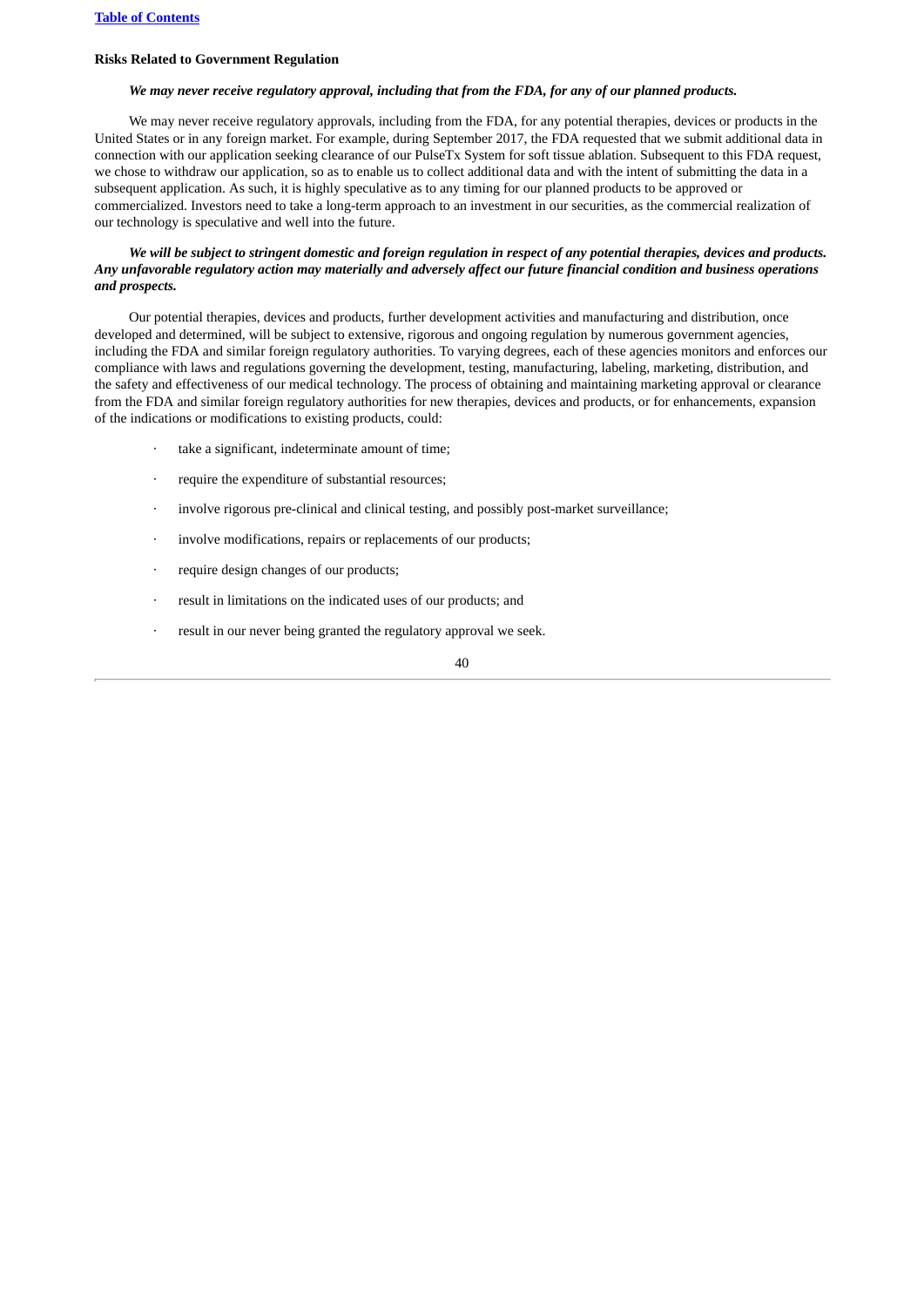If we experience any of these occurrences, our operations may suffer, we might experience harm to our competitive standing and result in further losses that adversely affect our financial condition. We will have ongoing responsibilities under FDA and international regulations, both before and after a product is approved and commercially released. Compliance with applicable regulatory requirements is subject to continual review and is monitored rigorously through periodic inspections. If an inspection were to conclude that we are not in compliance with applicable laws or regulations, or that any of our therapies or devices are ineffective or pose an unreasonable health risk, the FDA or similar foreign regulatory authorities could ban such medical therapies, devices or products, detain or seize such devices or products, order a recall, repair, replacement, or refund of such devices or products, or require us to notify health professionals and others that the therapies, devices or products present unreasonable risks of substantial harm to the public health. Additionally, the FDA or similar foreign regulatory authorities may impose other operating restrictions, enjoin and restrain certain violations of applicable law pertaining to therapies, devices and products and assess civil or criminal penalties against our officers, employees, or us. The FDA and similar foreign regulatory authorities have been increasing its scrutiny of the industry and the government is expected to continue to scrutinize the industry closely with inspections and possibly enforcement actions. Any adverse regulatory action, depending on its magnitude, may restrict us from effectively manufacturing, marketing and selling our therapies, devices and products. In addition, negative publicity and product liability claims resulting from any adverse regulatory action could have a material adverse effect on our financial condition and results of operations.

### We will have to comply with complex statutes prohibiting fraud and abuse, and both we and physicians utilizing our *planned products could be subject to significant penalties for noncompliance.*

There are many federal and state laws and regulations prohibiting fraud and abuse in the healthcare industry that can result in significant criminal and civil penalties. These federal laws include: the anti-kickback statutes which prohibit certain business practices and relationships, including the payment or receipt of remuneration for the referral of patients whose care will be paid by Medicare or other federal healthcare programs; the physician self-referral prohibition, commonly referred to as the Stark Law; the anti-inducement law, which prohibits providers from offering anything to a Medicare or Medicaid beneficiary to induce that beneficiary to use items or services covered by either program; the Civil False Claims Act, which prohibits any person from knowingly presenting or causing to be presented false or fraudulent claims for payment by the federal government, including the Medicare and Medicaid programs and the Civil Monetary Penalties Law, which authorizes the imposition of civil penalties administratively for fraudulent or abusive acts.

Sanctions for violating these federal laws include criminal and civil penalties that range from punitive sanctions, damage assessments, money penalties, imprisonment, denial of Medicare and Medicaid payments, or exclusion from the Medicare and Medicaid programs, or both. As federal and state budget pressures continue, federal and state administrative agencies may also continue to escalate investigation and enforcement efforts to root out waste and to control fraud and abuse in governmental healthcare programs. Private enforcement of healthcare fraud has also increased, due in large part to amendments to the Civil False Claims Act in 1986 that were designed to encourage private persons to sue on behalf of the government. A violation of any of these federal and state fraud and abuse laws and regulations could have a material adverse effect on our liquidity and financial condition.

### To obtain the necessary device and marketing and manufacturing clearance or approval, as a pre-condition, we will have to conduct various preclinical and clinical tests, which may be costly and time consuming, and may not provide results that will *allow us to seek regulatory approval.*

The number of preclinical and clinical tests that will be required for regulatory clearance or approval varies depending on the disease or condition to be treated, the method of treatment, the nature of the device, the jurisdiction in which we are seeking approval and the applicable regulations. Regulatory agencies, including those in the United States, Canada, Europe and other countries where medical devices and products are regulated, can delay, limit or deny approval of a product for many reasons. For example, regulatory agencies:

- may not deem a therapy, technology or device to be safe or effective;
- may interpret data from preclinical and clinical testing differently than we do;
- may not approve our manufacturing processes;
- may conclude that our device does not meet quality standards for durability, long-term reliability, biocompatibility, electromagnetic compatibility, or electrical safety; and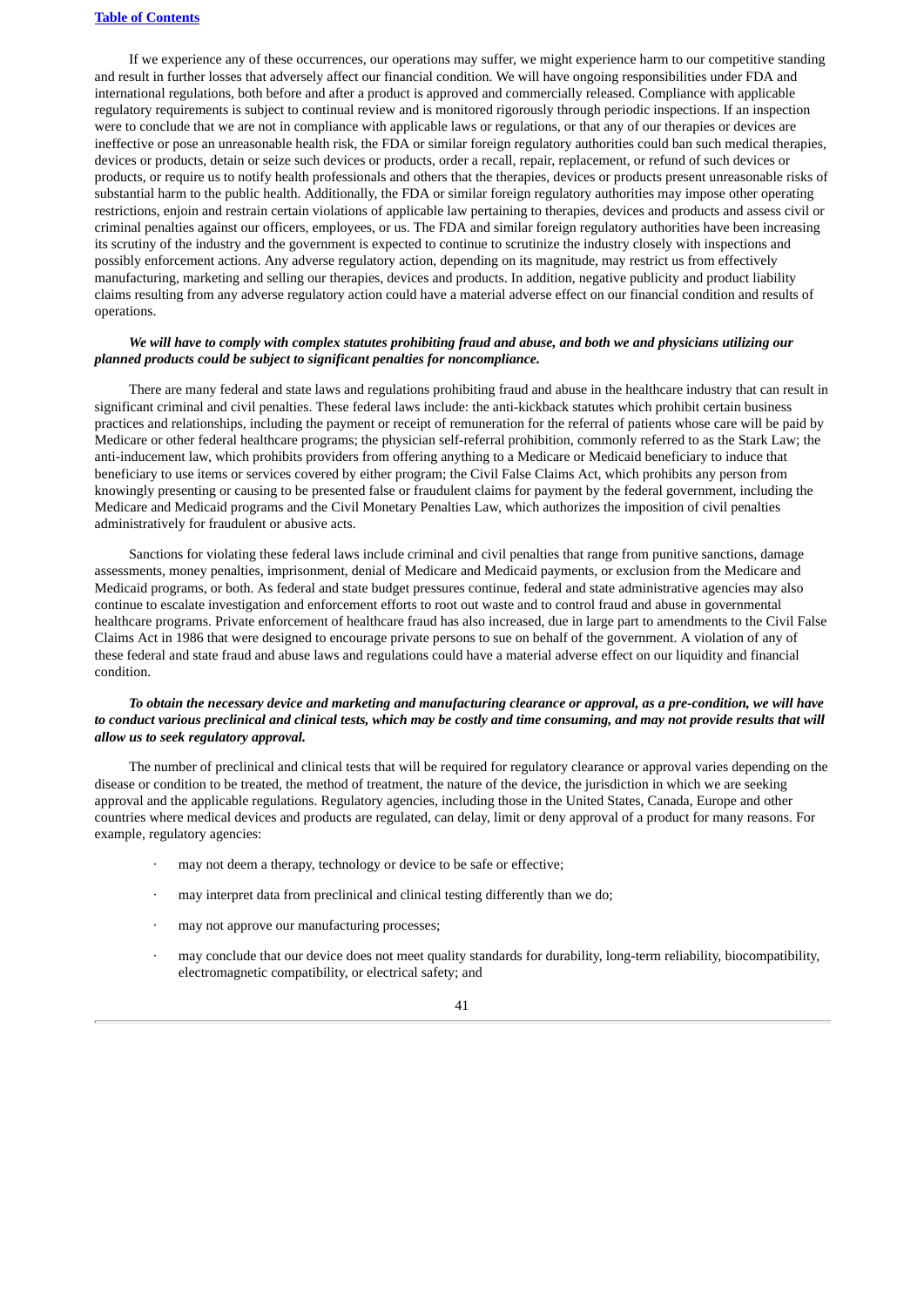may change their approval policies or adopt new regulations.

The FDA may make requests or suggestions regarding conduct of our clinical trials, resulting in an increased risk of difficulties or delays in obtaining regulatory approval in the US. As part of the process for regulatory approval, we may, from time to time, elect to withdraw an application. For example, during September 2017, the FDA requested that we submit additional data in connection with our application seeking clearance of our PulseTx System for soft tissue ablation. Subsequent to this FDA request, we chose to withdraw our application, so as to enable us to collect additional data and with the intent of submitting the data in a subsequent application.

### Even if a potential device or product ultimately is cleared or approved by the different reaulatory authorities, it may be *cleared or approved only for narrow indications which may render it commercially less viable.*

Even if a potential device or product of ours is cleared or approved, it may not be cleared or approved for the indications that are necessary or desirable for a successful commercialization. Our preference will be to obtain as broad an indication as possible for use in connection with the particular disease or treatment for which it is designed. However, the final classification may be more limited than we originally seek. The limitation on use may make the device or product commercially less viable and more difficult, if not impractical, to market. Therefore, we may not obtain the revenues that we seek in respect of the proposed product, and we will not be able to become profitable and provide an investment return to our investors.

### Even if we obtain clearance or approval to sell a potential product, we will be subject to ongoing requirements and *inspections that could lead to the restriction, suspension or revocation of our clearance.*

We, as well as any potential collaborative partners such as manufacturers and distributors, will be required to adhere to applicable FDA regulations regarding good manufacturing practice, which include testing, control, and documentation requirements. We will be subject to similar regulations in foreign countries. Even if regulatory approval of a product is granted, the approval may be subject to limitations on the indicated uses for which the product may be marketed or to the conditions of approval, or contain requirements for costly post-marketing testing and surveillance to monitor the safety or efficacy of the product. Ongoing compliance with good manufacturing practice and other applicable regulatory requirements is strictly enforced in the United States through periodic inspections by state and federal agencies, including the FDA, and in international jurisdictions by comparable agencies. Failure to comply with regulatory requirements could result in, among other things, warning letters, fines, injunctions, civil penalties, recall or seizure of products, total or partial suspension of production, failure to obtain premarket clearance or premarket approval for devices, withdrawal of approvals previously obtained, and criminal prosecution. The restriction, suspension or revocation of regulatory approvals or any other failure to comply with regulatory requirements will limit our ability to operate and could increase our costs.

### Any failure or delay in completing clinical trials or studies for our therapies, devices and products and the expense of *those trials may adversely affect our business.*

Preclinical studies, clinical trials and post-clinical monitoring and trials required to demonstrate the safety and efficacy of our potential devices and products are and will be time consuming and expensive. If we must conduct additional clinical trials or other studies with respect to any of our proposed product candidates to those that are initially contemplated, if we are unable to successfully complete any clinical trials or other studies, or if the results of these trials or studies are not positive or are only modestly positive, we may be delayed in obtaining marketing approval for the planned products, we may not be able to obtain marketing approval, or we may obtain approval for indications that are not as broad as we seek. Our research and product development costs also will increase if we experience delays in testing or approvals. The completion of clinical trials for our proposed therapies, devices and products could be delayed because of our inability to manufacture or obtain from third-parties materials sufficient for use in preclinical studies and clinical trials; delays in patient enrollment and variability in the number and types of patients available for clinical trials; difficulty in maintaining contact with patients after treatment, resulting in incomplete data; poor effectiveness of proposed devices and products during clinical trials; unforeseen safety issues or side effects; and governmental or regulatory delays and changes in regulatory requirements and guidelines. If we incur significant delays in our clinical trials, our competitors may be able to bring their products to market before we do, which could result in harming our ability to commercialize our planned products. If we experience any of these occurrences our business will be materially harmed.

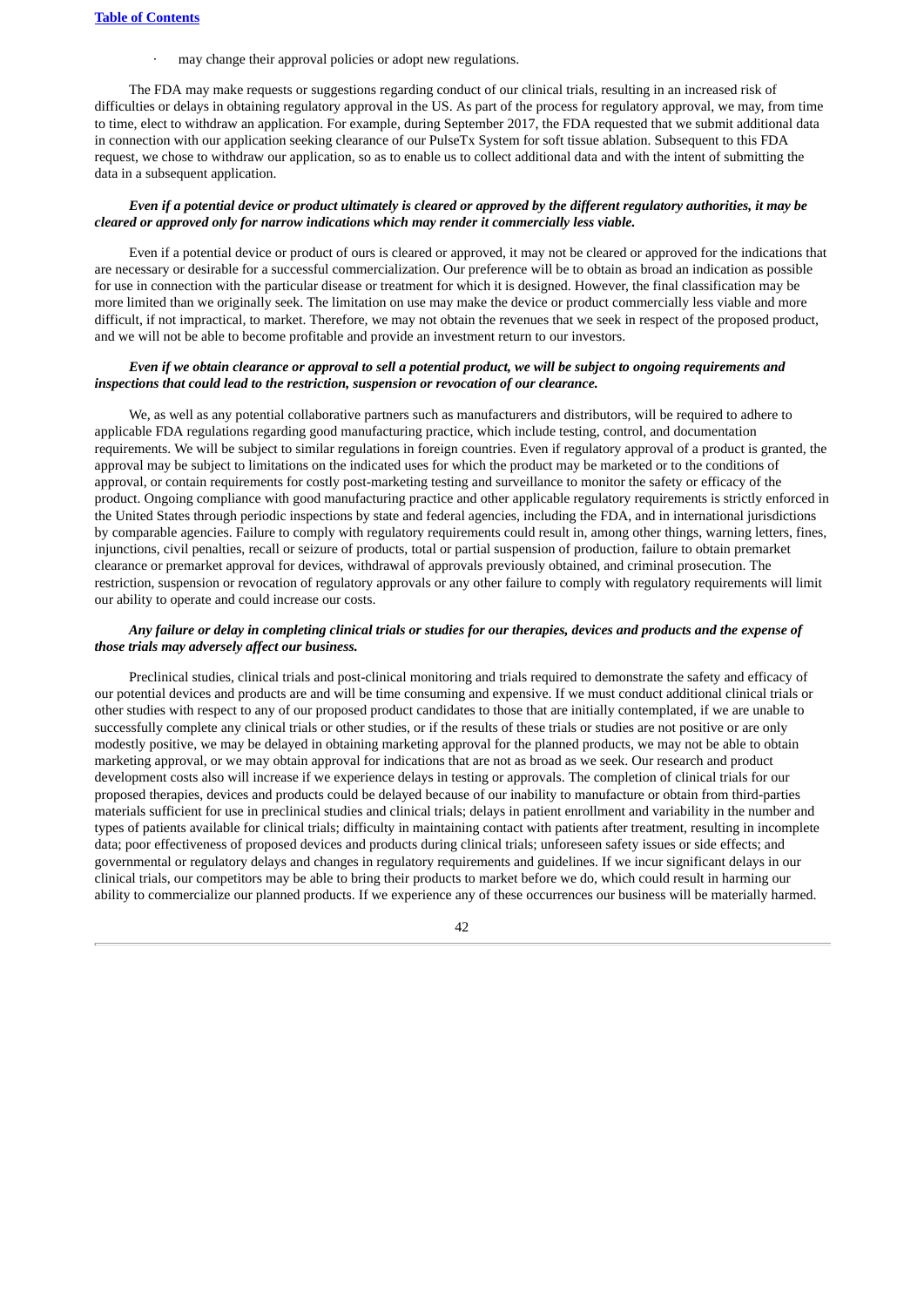### Because we and one of our licensors have used federal funding in the development of certain aspects of our technology, *the federal government retains 'march-in' rights in connection with results derived from these grants.*

March-in rights give the federal government the right to grant to other entities, which may include competitors, licenses or to take a license for itself if the government funded the development of a patent. The march-in right applies to patents that have been issued. The march-in right is intended to be used only if there is a threat to public health and safety that the owner of the patent is not equipped to handle. The march-in right may also be used to remove the exclusive rights belonging to a patent holder if the patent for which the government provided funding is not suitable for public use. If march-in rights are used by the government, the entities using the patent are required to pay royalties to the patent holder, which amount would be subject to negotiation. Because federal funding was used for some aspects of the company's technology that will be the subject of some of our patents, the company could be subject to the march-in right and lose its exclusivity of those patents, and may suffer direct competition if any license is granted by the government under the march-in right to a competitor.

### Our employees, collaborators and other personnel may engage in misconduct or other improper activities, including non*compliance with regulatory standards and requirements and insider trading.*

We are exposed to the risk of fraud or other misconduct by our employees, collaborators, vendors, principal investigators, consultants and commercial partners. Misconduct by these parties could include intentional failures to comply with the regulations of the FDA and similar foreign regulatory authorities, provide accurate information to the FDA and similar foreign regulatory authorities, comply with data privacy and security and healthcare fraud and abuse laws and regulations in the United States and abroad, report financial information or data accurately or disclose unauthorized activities to us. In particular, sales, marketing and business arrangements in the healthcare industry are subject to extensive laws and regulations intended to prevent fraud, misconduct, kickbacks, self-dealing and other abusive practices. Additionally, laws regarding data privacy and security, including HIPAA, as amended by HITECH, as well as comparable laws in non-U.S. jurisdictions, may impose obligations with respect to safeguarding the privacy, use, security and transmission of individually identifiable health information such as genetic material.

Various laws and regulations may restrict or prohibit a wide range of pricing, discounting, marketing and promotion, sales commission, customer incentive programs and other business arrangements. Any misconduct could also involve the improper use of information obtained in the course of clinical trials, which could result in regulatory sanctions and cause harm to our reputation. We adopted a code of conduct applicable to all of our employees, but it is not always possible to identify and deter employee misconduct, and the precautions we take to detect and prevent this activity may not be effective in controlling unknown or unmanaged risks or losses or in protecting us from governmental investigations or other actions or lawsuits stemming from a failure to comply with these laws or regulations. If any such actions are instituted against us, and we are not successful in defending ourselves or asserting our rights, those actions could have a significant impact on our business, including the imposition of significant fines or other sanctions.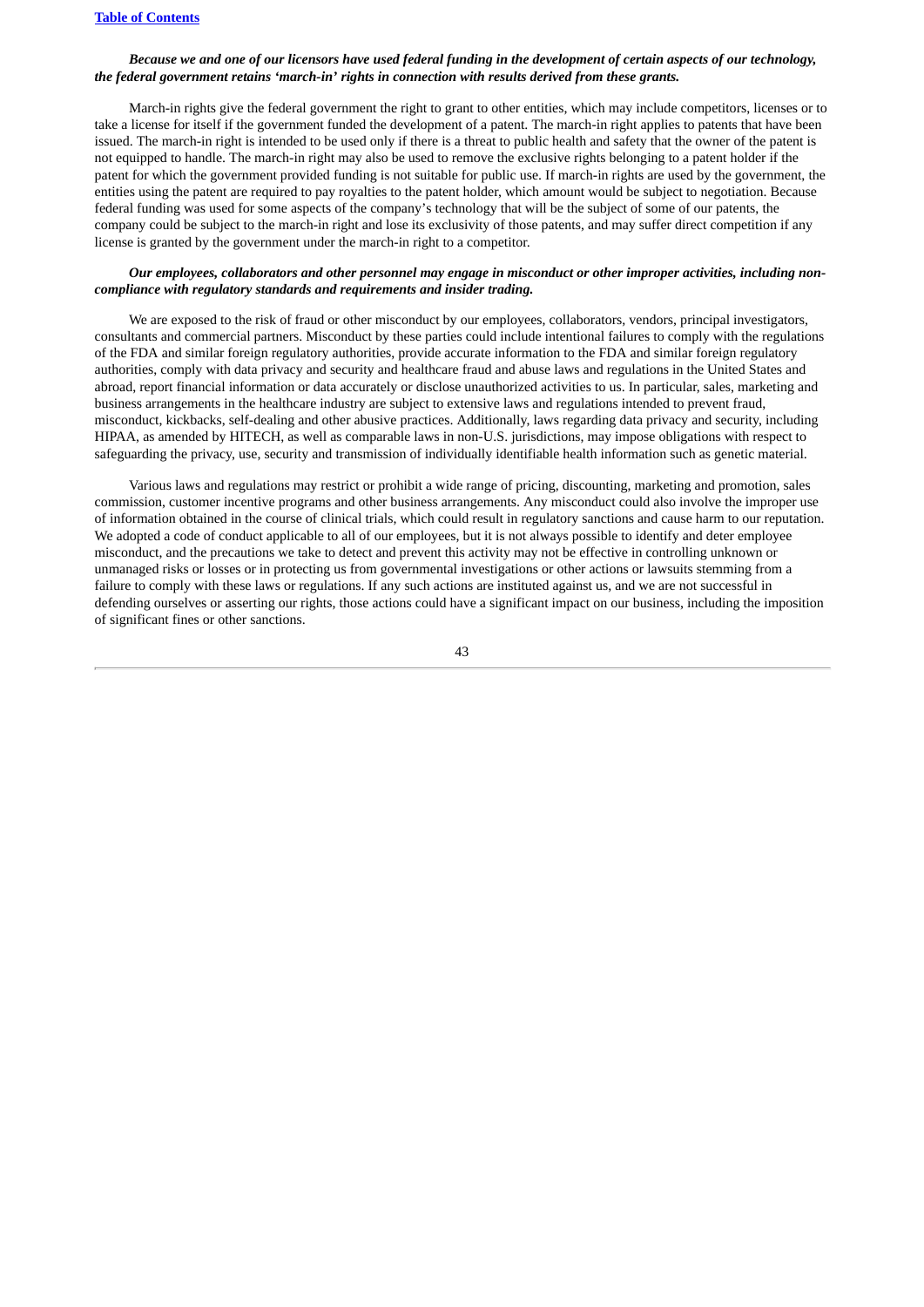### **Risks Related to Owning Our Common Stock**

### The price of our common stock has been, and we expect it to continue to be, highly volatile, and you may be unable to sell *your shares at or above the price you paid to acquire them.*

The market price of our common stock has been highly volatile, and we expect it to continue to be highly volatile for the foreseeable future in response to many risk factors listed in this section, and others beyond our control, including:

- results of clinical trials of our planned products or those of our competitors;
- actions by regulatory bodies, such as the FDA, that effect our business or have the effect of delaying or rejecting approvals of our planned products;
- actual or anticipated fluctuations in our financial condition and operating results;
- · announcements by our customers, partners or suppliers relating directly or indirectly to our products, services or technologies;
- announcements of technological innovations by us or our competitors;
- · changes in laws or regulations applicable to our planned products;
- · announcements by us or our competitors of significant acquisitions, strategic partnerships, joint ventures, capital commitments or achievement of significant milestones;
- additions or departures of key personnel;
- · competition from existing products or new products that may emerge;
- fluctuations in the valuation of companies perceived by investors to be comparable to us;
- · disputes or other developments related to proprietary rights, including patents, litigation matters or our ability to obtain intellectual property protection for our technologies;
- announcements or expectations of additional financing efforts;
- sales of our common stock by us or our stockholders;
- stock price and volume fluctuations attributable to inconsistent trading volume levels of our shares;
- reports, guidance and ratings issued by securities or industry analysts;
- overall conditions in our industry and market; and
- · general economic and market conditions.

If any of the foregoing occurs, it may cause our stock price or trading volume to decline. Stock markets in general, and the market for companies in our industry in particular, have experienced price and volume fluctuations that have affected and continue to affect the market prices of equity securities of many companies. These fluctuations often have been unrelated or disproportionate to the operating performance of those companies. These broad market and industry fluctuations, as well as general economic, political and market conditions such as recessions, interest rate changes or international currency fluctuations, may negatively impact the market price of our common stock. Investors may not realize any return on their investment in us and may lose some or all of their investment. In the past, companies that have experienced volatility in the market price of their stock have been subject to securities class action litigation. Securities litigation against us could result in substantial costs and divert our management's attention from other business concerns, which could seriously harm our business.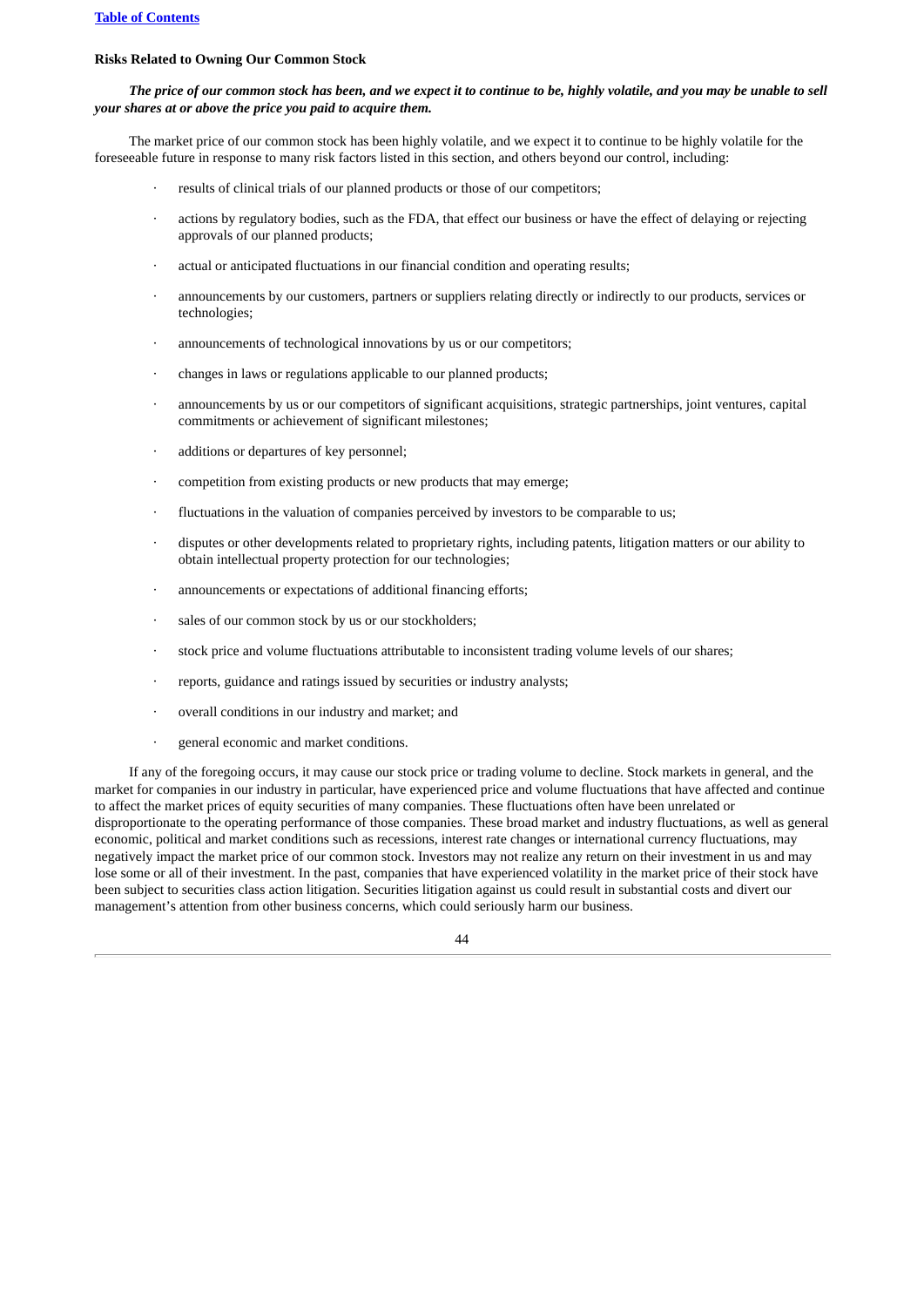#### Sales or purchases of shares of our common stock may adversely affect the market for our common stock.

If we or our stockholders, particularly our directors, executive officers and significant stockholders, sell or purchase, register for sale, or indicate an intent to sell or purchase, shares of our common stock in the public market, it may have a material adverse effect on the market price of our common stock. In particular, Robert W. Duggan is not subject to any contractual restrictions with us on his ability to sell or transfer our common stock, and these sales or transfers could create substantial declines in the price of our securities or, if these sales or transfers were made to a single buyer or group of buyers, could contribute to a transfer of control of our company to a third party. Sales by Robert W. Duggan of a substantial number of shares, or the expectation of such sales, could cause a significant reduction in the market price of our common stock.

We maintain a shelf registration statement on Form S-3 pursuant to which we may, from time to time, sell up to an aggregate of \$150.0 million of our common stock, preferred stock, depositary shares, warrants, debt securities or units. We may also issue shares of common stock or securities convertible into or exercisable for our common stock from time to time in connection with financings, acquisitions, investments or otherwise. Any such issuances would result in dilution to our existing stockholders and could cause our stock price to fall.

### We do not know whether an active, liquid and orderly trading market will be maintained for our common stock and as a *result it may be difficult for you to sell your common stock.*

Prior to our initial public offering in May 2016, there was no public market for our common stock. Although our common stock is listed on The Nasdaq Capital Market, the market for our shares has demonstrated varying levels of trading activity. As a result of these and other factors, you may not be able to sell your common stock quickly or at or above the price paid to acquire the stock or at all. Further, an inactive market may also harm our ability to raise capital by selling additional common stock and may harm our ability to enter into strategic collaborations or acquire companies or products by using our common stock as consideration.

### Our common stock could be delisted from the Nasdaq Capital Market if we fail to regain compliance with Nasdaq listing *rules.*

On July 30, 2018, we received a notice from Nasdaq indicating that we were not in compliance with the audit committee requirements as set forth in Listing Rule 5605, which requires us to have at least three members of our audit committee. Nasdaq has provided us with a cure period until the earlier of the next annual meeting of stockholders or July 27, 2019 to regain compliance.

If our common stock is delisted from the Nasdaq Capital Market and we are unable to obtain listing on another national securities exchange, our common stock may trade only on the over-the-counter market (the "OTC"). If our common stock were to trade on the OTC, the market price and liquidity of our common stock may decline because smaller quantities of shares would likely be bought and sold, and transactions could be delayed. In addition, in the event our common stock is delisted, broker-dealers transacting in our common stock could be subject to certain additional regulatory burdens, which may discourage them from effecting transactions in our common stock, thus further limiting the liquidity of our common stock and potentially resulting in lower prices and larger spreads in the bid and ask prices for our common stock. A delisting from the Nasdaq Capital Market could also negatively impact our ability to raise capital in the future.

### Concentration of ownership by our principal stockholders may limit your ability to influence the outcome of director *elections and other transactions requiring stockholder approval*.

A significant percentage of our outstanding stock is held by a limited number of investors, including Robert W. Duggan. Mr. Duggan, Chairman of our Board, beneficially owns approximately 35% of our outstanding common stock. As a result, such persons will have significant influence over corporate actions requiring stockholder approval, including the following actions:

- to elect or defeat the election of our directors:
- to amend or prevent amendment of our articles of incorporation or bylaws;
- to effect or prevent a merger, sale of assets or other corporate transaction; and
- to control the outcome of any other matter submitted to our stockholders for vote.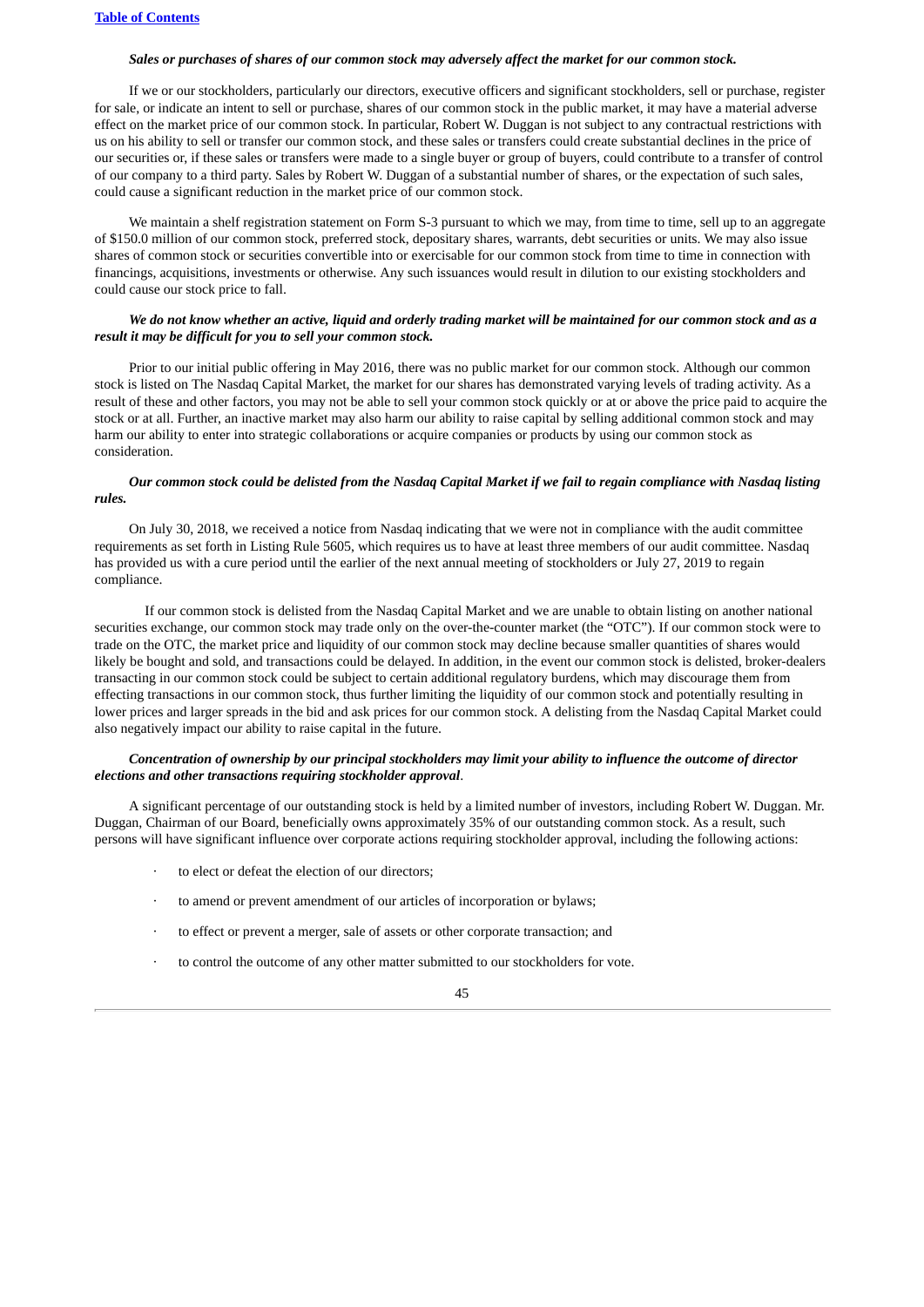Such persons' stock ownership may discourage a potential acquirer from making a tender offer or otherwise attempting to obtain control of our company, which in turn could reduce our stock price or prevent our stockholders from realizing a premium over our stock price.

Management currently beneficially holds a small percentage of our common stock. Other than their positions as directors or officers, and the restriction on the stockholders being able to call a special meeting limited to holders of 10% or more of the outstanding shares of common stock, our management will not be able to greatly influence corporate actions requiring stockholder approval.

### Robert W. Duggan's significant ownership position may deter or prevent efforts by other companies to acquire us, which *could prevent our stockholders from realizing a control premium.*

Robert W. Duggan, is the Chairman of our Board, beneficially owns approximately 35% of our outstanding common stock. As a result of Robert W. Duggan's significant ownership and position as Chairman of the Board, other companies may be less inclined to pursue an acquisition of us and therefore we may not have the opportunity to be acquired in a transaction that stockholders might otherwise deem favorable, including transactions in which our stockholders might realize a substantial premium for their shares.

#### We have incurred and will continue to incur costs as a result of operating as a public company and our management has *been and will be required to devote substantial time to public company compliance initiatives.*

As a public company, listed in the United States, we have incurred and will continue to incur significant legal, accounting and other expenses due to our compliance with regulations and disclosure obligations applicable to us, including compliance with the Sarbanes-Oxley Act of 2002, or the Sarbanes-Oxley Act, as well as rules implemented by the SEC and the Nasdaq. The SEC and other regulators have continued to adopt new rules and regulations and make additional changes to existing regulations that require our compliance.

Stockholder activism, the current political environment, and the current high level of government intervention and regulatory reform may lead to substantial new regulations and disclosure obligations, which may lead to additional compliance costs and impact, in ways we cannot currently anticipate, the manner in which we operate our business. Our management and other personnel have and will continue to devote a substantial amount of time to these compliance programs and monitoring of public company reporting obligations and, as a result of the new corporate governance and executive compensation related rules, regulations, and guidelines prompted by the Dodd-Frank Wall Street Reform and Protection Act, or the Dodd-Frank Act, and further regulations and disclosure obligations expected in the future, we will likely need to devote additional time and costs to comply with such compliance programs and rules. New laws and regulations as well as changes to existing laws and regulations affecting public companies, including the provisions of the Sarbanes-Oxley Act of 2002, the Dodd-Frank Act, and rules adopted by the SEC and Nasdaq, will likely result in increased costs to us as we respond to their requirements. We are currently evaluating and monitoring developments with respect to these rules and regulations, and we cannot predict or estimate the amount of additional costs we may incur or the timing of such costs.

Furthermore, these and future rules and regulations could make it more difficult or more costly for us to obtain certain types of insurance, including director and officer liability insurance, and we may be forced to accept reduced policy limits and coverage or incur substantially higher costs to obtain the same or similar coverage. The impact of these requirements could also make it more difficult for us to attract and retain qualified persons to serve on our board of directors, our board committees or as our executive officers.

#### We are an "emerging growth company" under the JOBS Act of 2012 and we cannot be certain if the reduced disclosure *requirements applicable to emerging growth companies will make our common stock less attractive to investors.*

We are an "emerging growth company," as defined in the Jumpstart Our Business Startups Act of 2012, or the JOBS Act, and we may take advantage of certain exemptions from various reporting requirements that are applicable to other public companies that are not "emerging growth companies" including, but not limited to, not being required to comply with the auditor attestation requirements of section 404 of the Sarbanes-Oxley Act, reduced disclosure obligations regarding executive compensation in our periodic reports and proxy statements, and exemptions from the requirements of holding a nonbinding advisory vote on executive compensation and stockholder approval of any golden parachute payments not previously approved.<br>We cannot predict if investors will find our common stock less attractive because we may rely on th investors find our common stock less attractive as a result, there may be a less active trading market for our common stock and our stock price may be more volatile.

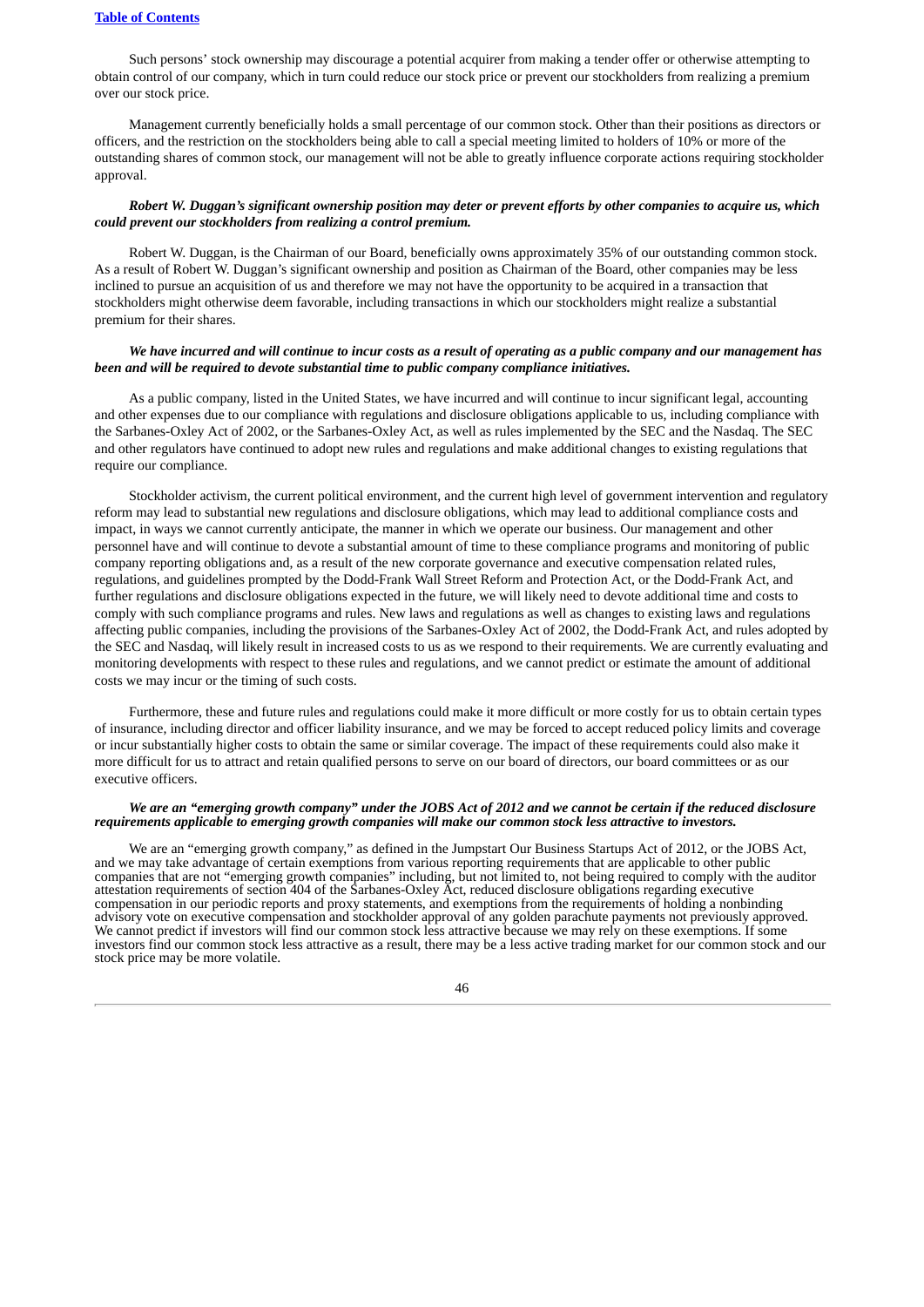We will remain an "emerging growth company" for up to five years, although we will lose that status sooner if our revenues exceed \$1.07 billion, if we issue more than \$1.0 billion in non-convertible debt in a three-year period, or if the market value of our common stock that is held by non-affiliates exceeds \$700 million as of any June 30.

Because of the exemptions from various reporting requirements provided to us as an "emerging growth company," we may be less attractive to investors as an investment opportunity and it may be difficult for us to raise additional capital as and when we need it. Investors may be unable to compare our business with other companies in our industry if they believe that our reporting is not as transparent as other companies in our industry. If we are unable to raise additional capital as and when we need it, our financial condition and results of operations may be materially and adversely affected.

#### If securities or industry analysts do not publish research or publish inaccurate or unfavorable research about our *business, our market price and trading volume could decline.*

The trading market for our common stock will depend on the research and reports that securities or industry analysts publish about us or our business. We do not have any control over these analysts. We currently have no analysts covering us and there can be no assurance that analysts will cover us or provide favorable coverage. If one or more of the analysts who cover us downgrade our stock or change their opinion of our stock, our market price would likely decline. If one or more of these analysts cease coverage of our company or fail to regularly publish reports on us, we could lose visibility in the financial markets, which could cause our share price or trading volume to decline.

#### *We have not paid dividends in the past and have no plans to pay dividends*.

We plan to reinvest all of our earnings, to the extent we have earnings, into our product research and development. We do not plan to pay any cash dividends with respect to our securities in the foreseeable future. We cannot assure you that we would, at any time, generate sufficient surplus cash that would be available for distribution to the holders of our common stock as a dividend. Therefore, you should not expect to receive cash dividends on our outstanding common stock.

#### Anti-takeover provisions in our charter documents and under Delaware law could make an acquisition of us, which may be beneficial to our stockholders, more difficult and may prevent attempts by our stockholders to replace or remove our current *management and limit the market price of our common stock.*

We recently reincorporated to the State of Delaware from the State of Nevada. Certain anti-takeover provisions of Delaware law and provisions in our certificate of incorporation and bylaws may have the effect of delaying or preventing a change of control or changes in our management. These provisions could also make it difficult for stockholders to elect directors that are not nominated by the current members of our board of directors or take other corporate actions, including effecting changes in our management. Our certificate of incorporation and bylaws include provisions that: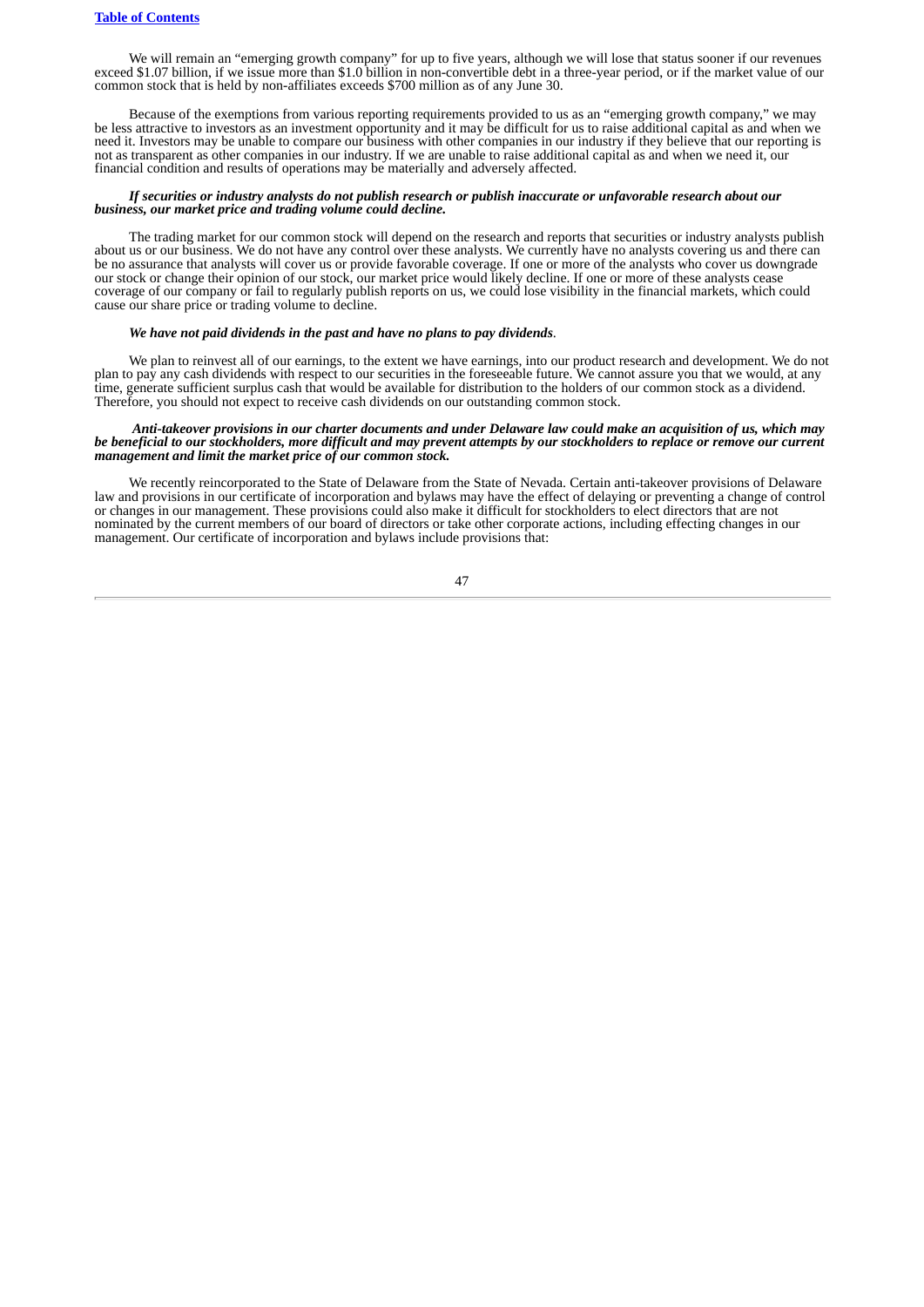- authorize our board of directors to issue, without further action by the stockholders, up to 50,000,000 shares of preferred stock and up to approximately 500,000,000 shares of authorized but unissued shares of common stock;
- require that any action to be taken by our stockholders be effected at a duly called annual or special meeting and not by written consent;
- specify that special meetings of our stockholders can be called only by our board of directors, the chairman of our board of directors, any of our officers, or any stockholder holding at least fifteen percent (15%) of the voting power of the capital stock issued and outstanding and entitled to vote;
- · establish an advance notice procedure for stockholder approvals to be brought before an annual meeting of our stockholders, including proposed nominations of persons for election to our board of directors;
- the requirement for the affirmative vote of holders of at least 66 2/3% of the voting power of all the then outstanding shares of our voting stock, voting together as a single class, to amend provisions of our certificate of incorporation or our bylaws;
- the ability of our board of directors by majority vote, to amend the bylaws; and
- provide that vacancies on our board of directors may be filled only by a majority of directors then in office, even though less than a quorum.

These provisions may frustrate or prevent any attempts by our stockholders to replace or remove our current management by making it more difficult for stockholders to replace members of our board of directors, which is responsible for appointing the members of our management. In addition, because we are incorporated in Delaware, we are governed by the provisions of Section 203 of the Delaware General Corporation Law, which limits the ability of stockholders owning in excess of 15% of our outstanding voting stock to engage in certain types of transactions with us.

### **Item 2. Unregistered Sales of Equity Securities and Use of Proceeds**

<span id="page-47-1"></span><span id="page-47-0"></span>None.

### **Item 3. Default Upon Senior Securities**

None.

#### **Item 4. Mine Safety Disclosures**

<span id="page-47-2"></span>Not applicable.

### **Item 5. Other Information**

<span id="page-47-3"></span>None.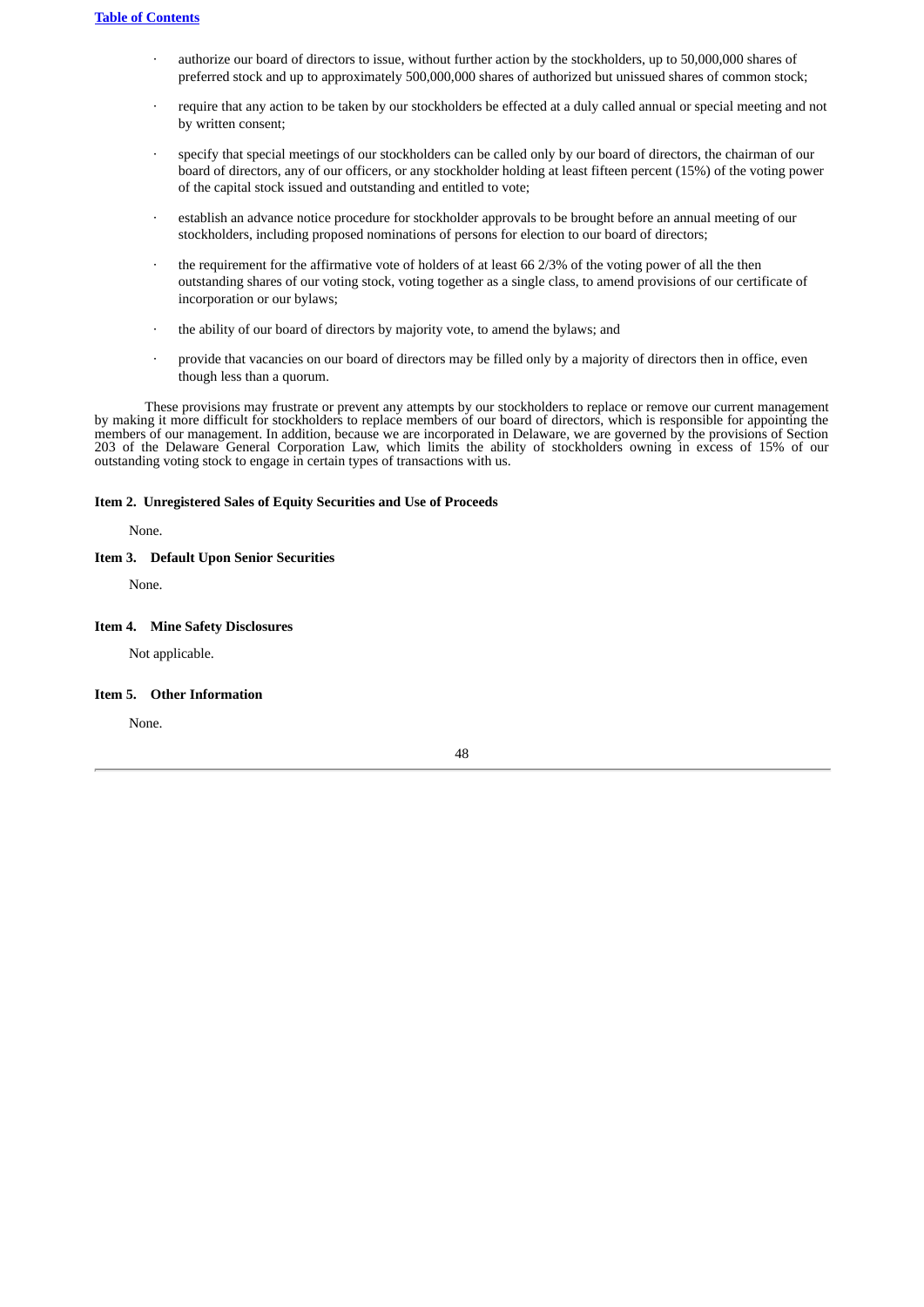### <span id="page-48-0"></span>**Item 6. Exhibits**

| Exhibit<br>Number | <b>Exhibit Description</b>                                                                                          |
|-------------------|---------------------------------------------------------------------------------------------------------------------|
| 2.1(1)            | Plan of Conversion of Pulse Biosciences, Inc.                                                                       |
| 3.1(2)            | <b>Articles of Conversion</b>                                                                                       |
| 3.2(3)            | <b>Certificate of Conversion</b>                                                                                    |
| 3.3(4)            | Certificate of Incorporation of Pulse Biosciences, Inc.                                                             |
| 3.4(5)            | <b>Bylaws of Pulse Biosciences, Inc.</b>                                                                            |
| 4.1(6)            | <b>Specimen Common Stock Certificate</b>                                                                            |
| 10.1(7)           | Form of Indemnification Agreement                                                                                   |
| 31.1              | Certification of Chief Executive Officer pursuant to Section 302 of the Sarbanes-Oxley Act of 2002.                 |
| 31.2              | Certification of Chief Financial Officer pursuant to Section 302 of the Sarbanes-Oxley Act of 2002.                 |
| $32.1*$           | Certification of the Chief Executive and Chief Financial Officers pursuant to Section 906 of the Sarbanes-Oxley Act |
|                   | of 2002 (18 U.S.C. Section 1350).                                                                                   |
| 101.INS           | <b>XBRL Instance Document</b>                                                                                       |
| 101.SCH           | <b>XBRL Taxonomy Extension Schema Document</b>                                                                      |
| 101.CAL           | XBRL Taxonomy Extension Calculation Linkbase Document                                                               |
| 101.DEF           | XBRL Taxonomy Extension Definition Linkbase Document                                                                |
| 101.LAB           | XBRL Taxonomy Extension Label Linkbase Document                                                                     |
| 101.PRE           | XBRL Taxonomy Extension Presentation Linkbase Document                                                              |

(1) Incorporated by reference to Exhibit 2.1 to Registrant's Current Report on Form 8-K12B filed with the SEC on June 18, 2018. (2) Incorporated by reference to Exhibit 3.1 to Registrant's Current Report on Form 8-K12B filed with the SEC on June 18, 2018. (3) Incorporated by reference to Exhibit 3.2 to Registrant's Current Report on Form 8-K12B filed with the SEC on June 18, 2018. (4) Incorporated by reference to Exhibit 3.3 to Registrant's Current Report on Form 8-K12B filed with the SEC on June 18, 2018. (5) Incorporated by reference to Exhibit 3.4 to Registrant's Current Report on Form 8-K12B filed with the SEC on June 18, 2018. (6) Incorporated by reference to Exhibit 4.1 to Registrant's Current Report on Form 8-K12B filed with the SEC on June 18, 2018. (7) Incorporated by reference to Exhibit 10.1 to Registrant's Current Report on Form 8-K12B filed with the SEC on June 18, 2018.

\* The certification attached as Exhibit 32.1 that accompanies this Quarterly Report on Form 10-Q is deemed furnished and not filed with the Securities and Exchange Commission and is not to be incorporated by reference into any filing of Pulse Biosciences, Inc. under the Securities Act of 1933, as amended, or the Securities Exchange Act of 1934, as amended, whether made before or after the date of this Quarterly Report on Form 10-Q, irrespective of any general incorporation language contained in such filing.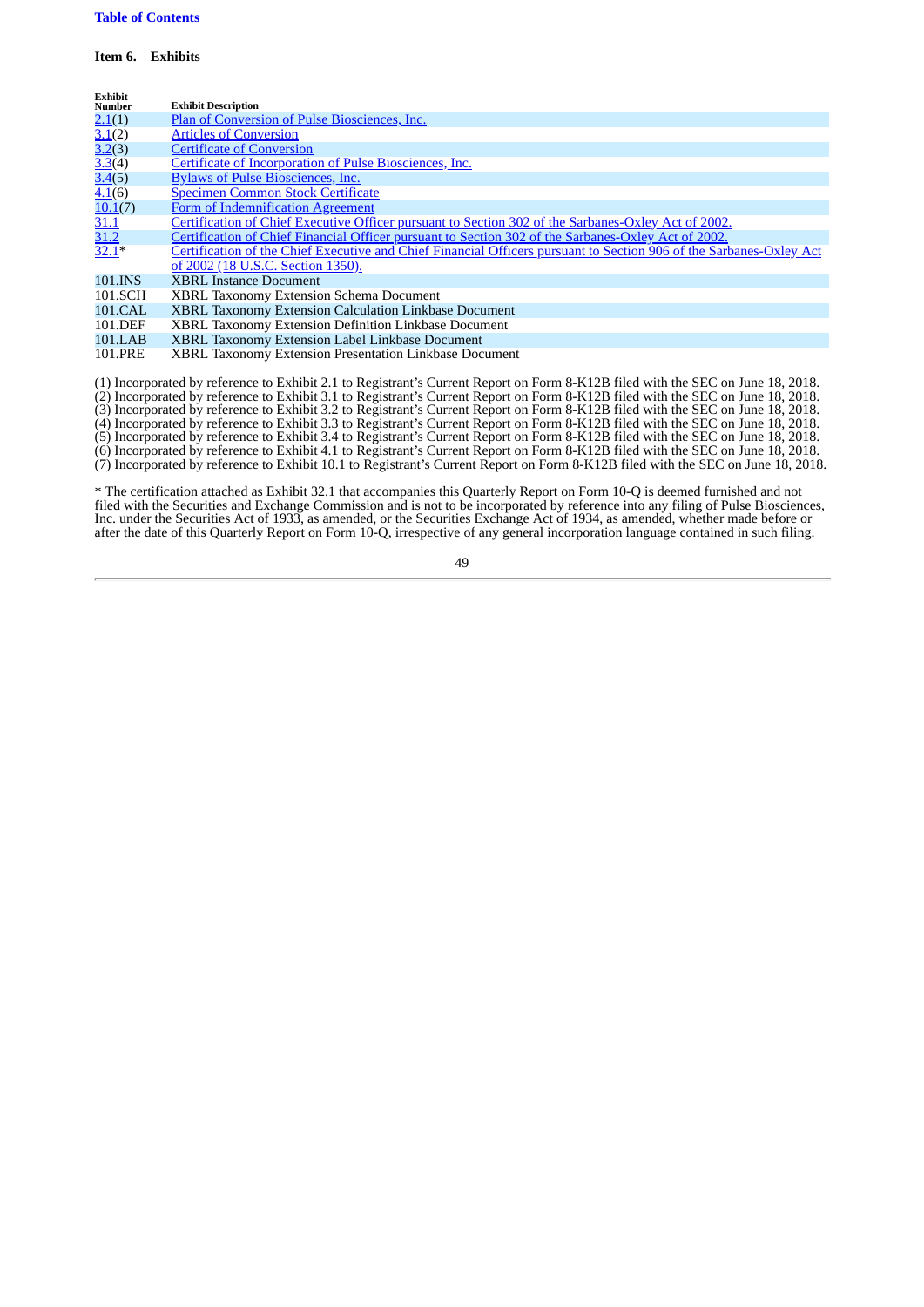### <span id="page-49-0"></span>**Signatures**

Pursuant to the requirements of the Securities Act of 1934, the registrant has duly caused this report to be signed on its behalf by the undersigned thereunto duly authorized.

### **PULSE BIOSCIENCES, INC.**

Date: July 31, 2018 By: <u>By:</u> *S*/ Brian B. Dow **Brian B. Dow Senior Vice President and Chief Financial Officer (Principal Financial and Accounting Officer)**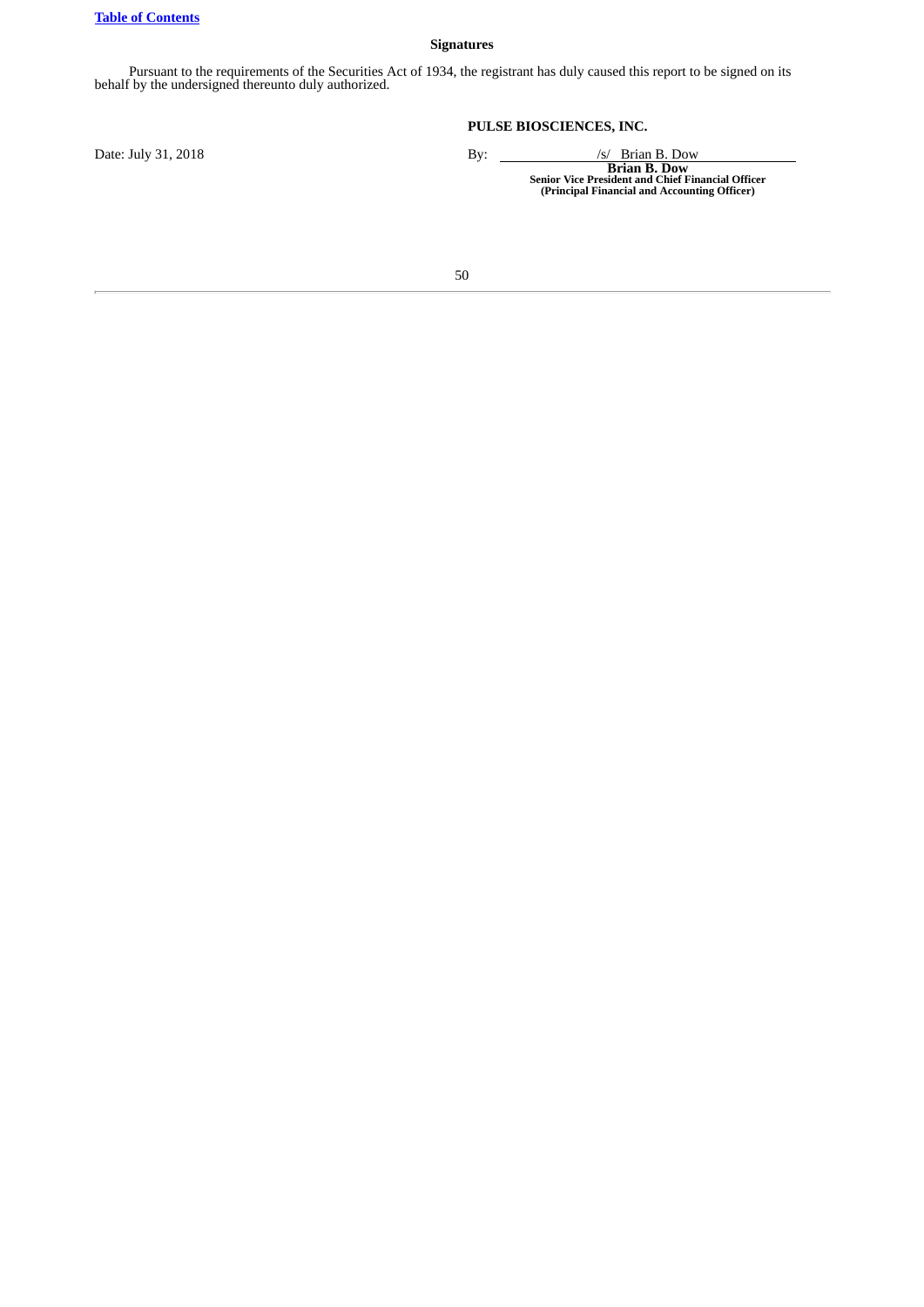#### **CERTIFICATION OF CHIEF EXECUTIVE OFFICER PURSUANT TO SECURITIES EXCHANGE ACT RULES 13a-14(a) and 15d-14(a), AS ADOPTED PURSUANT TO SECTION 302 OF THE SARBANES-OXLEY ACT OF 2002**

<span id="page-50-0"></span>I, Darrin R. Uecker, President and Chief Executive Officer, certify that:

- 1. I have reviewed this Quarterly Report on Form 10-Q of Pulse Biosciences, Inc.;
- 2. Based on my knowledge, this report does not contain any untrue statement of a material fact or omit to state a material fact necessary to make the statements made, in light of the circumstances under which such statements were made, not misleading with respect to the period covered by this report;
- 3. Based on my knowledge, the financial statements, and other financial information included in this report, fairly present in all material respects the financial condition, results of operations and cash flows of the registrant as of, and for, the periods presented in this report;
- 4. The registrant's other certifying officer and I are responsible for establishing and maintaining disclosure controls and procedures (as defined in Exchange Act Rules 13a-15(e) and 15d-15(e)) for the registrant and have:
	- a) Designed such disclosure controls and procedures, or caused such disclosure controls and procedures to be designed under our supervision, to ensure that material information relating to the registrant, including its consolidated subsidiaries, is made known to us by others within those entities, particularly during the period in which this report is being prepared;
	- b) Evaluated the effectiveness of the registrant's disclosure controls and procedures and presented in this report our conclusions about the effectiveness of the disclosure controls and procedures, as of the end of the period covered by this report based on such evaluation; and
	- c) Disclosed in this report any change in the registrant's internal control over financial reporting that occurred during the registrant's most recent fiscal quarter (the registrant's fourth fiscal quarter in the case of an annual report) that has materially affected, or is reasonably likely to materially affect, the registrant's internal control over financial reporting; and
- 5. The registrant's other certifying officer and I have disclosed, based on our most recent evaluation of internal control over financial reporting, to the registrant's auditors and the audit committee of the registrant's board of directors (or persons performing the equivalent functions):
	- a) All significant deficiencies and material weaknesses in the design or operation of internal control over financial reporting which are reasonably likely to adversely affect the registrant's ability to record, process, summarize and report financial information; and
	- b) Any fraud, whether or not material, that involves management or other employees who have a significant role in the registrant's internal control over financial reporting.

Date: July 31, 2018 **By:** /s/ Darrin R. Uecker

Darrin R. Uecker President and Chief Executive Officer (Principal Executive Officer)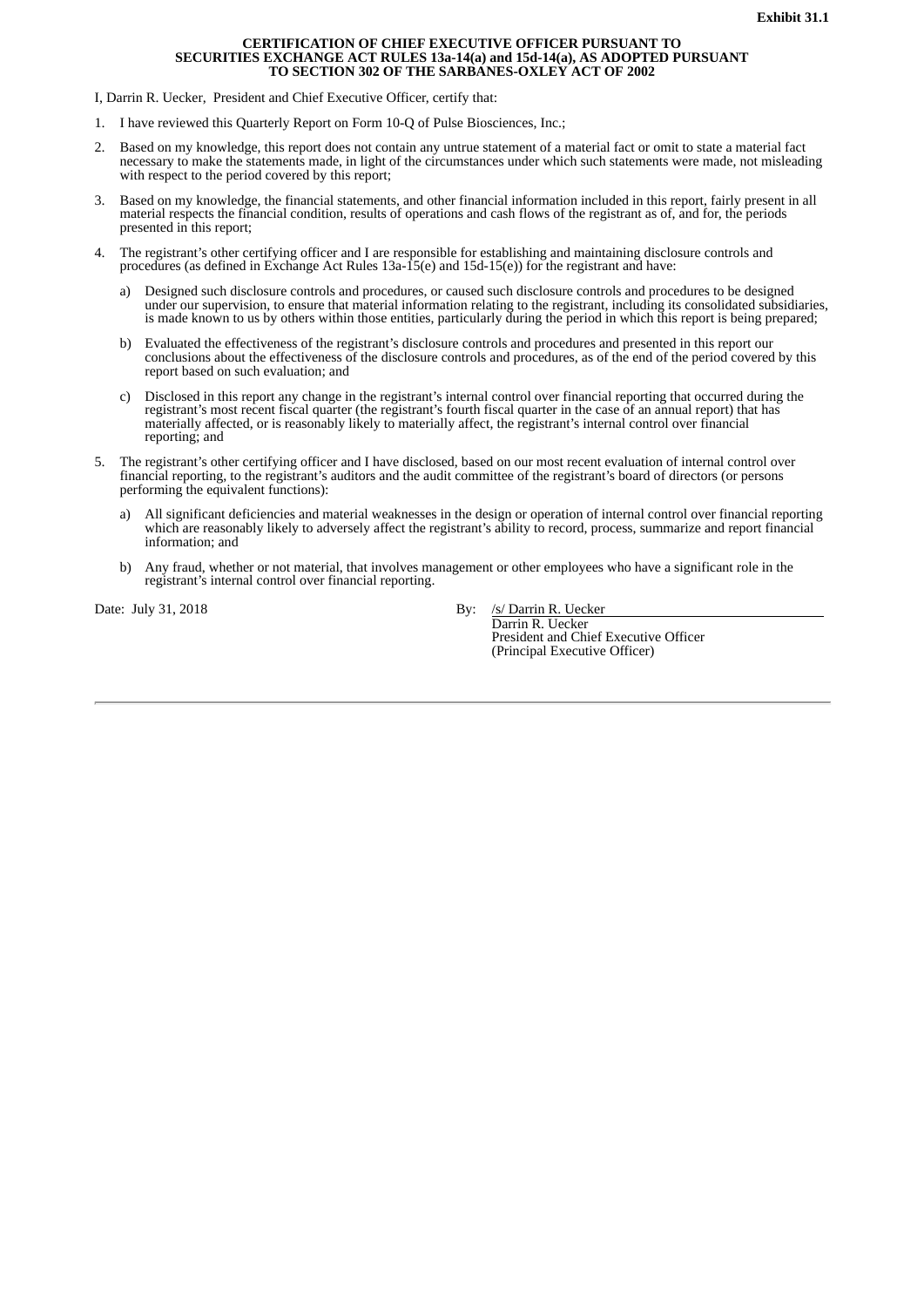#### **CERTIFICATION OF CHIEF FINANCIAL OFFICER PURSUANT TO SECURITIES EXCHANGE ACT RULES 13a-14(a) and 15d-14(a), AS ADOPTED PURSUANT TO SECTION 302 OF THE SARBANES-OXLEY ACT OF 2002**

<span id="page-51-0"></span>I, Brian B. Dow, Chief Financial Officer, certify that:

- 1. I have reviewed this Quarterly Report on Form 10-Q of Pulse Biosciences, Inc.;
- 2. Based on my knowledge, this report does not contain any untrue statement of a material fact or omit to state a material fact necessary to make the statements made, in light of the circumstances under which such statements were made, not misleading with respect to the period covered by this report;
- 3. Based on my knowledge, the financial statements, and other financial information included in this report, fairly present in all material respects the financial condition, results of operations and cash flows of the registrant as of, and for, the periods presented in this report;
- 4. The registrant's other certifying officer and I are responsible for establishing and maintaining disclosure controls and procedures (as defined in Exchange Act Rules 13a-15(e) and 15d-15(e)) for the registrant and have:
	- a) Designed such disclosure controls and procedures, or caused such disclosure controls and procedures to be designed under our supervision, to ensure that material information relating to the registrant, including its consolidated subsidiaries, is made known to us by others within those entities, particularly during the period in which this report is being prepared;
	- b) Evaluated the effectiveness of the registrant's disclosure controls and procedures and presented in this report our conclusions about the effectiveness of the disclosure controls and procedures, as of the end of the period covered by this report based on such evaluation; and
	- c) Disclosed in this report any change in the registrant's internal control over financial reporting that occurred during the registrant's most recent fiscal quarter (the registrant's fourth fiscal quarter in the case of an annual report) that has materially affected, or is reasonably likely to materially affect, the registrant's internal control over financial reporting; and
- 5. The registrant's other certifying officer and I have disclosed, based on our most recent evaluation of internal control over financial reporting, to the registrant's auditors and the audit committee of the registrant's board of directors (or persons performing the equivalent functions):
	- a) All significant deficiencies and material weaknesses in the design or operation of internal control over financial reporting which are reasonably likely to adversely affect the registrant's ability to record, process, summarize and report financial information; and
	- b) Any fraud, whether or not material, that involves management or other employees who have a significant role in the registrant's internal control over financial reporting.

Date: July 31, 2018 By: /s/ Brian B. Dow

Brian B. Dow Senior Vice President and Chief Financial Officer (Principal Financial and Accounting Officer)